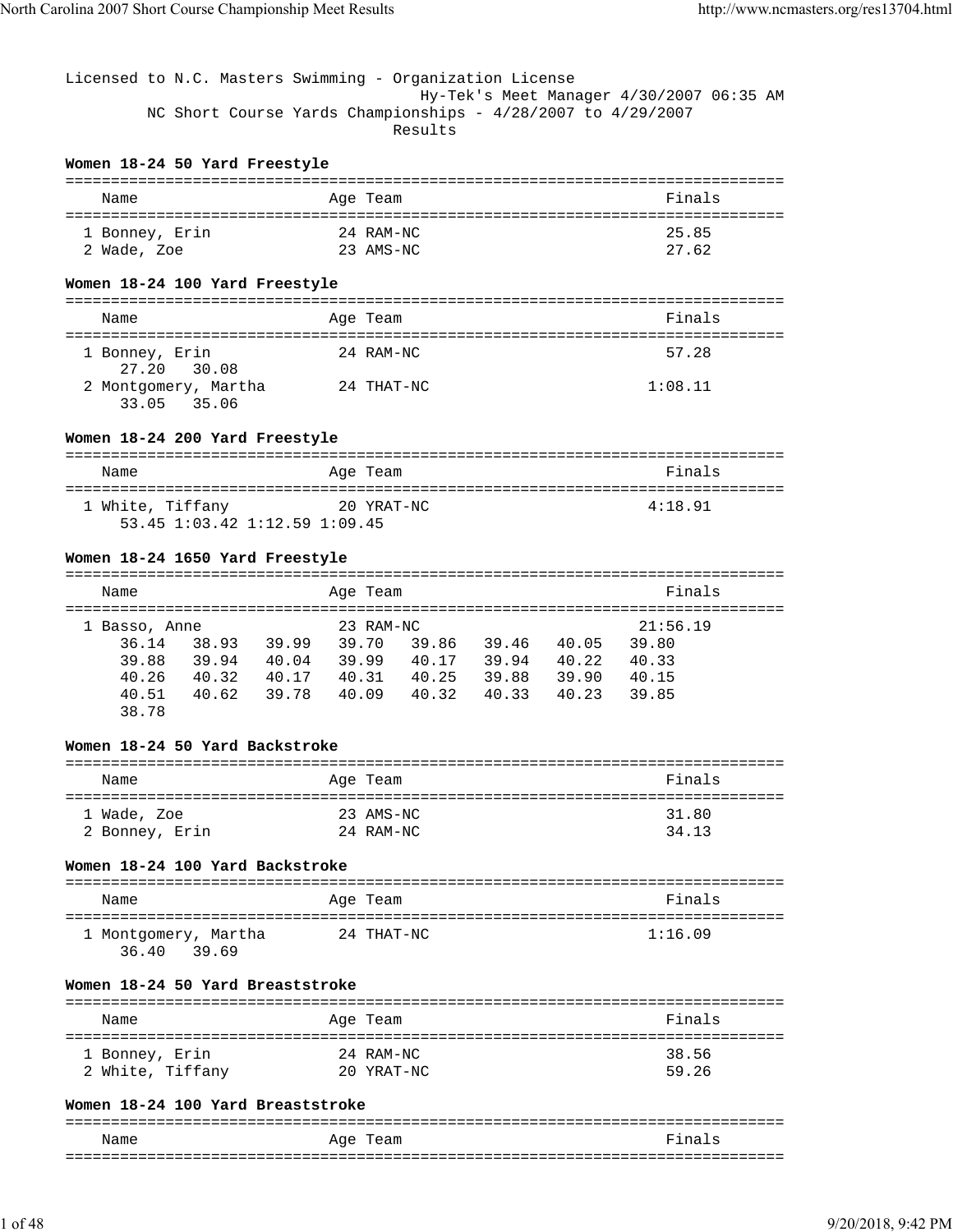| 1 White, Tiffany                                                                                   |       | 20 YRAT-NC    |  | 2:26.23 |  |
|----------------------------------------------------------------------------------------------------|-------|---------------|--|---------|--|
| $1:11.39$ $1:14.84$                                                                                |       |               |  |         |  |
| Women 18-24 50 Yard Butterfly                                                                      |       |               |  |         |  |
| Name                                                                                               |       | Age Team      |  | Finals  |  |
|                                                                                                    |       |               |  | 29.74   |  |
| 1 Bonney, Erin                                                                                     |       | 24 RAM-NC     |  |         |  |
| Women 25-29 50 Yard Freestyle                                                                      |       |               |  |         |  |
| Name                                                                                               |       | Age Team      |  | Finals  |  |
|                                                                                                    |       |               |  |         |  |
| 1 Proud, Jessica                                                                                   |       | 25 DAMA-NC    |  | 28.11   |  |
| 2 Benedict, Melinda                                                                                |       | 26 Unattached |  | 32.98   |  |
| 3 Whitehurst, Brooks                                                                               |       | 27 RMYM-NC    |  | 36.07   |  |
| Women 25-29 100 Yard Freestyle                                                                     |       |               |  |         |  |
|                                                                                                    |       |               |  |         |  |
| Name                                                                                               |       | Age Team      |  | Finals  |  |
| 1 Wagner, Jaclyn                                                                                   |       | 26 RAM-NC     |  | 58.42   |  |
| 28.36<br>30.06                                                                                     |       |               |  |         |  |
| 2 Lawrence, Kari                                                                                   |       | 25 MAC-NC     |  | 1:00.39 |  |
| 29.47<br>30.92                                                                                     |       |               |  |         |  |
| 3 Proud, Jessica<br>29.45<br>32.59                                                                 |       | 25 DAMA-NC    |  | 1:02.04 |  |
| 4 Tvermoes, Brooke                                                                                 |       | 26 DAMA-NC    |  | 1:03.73 |  |
| 30.05 33.68                                                                                        |       |               |  |         |  |
| 5 Krasnozon, Amie                                                                                  |       | 26 DAMA-NC    |  | 1:06.65 |  |
| 32.10<br>34.55<br>6 Whitehurst, Brooks                                                             |       | 27 RMYM-NC    |  | 1:22.58 |  |
| 39.84<br>42.74                                                                                     |       |               |  |         |  |
|                                                                                                    |       |               |  |         |  |
| Women 25-29 200 Yard Freestyle                                                                     |       |               |  |         |  |
| Name                                                                                               |       | Age Team      |  | Finals  |  |
| 1 Waqner, Jaclyn                                                                                   |       | 26 RAM-NC     |  | 2:06.74 |  |
| 31.64 32.81<br>30.07                                                                               | 32.22 |               |  |         |  |
| 2 Whitehurst, Brooks                                                                               |       | 27 RMYM-NC    |  | 3:06.67 |  |
| 43.41  46.49  50.10  46.67                                                                         |       |               |  |         |  |
|                                                                                                    |       |               |  |         |  |
| Women 25-29 500 Yard Freestyle                                                                     |       |               |  |         |  |
| Name                                                                                               |       | Age Team      |  | Finals  |  |
| 1 Hall, Christy                                                                                    |       | 29 RAM-NC     |  | 5:36.28 |  |
| 30.94 33.17 33.86 33.98 34.16 34.24 34.35 34.50                                                    |       |               |  |         |  |
| 34.01 33.07                                                                                        |       |               |  |         |  |
| 2 Fritchie, Karen 29 DAMA-NC                                                                       |       |               |  | 5:38.18 |  |
| $31.88 \qquad 33.94 \qquad 33.94 \qquad 34.25 \qquad 34.22 \qquad 34.43 \qquad 34.65 \qquad 34.73$ |       |               |  |         |  |
| 33.80 32.34                                                                                        |       |               |  |         |  |
| 3 Wagner, Jaclyn<br>33.45 34.28 35.43 35.47 36.04 35.97 35.48                                      |       | 26 RAM-NC     |  | 5:48.86 |  |
| 32.02<br>36.04 34.68                                                                               |       |               |  |         |  |
| 4 Lewis, Jennifer                                                                                  |       | 27 RAM-NC     |  | 6:16.72 |  |
| 33.94 36.72 37.84 37.76 38.28 38.29 38.78                                                          |       |               |  | 38.57   |  |
| 38.63 37.91                                                                                        |       |               |  |         |  |
| 5 Hawley, Kate                                                                                     |       | 26 RAM-NC     |  | 6:32.61 |  |
| 34.61 38.74 40.59 40.30 40.03 39.86 40.17 40.50                                                    |       |               |  |         |  |
| 40.15<br>37.66<br>6 Krasnozon, Amie                                                                |       | 26 DAMA-NC    |  | 6:35.95 |  |
| $34.79 \qquad 39.05 \qquad 40.40 \qquad 41.20 \qquad 40.89 \qquad 40.97 \qquad 41.18 \qquad 40.80$ |       |               |  |         |  |
| 39.22 37.45                                                                                        |       |               |  |         |  |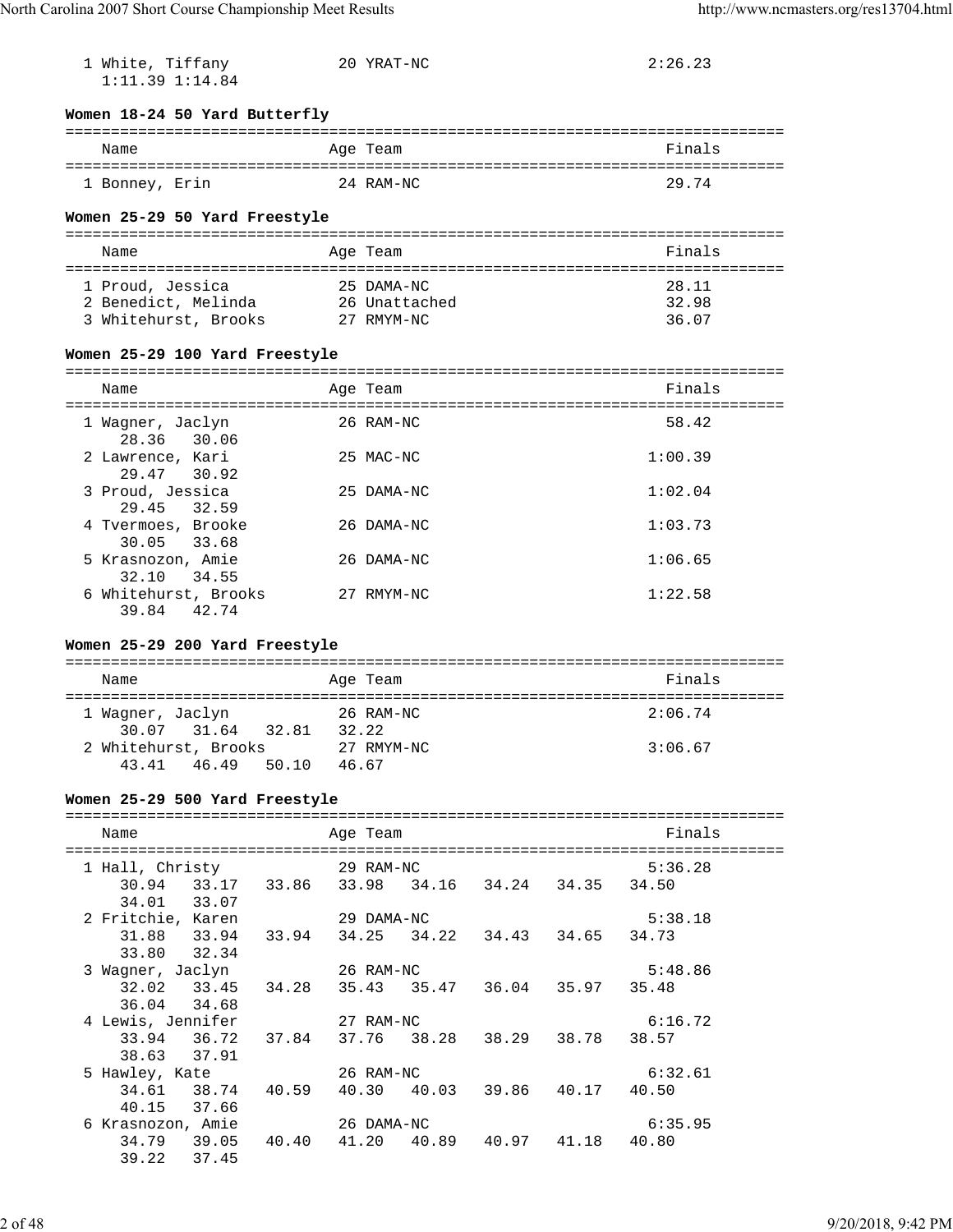7 Peck, Julia 26 YRAT-NC 8:46.88 47.64 51.74 53.02 53.98 54.17 55.24 55.15 54.79 52.67 48.48

# **Women 25-29 1000 Yard Freestyle**

| Name              |       |       | Age Team  |       |       |       | Finals   |  |
|-------------------|-------|-------|-----------|-------|-------|-------|----------|--|
| 1 Hall, Christy   |       |       | 29 RAM-NC |       |       |       | 11:29.19 |  |
| 31.68             | 33.64 | 34.30 | 34.30     | 34.64 | 34.34 | 34.92 | 34.65    |  |
| 34.69             | 34.67 | 34.66 | 34.89     | 34.80 | 34.88 | 35.02 | 34.96    |  |
| 34.89             | 35.37 | 34.55 | 33.34     |       |       |       |          |  |
| 2 Wagner, Jaclyn  |       |       | 26 RAM-NC |       |       |       | 11:58.54 |  |
| 32.54             | 34.04 | 34.64 | 35.06     | 35.35 | 35.85 | 36.09 | 36.24    |  |
| 36.08             | 36.72 | 36.79 | 36.76     | 36.49 | 36.96 | 36.57 | 36.83    |  |
| 36.65             | 36.50 | 36.71 | 35.67     |       |       |       |          |  |
| 3 Lewis, Jennifer |       |       | 27 RAM-NC |       |       |       | 13:19.93 |  |
| 34.35             | 37.81 | 38.93 | 39.63     | 39.65 | 40.03 | 40.49 | 40.62    |  |
| 40.77             | 40.80 | 40.36 | 39.73     | 40.89 | 40.78 | 40.90 | 40.70    |  |
| 41.46             | 41.42 | 40.87 | 39.74     |       |       |       |          |  |
| 4 Hawley, Kate    |       |       | 26 RAM-NC |       |       |       | 13:44.61 |  |
| 37.30             | 40.71 | 40.97 | 41.57     | 42.17 | 41.16 | 41.63 | 41.33    |  |
| 42.53             | 42.08 | 41.17 | 41.96     | 42.20 | 41.96 | 41.56 | 41.46    |  |
| 41.46             | 41.74 | 40.79 | 38.86     |       |       |       |          |  |

## **Women 25-29 50 Yard Backstroke**

| Name             | Age Team   | Finals |
|------------------|------------|--------|
| 1 Proud, Jessica | 25 DAMA-NC | 34.03  |
| 2 Peck, Julia    | 26 YRAT-NC | 46.96  |

#### **Women 25-29 100 Yard Backstroke**

| Name                              | Age Team   | Finals  |
|-----------------------------------|------------|---------|
| 1 Wagner, Jaclyn<br>32.76 34.32   | 26 RAM-NC  | 1:07.08 |
| 2 Lewis, Jennifer<br>33.22 34.68  | 27 RAM-NC  | 1:07.90 |
| 3 Proud, Jessica<br>34.75 36.00   | 25 DAMA-NC | 1:10.75 |
| 4 Tvermoes, Brooke<br>35.06 38.06 | 26 DAMA-NC | 1:13.12 |

## **Women 25-29 200 Yard Backstroke**

## =============================================================================== Name Research Age Team and the Search School and Times and Times and Times and Times are not the New School and Times and Times and Times and Times and Times and Times and Times and Times and Times and Times and Times and =============================================================================== 1 Wagner, Jaclyn 26 RAM-NC 2:23.82 33.38 35.82 37.30 37.32 2 Lewis, Jennifer 27 RAM-NC 2:30.81 33.79 37.11 39.12 40.79 3 Proud, Jessica 25 DAMA-NC 2:32.67 35.25 38.43 40.03 38.96

#### **Women 25-29 50 Yard Breaststroke**

| Name                |  | Age Team      | Finals |  |  |  |  |  |
|---------------------|--|---------------|--------|--|--|--|--|--|
|                     |  |               |        |  |  |  |  |  |
| 1 Lawrence, Kari    |  | 25 MAC-NC     | 34.55  |  |  |  |  |  |
| 2 Bolin, Jessica    |  | 27 RAM-NC     | 37.18  |  |  |  |  |  |
| 3 Proud, Jessica    |  | 25 DAMA-NC    | 38.88  |  |  |  |  |  |
| 4 Benedict, Melinda |  | 26 Unattached | 40.23  |  |  |  |  |  |
| 5 Peck, Julia       |  | 26 YRAT-NC    | 48.93  |  |  |  |  |  |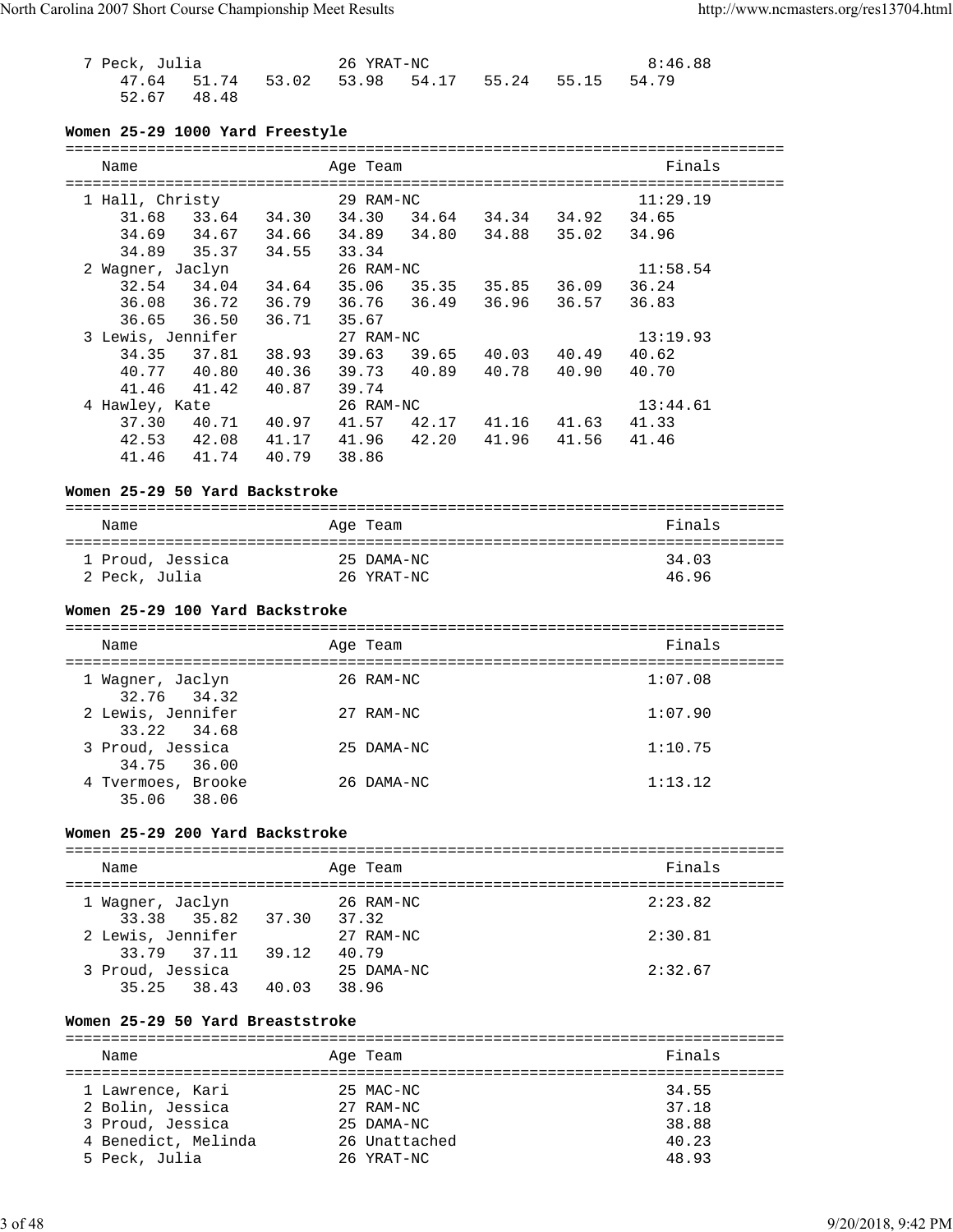# **Women 25-29 100 Yard Breaststroke**

| Name                               | Age Team      | Finals  |
|------------------------------------|---------------|---------|
| 1 Fritchie, Karen<br>34.72 36.99   | 29 DAMA-NC    | 1:11.71 |
| 2 Bolin, Jessica<br>37.98 41.75    | 27 RAM-NC     | 1:19.73 |
| 3 Benedict, Melinda<br>41.32 45.85 | 26 Unattached | 1:27.17 |
| 4 Peck, Julia<br>50.96 55.96       | 26 YRAT-NC    | 1:46.92 |

## **Women 25-29 200 Yard Breaststroke**

| Name              | Age Team       | Finals  |
|-------------------|----------------|---------|
|                   |                |         |
| 1 Fritchie, Karen | 29 DAMA-NC     | 2:34.50 |
| 37.05 39.64       | 38.68<br>39.13 |         |

# **Women 25-29 50 Yard Butterfly**

| Name             |  | Age Team   | Finals |  |  |  |  |  |
|------------------|--|------------|--------|--|--|--|--|--|
|                  |  |            |        |  |  |  |  |  |
| 1 Lawrence, Kari |  | 25 MAC-NC  | 29.73  |  |  |  |  |  |
| 2 Bolin, Jessica |  | 27 RAM-NC  | 31.98  |  |  |  |  |  |
| 3 Proud, Jessica |  | 25 DAMA-NC | 32.81  |  |  |  |  |  |

# **Women 25-29 100 Yard Butterfly**

| Name             | Age Team  | Finals  |
|------------------|-----------|---------|
| 1 Bolin, Jessica | 27 RAM-NC | 1:12.30 |
| 33.23 39.07      |           |         |

# **Women 25-29 100 Yard IM**

| Name                               |       | Age Team      | Finals  |
|------------------------------------|-------|---------------|---------|
| 1 Fritchie, Karen<br>31.64 33.78   |       | 29 DAMA-NC    | 1:05.42 |
| 2 Proud, Jessica<br>33.60 37.37    |       | 25 DAMA-NC    | 1:10.97 |
| 3 Bolin, Jessica<br>33.53 38.34    |       | 27 RAM-NC     | 1:11.87 |
| 4 Tvermoes, Brooke<br>33.52 40.04  |       | 26 DAMA-NC    | 1:13.56 |
| 5 Hawley, Kate<br>39.44 44.27      |       | 26 RAM-NC     | 1:23.71 |
| 6 Benedict, Melinda<br>41.49 43.63 |       | 26 Unattached | 1:25.12 |
| 7 Peck, Julia<br>44.25 50.97       |       | 26 YRAT-NC    | 1:35.22 |
| 8 Beers, Wendy<br>45.18            | 50.21 | 29 YRAT-NC    | 1:35.39 |

## **Women 25-29 200 Yard IM**

| Name                             |                | Age Team            | Finals  |  |  |  |  |
|----------------------------------|----------------|---------------------|---------|--|--|--|--|
| 1 Fritchie, Karen<br>30.15 36.93 | 38.60          | 29 DAMA-NC<br>31.54 | 2:17.22 |  |  |  |  |
| 2 Lewis, Jennifer<br>34.29 36.74 | 49.40<br>37.46 | 27 RAM-NC           | 2:37.89 |  |  |  |  |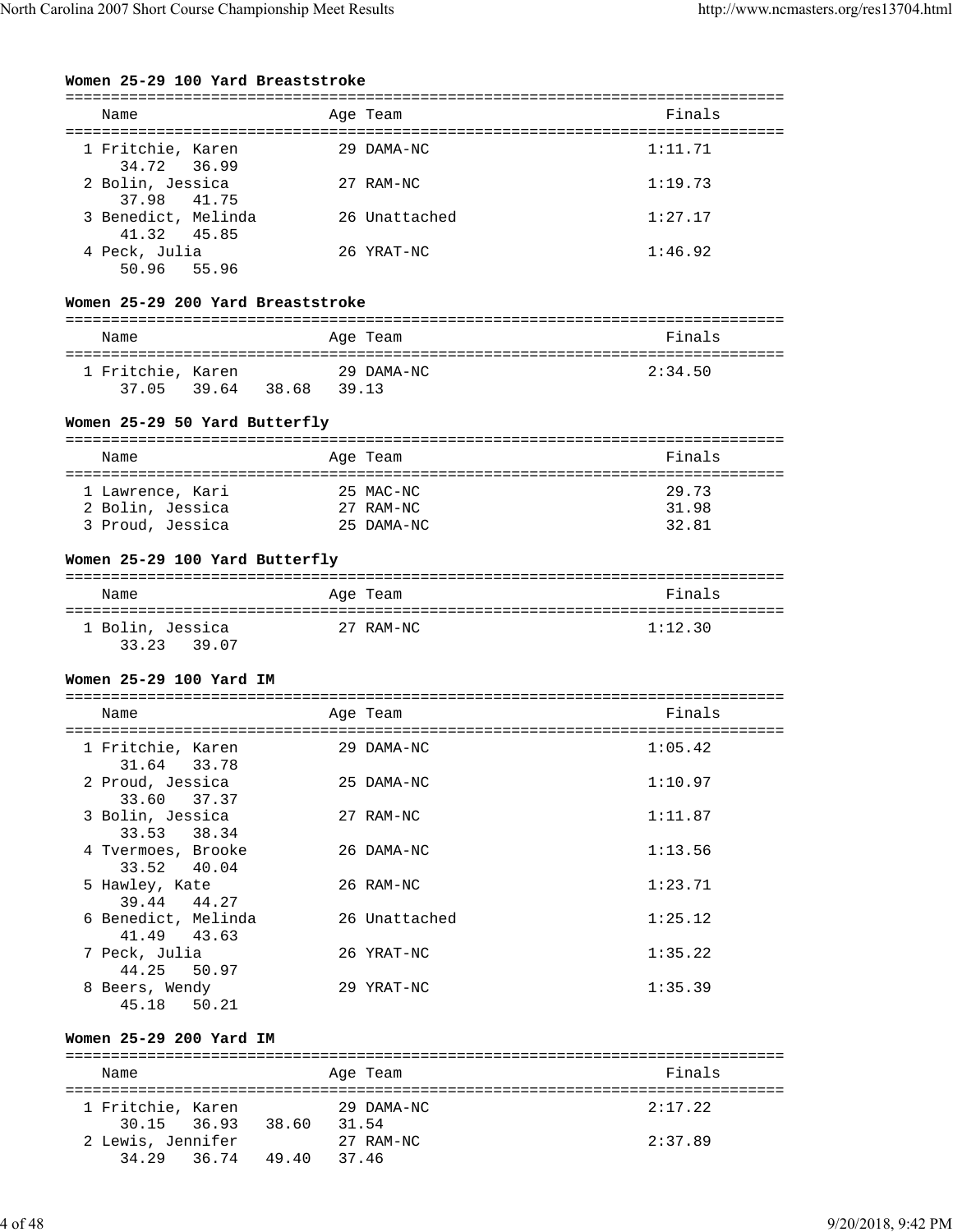| 3 Proud, Jessica<br>34.76          | 38.27 47.29 37.92       |  | 25 DAMA-NC              |  | 2:38.24                                         |        |
|------------------------------------|-------------------------|--|-------------------------|--|-------------------------------------------------|--------|
| Women 25-29 400 Yard IM            |                         |  |                         |  |                                                 |        |
|                                    |                         |  |                         |  |                                                 |        |
| Name                               |                         |  | Age Team                |  |                                                 | Finals |
| 1 Fritchie, Karen                  |                         |  | 29 DAMA-NC              |  | 4:50.97                                         |        |
|                                    |                         |  |                         |  | 31.16 35.15 39.34 38.18 40.41 40.77 33.37 32.59 |        |
| Women 30-34 50 Yard Freestyle      |                         |  |                         |  |                                                 |        |
| Name                               |                         |  | Age Team                |  |                                                 | Finals |
| 1 Hunt, Angela                     |                         |  | 31 RAM-NC               |  |                                                 | 40.93  |
| Women 35-39 50 Yard Freestyle      |                         |  |                         |  |                                                 |        |
| Name                               |                         |  | Age Team                |  |                                                 | Finals |
|                                    |                         |  |                         |  |                                                 |        |
| 1 Braun, Erika                     |                         |  | 35 RAM-NC               |  |                                                 | 24.77  |
| 2 Hageman, Heather 36 CSM-NC       |                         |  |                         |  | 25.45                                           |        |
| 3 Greene, Dana                     |                         |  | 38 RAM-NC               |  | 34.48                                           | 30.91  |
| 4 Cook, Nicole<br>5 Franklin, Dawn |                         |  | 35 AMS-NC<br>37 DAMA-NC |  |                                                 | 35.09  |
| Women 35-39 100 Yard Freestyle     |                         |  |                         |  |                                                 |        |
|                                    |                         |  |                         |  |                                                 |        |
| Name                               |                         |  | Age Team                |  |                                                 | Finals |
| 1 Braun, Erika<br>25.87 27.55      |                         |  | 35 RAM-NC               |  |                                                 | 53.42  |
| 2 Williams, Heidi<br>28.71 30.11   |                         |  | 38 DAMA-NC              |  |                                                 | 58.82  |
| 3 Oversmith, Amy<br>30.26          | 32.98                   |  | 35 RAM-NC               |  | 1:03.24                                         |        |
| 4 Cook, Nicole<br>35.51            | 40.59                   |  | 35 AMS-NC               |  | 1:16.10                                         |        |
| 5 Franklin, Dawn<br>37.41          | 39.36                   |  | 37 DAMA-NC              |  | 1:16.77                                         |        |
| 6 Sousa, Sara                      |                         |  | 35 DAMA-NC              |  | 1:19.01                                         |        |
| Women 35-39 200 Yard Freestyle     |                         |  |                         |  |                                                 |        |
| Name                               |                         |  | Age Team                |  |                                                 | Finals |
| 1 Williams, Heidi                  |                         |  | 38 DAMA-NC              |  | 2:14.80                                         |        |
| 30.60                              | 33.30 35.44 35.46       |  |                         |  |                                                 |        |
| 2 Franklin, Dawn                   |                         |  | 37 DAMA-NC              |  | 2:45.57                                         |        |
|                                    | 38.12 42.20 43.10 42.15 |  |                         |  |                                                 |        |
| Women 35-39 500 Yard Freestyle     |                         |  |                         |  |                                                 |        |
| Name                               |                         |  | Age Team                |  |                                                 | Finals |
| 1 Williams, Heidi                  |                         |  | 38 DAMA-NC              |  | 5:37.80                                         |        |
| 34.25                              | 32.22                   |  |                         |  | 31.60 33.05 33.72 34.29 34.55 34.64 34.88 34.60 |        |
| 2 Sousa, Sara                      |                         |  | 35 DAMA-NC              |  | 7:36.61                                         |        |
| 45.46 44.63                        |                         |  |                         |  | 45.24 46.89 45.82 47.91 46.66 46.09             |        |
| Women 35-39 1000 Yard Freestyle    |                         |  |                         |  |                                                 |        |
| Name                               |                         |  | Age Team                |  |                                                 | Finals |
|                                    |                         |  |                         |  |                                                 |        |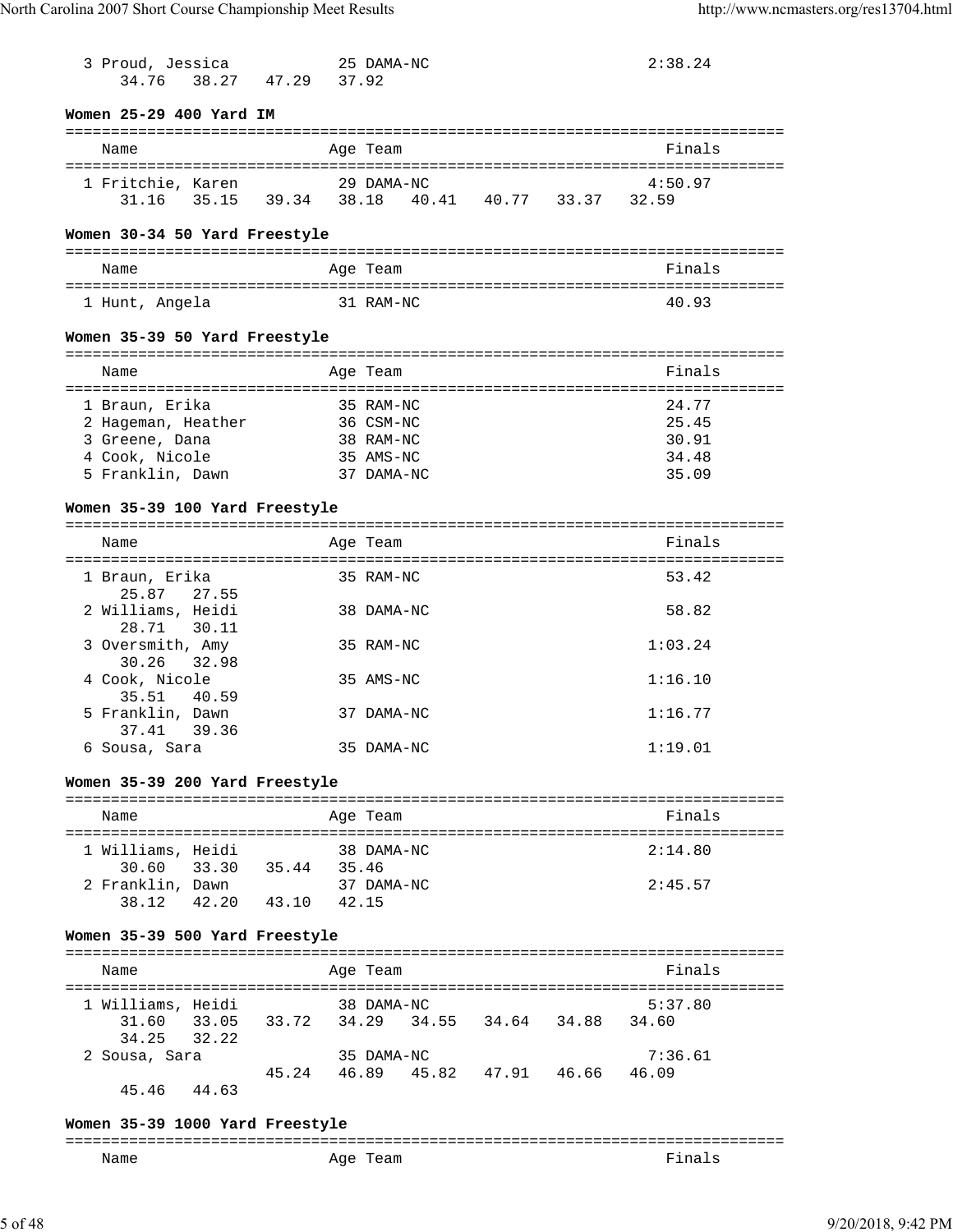===============================================================================

| 1 Oversmith, Amy | 12:43.63<br>35 RAM-NC                           |  |  |  |  |  |
|------------------|-------------------------------------------------|--|--|--|--|--|
|                  | 34.21 37.29 38.76 38.36 38.69 38.29 38.17 38.66 |  |  |  |  |  |
|                  | 38.60 38.44 38.47 38.99 38.35 38.93 38.76 38.59 |  |  |  |  |  |
|                  | 37.65 38.73 38.56 37.13                         |  |  |  |  |  |

## **Women 35-39 1650 Yard Freestyle**

| Name                                         |                         |                         | Age Team                              |                         |                         |                         | Finals                              |  |
|----------------------------------------------|-------------------------|-------------------------|---------------------------------------|-------------------------|-------------------------|-------------------------|-------------------------------------|--|
| 1 Williams, Heidi<br>31.78<br>34.84<br>35.27 | 33.77<br>35.03<br>35.12 | 34.12<br>34.95<br>35.07 | 38 DAMA-NC<br>34.59<br>34.86<br>34.88 | 34.69<br>35.05<br>35.07 | 34.66<br>34.93<br>35.00 | 35.13<br>35.00<br>35.87 | 19:10.91<br>34.94<br>34.95<br>35.70 |  |
| 35.39<br>33.50                               | 35.24                   | 35.40                   | 35.37                                 | 35.46                   | 35.33                   | 34.98                   | 34.97                               |  |

# **Women 35-39 50 Yard Backstroke**

| Name                 |    | Age Team   | Finals |
|----------------------|----|------------|--------|
| 1 Lane, Tanya        |    | 35 MAC-NC  | 29.20  |
| 2 Braun, Erika       |    | 35 RAM-NC  | 29.24  |
| 3 Hageman, Heather   |    | 36 CSM-NC  | 30.51  |
| 4 Schwartz, Michelle |    | 35 MAC-NC  | 31.95  |
| 5 Oversmith, Amy     |    | 35 RAM-NC  | 33.33  |
| 6 Zander, Sarah      |    | 38 YRAT-NC | 40.35  |
| 7 Cook, Nicole       |    | 35 AMS-NC  | 41.38  |
| 8 Franklin, Dawn     | 37 | DAMA-NC    | 44.24  |
|                      |    |            |        |

# **Women 35-39 100 Yard Backstroke**

| Name                             | Age Team   | Finals  |
|----------------------------------|------------|---------|
| 1 Braun, Erika<br>29.79 31.74    | 35 RAM-NC  | 1:01.53 |
| 2 Lane, Tanya<br>31.20 31.88     | 35 MAC-NC  | 1:03.08 |
| 3 Williams, Heidi<br>33.44 34.65 | 38 DAMA-NC | 1:08.09 |
| 4 Oversmith, Amy<br>35.68 36.13  | 35 RAM-NC  | 1:11.81 |
| 5 Sousa, Sara<br>47.48<br>47.33  | 35 DAMA-NC | 1:34.81 |

# **Women 35-39 200 Yard Backstroke**

| Name              |       | Age Team   | Finals  |
|-------------------|-------|------------|---------|
| 1 Lane, Tanya     |       | 35 MAC-NC  | 2:15.97 |
| 31.63 33.89       | 35.07 | 35.38      |         |
| 2 Williams, Heidi |       | 38 DAMA-NC | 2:28.12 |
| 35.21 37.35       | 38.71 | 36.85      |         |

# **Women 35-39 50 Yard Breaststroke**

| Name               | Age Team   | Finals |
|--------------------|------------|--------|
| 1 Hageman, Heather | 36 CSM-NC  | 38.16  |
| 2 Zander, Sarah    | 38 YRAT-NC | 42.60  |
| 3 Oversmith, Amy   | 35 RAM-NC  | 42.83  |
| 4 Cook, Nicole     | 35 AMS-NC  | 43.33  |
| 5 Greene, Dana     | 38 RAM-NC  | 44.82  |
| 6 Franklin, Dawn   | DAMA-NC    | 48.72  |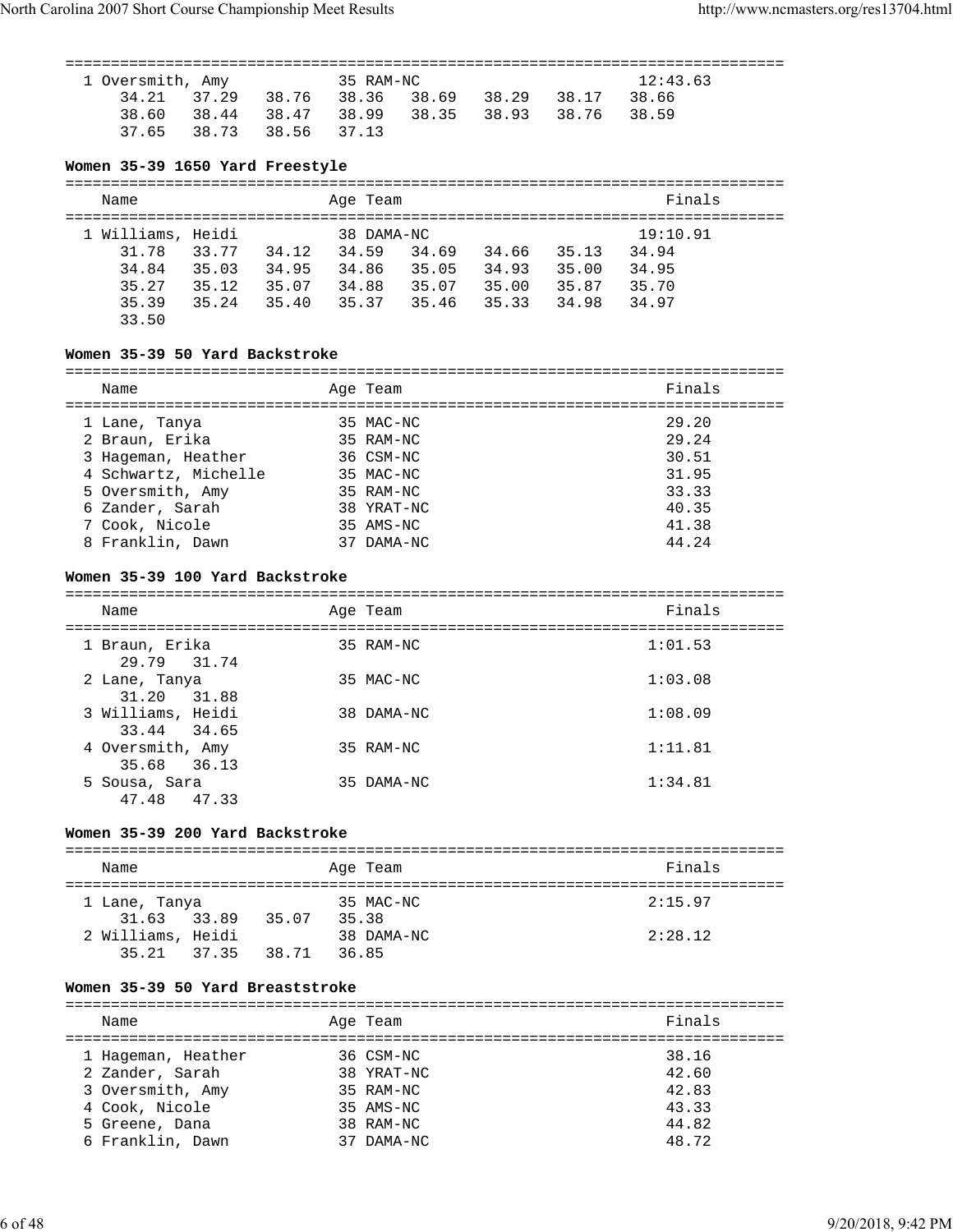## **Women 35-39 100 Yard Breaststroke**

| Name                             | Age Team  | Finals  |
|----------------------------------|-----------|---------|
| 1 Cook, Nicole<br>45.08<br>51.89 | 35 AMS-NC | 1:36.97 |

## **Women 35-39 200 Yard Breaststroke**

| Name          |       |       |       | Age Team  | Finals  |
|---------------|-------|-------|-------|-----------|---------|
| 1 Lane, Tanya |       |       |       | 35 MAC-NC | 2:37.02 |
| 3596          | 39.57 | 40.85 | 40.64 |           |         |

#### **Women 35-39 50 Yard Butterfly**

| Name                 | Age Team   | Finals |
|----------------------|------------|--------|
| 1 Hageman, Heather   | 36 CSM-NC  | 29.04  |
| 2 Schwartz, Michelle | 35 MAC-NC  | 31.00  |
| 3 Oversmith, Amy     | 35 RAM-NC  | 32.15  |
| 4 Cook, Nicole       | 35 AMS-NC  | 36.70  |
| 5 Franklin, Dawn     | 37 DAMA-NC | 38.08  |
|                      |            |        |

#### **Women 35-39 100 Yard Butterfly**

=============================================================================== Name **Age Team** Age Team Finals ===============================================================================

| 1 Braun, Erika<br>28.47 33.52                   | 35 RAM-NC  | 1:01.99 |
|-------------------------------------------------|------------|---------|
| 2 Schwartz, Michelle                            | 35 MAC-NC  | 1:08.32 |
| 31.51 36.81<br>3 Williams, Heidi                | 38 DAMA-NC | 1:09.48 |
| 33.08 36.40<br>4 Cook, Nicole<br>39.77<br>47.05 | 35 AMS-NC  | 1:26.82 |

## **Women 35-39 100 Yard IM**

| Name                                | Age Team   | Finals  |
|-------------------------------------|------------|---------|
| 1 Braun, Erika<br>28.26 33.32       | 35 RAM-NC  | 1:01.58 |
| 2 Lane, Tanya<br>29.08<br>35.01     | 35 MAC-NC  | 1:04.09 |
| 3 Williams, Heidi<br>32.32 37.47    | 38 DAMA-NC | 1:09.79 |
| 4 Schwartz, Michelle<br>31.78 38.44 | 35 MAC-NC  | 1:10.22 |
| 5 Zander, Sarah<br>40.01<br>43.15   | 38 YRAT-NC | 1:23.16 |
| 6 Cook, Nicole<br>38.80<br>46.44    | 35 AMS-NC  | 1:25.24 |

#### **Women 35-39 200 Yard IM**

| Name                         |       | Age Team           | Finals  |
|------------------------------|-------|--------------------|---------|
| 1 Lane, Tanya<br>29.44 34.44 | 40.44 | 35 MAC-NC<br>33.59 | 2:17.91 |
| 2 Braun, Erika               |       | 35 RAM-NC          | 2:20.44 |
| 28.89 35.33                  | 43.42 | 32.80              |         |
| 3 Schwartz, Michelle         |       | 35 MAC-NC          | 2:31.13 |
| 32.22 37.51                  | 46.26 | 35.14              |         |
| 4 Oversmith, Amy             |       | 35 RAM-NC          | 2:38.79 |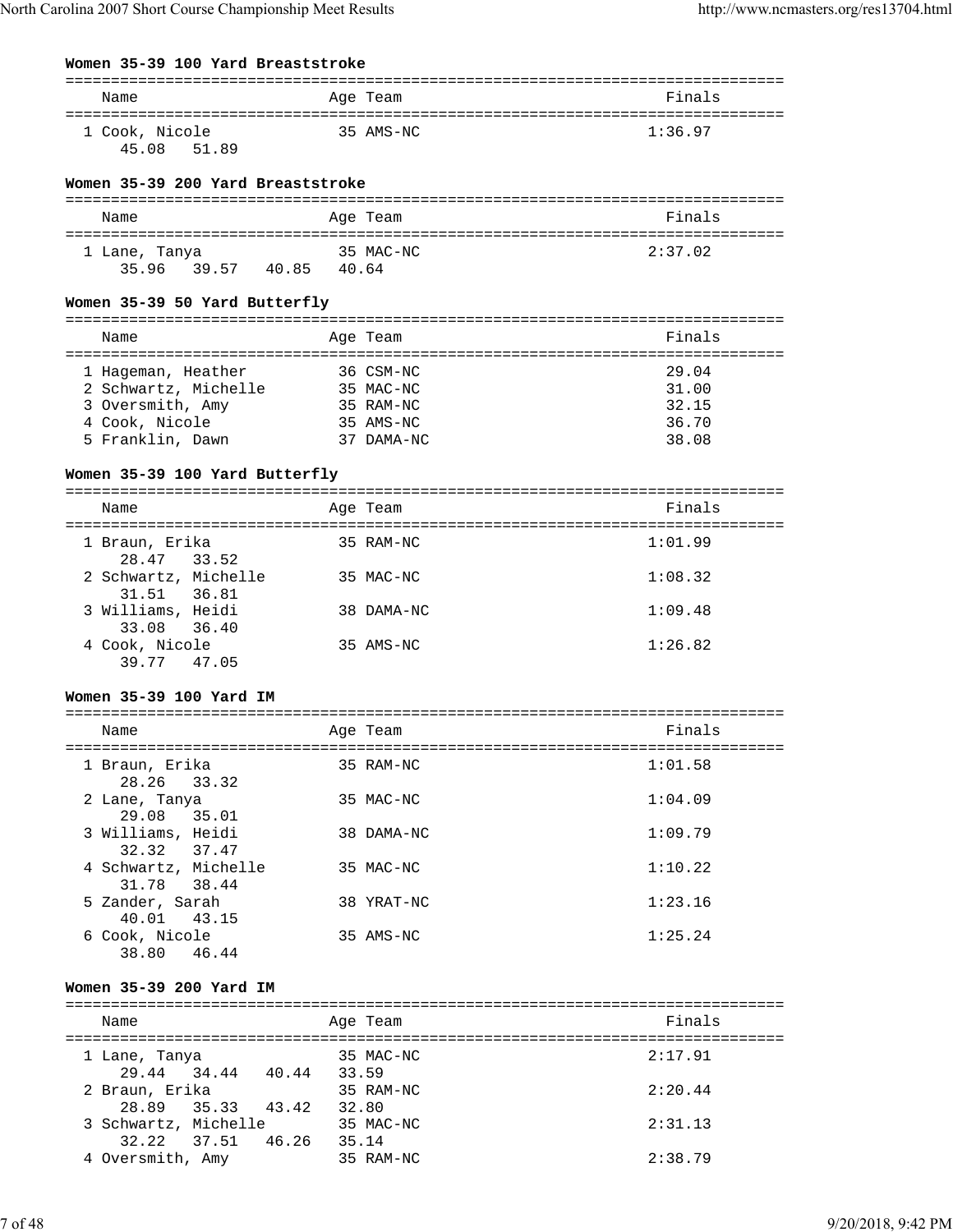34.43 40.04 48.88 35.44

## **Women 40-44 50 Yard Freestyle**

| Name                | Age Team   | Finals |
|---------------------|------------|--------|
|                     |            |        |
| 1 Battle, Ruth      | 44 AMS-NC  | 27.41  |
| 2 Cleary, Kelly     | 43 SOST-VA | 28.85  |
| 3 Hunter, Dee       | 41 SOST-VA | 30.00  |
| 4 Maughan, Maureen  | 44 TYRA-NC | 30.15  |
| -- Nowak, Elizabeth | 43 THAT-NC | DO     |

# **Women 40-44 100 Yard Freestyle**

| Name                              | Age Team   | Finals  |
|-----------------------------------|------------|---------|
| 1 Nowak, Elizabeth<br>28.59 30.57 | 43 THAT-NC | 59.16   |
| 2 Futch, Karen<br>29.01 30.50     | 44 THAT-NC | 59.51   |
| 3 Lindroos, Pamela<br>29.53 31.47 | 41 THAT-NC | 1:01.00 |

# **Women 40-44 200 Yard Freestyle**

| Name                                    | Age Team                     | Finals  |
|-----------------------------------------|------------------------------|---------|
| 1 Nowak, Elizabeth<br>29.98 32.15 33.09 | 43 THAT-NC<br>33.55          | 2:08.77 |
| 2 Hunter, Dee<br>33.71 36.85            | 41 SOST-VA<br>38.28<br>36.93 | 2:25.77 |
| 3 Kemerait, Karen<br>33.89 38.04        | 40 RAM-NC<br>39.94<br>39.00  | 2:30.87 |
| -- Cleary, Kelly                        | 43 SOST-VA                   | DO      |

# **Women 40-44 500 Yard Freestyle**

| Name                             |       | Age Team    |       |             |       | Finals  |  |
|----------------------------------|-------|-------------|-------|-------------|-------|---------|--|
| 1 Futch, Karen                   |       | 44 THAT-NC  |       |             |       | 5:57.38 |  |
| 33.19 35.69<br>36.33 35.04       | 35.84 | 36.03 36.29 |       | 36.26 36.29 |       | 36.42   |  |
| 2 Gillman, Regina                |       | 41 MAC-NC   |       |             |       | 6:19.38 |  |
| 36.69<br>34.54<br>38.11<br>39.59 | 37.91 | 37.98       | 38.26 | 38.42       | 38.81 | 39.07   |  |

# **Women 40-44 1650 Yard Freestyle**

| Name                 |       |       | Age Team  |       |               |               | Finals        |
|----------------------|-------|-------|-----------|-------|---------------|---------------|---------------|
|                      |       |       |           |       |               |               |               |
| 1 Gillman, Regina    |       |       | 41 MAC-NC |       |               |               | 21:47.57      |
| 34.32                | 36.36 | 36.86 | 38.00     | 38.25 | 38.49         | 38.66         | 38.82         |
| 39.10                | 38.99 | 39.38 | 40.34     | 39.39 | 39.56         |               | 39.59 1:20.48 |
| 39.96                | 40.69 | 40.00 | 40.60     | 40.30 |               | 39.67 41.28   | 40.56         |
| 40.96                | 40.56 | 40.51 | 40.16     | 40.19 |               | 41.40 1:24.14 |               |
| 2 Kemerait, Karen    |       |       | 40 RAM-NC |       |               |               | 22:49.02      |
| 35.74                | 38.08 | 40.27 | 43.48     |       | 44.33 1:28.02 | 42.44         | 42.07         |
| 41.93                | 41.64 | 41.01 | 41.03     | 41.58 | 41.50         | 41.98         | 41.32         |
| 41.63                | 41.18 | 42.20 | 41.40     | 42.65 |               | 41.95 41.75   | 41.71         |
| 41.44                | 41.68 | 41.39 | 41.59     | 41.97 | 41.04 1:19.02 |               |               |
| 3 Silvernail, Nicole |       |       | 41 RAM-NC |       |               |               | 26:34.04      |
| 41.53                | 45.85 | 48.08 | 47.28     | 48.07 | 48.36         | 48.12         | 48.41         |
| 48.70                | 48.50 | 48.09 | 48.59     | 48.44 | 48.60         | 48.63         | 49.28         |
| 49.00                | 48.14 | 48.77 | 48.83     | 48.69 | 49.76         | 49.41         | 49.42         |
| 49.10                | 48.92 | 48.54 | 48.83     | 48.61 | 49.02         | 48.72         | 48.20         |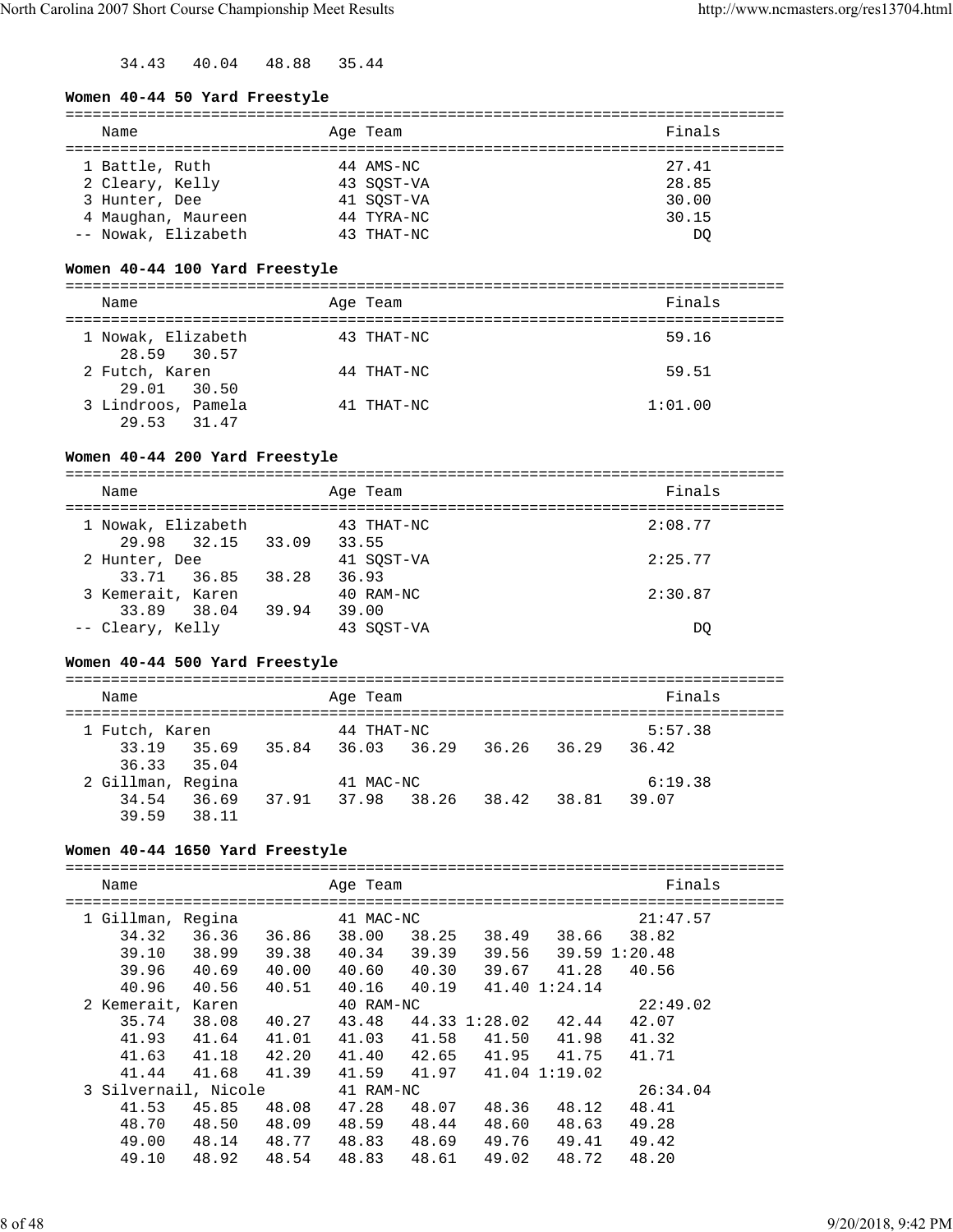# 47.55

|  |  | Women 40-44 50 Yard Backstroke |
|--|--|--------------------------------|
|  |  |                                |

| Name               | Age Team   | Finals |
|--------------------|------------|--------|
|                    |            |        |
| 1 Nowak, Elizabeth | 43 THAT-NC | 32.20  |
| 2 Cleary, Kelly    | 43 SOST-VA | 34.38  |
| 3 Battle, Ruth     | 44 AMS-NC  | 34.60  |
| 4 Hunter, Dee      | 41 SOST-VA | 35.45  |
| 5 Maughan, Maureen | 44 TYRA-NC | 35.95  |

# **Women 40-44 200 Yard Backstroke**

| Name                     |       |       | Age Team            | Finals  |
|--------------------------|-------|-------|---------------------|---------|
| 1 Cleary, Kelly<br>38.82 | 40.08 | 41.78 | 43 SOST-VA<br>40.56 | 2:41.24 |
| 2 Hunter, Dee<br>38.82   | 41.48 | 42.74 | 41 SOST-VA<br>40.66 | 2:43.70 |

# **Women 40-44 50 Yard Breaststroke**

| Name              | Age Team  | Finals |
|-------------------|-----------|--------|
| 1 Battle, Ruth    | 44 AMS-NC | 36.13  |
| 2 Gillman, Regina | 41 MAC-NC | 36.85  |

## **Women 40-44 100 Yard Breaststroke**

| Name                                | Age Team   | Finals  |
|-------------------------------------|------------|---------|
| 1 Lindroos, Pamela<br>35.45 39.29   | 41 THAT-NC | 1:14.74 |
| 2 Nowak, Elizabeth<br>35.48 39.94   | 43 THAT-NC | 1:15.42 |
| 3 Gillman, Regina<br>38.15 41.75    | 41 MAC-NC  | 1:19.90 |
| 4 Kemerait, Karen<br>44.48<br>48.19 | 40 RAM-NC  | 1:32.67 |

## **Women 40-44 200 Yard Breaststroke**

| Name                              |       | Age Team            | Finals  |
|-----------------------------------|-------|---------------------|---------|
| 1 Lindroos, Pamela<br>36.71 40.46 | 41.95 | 41 THAT-NC<br>42.20 | 2:41.32 |
| 2 Gillman, Regina<br>39.36 41.56  | 42.87 | 41 MAC-NC<br>42.94  | 2:46.73 |

#### **Women 40-44 50 Yard Butterfly**

| Name           |  | Age Team  | Finals |
|----------------|--|-----------|--------|
| 1 Battle, Ruth |  | 44 AMS-NC | 30.04  |

## **Women 40-44 100 Yard Butterfly**

| Name                              | Age Team   | Finals  |
|-----------------------------------|------------|---------|
| 1 Lindroos, Pamela<br>30.67 35.30 | 41 THAT-NC | 1:05.97 |
| 2 Cleary, Kelly<br>36.80 40.79    | 43 SOST-VA | 1:17.59 |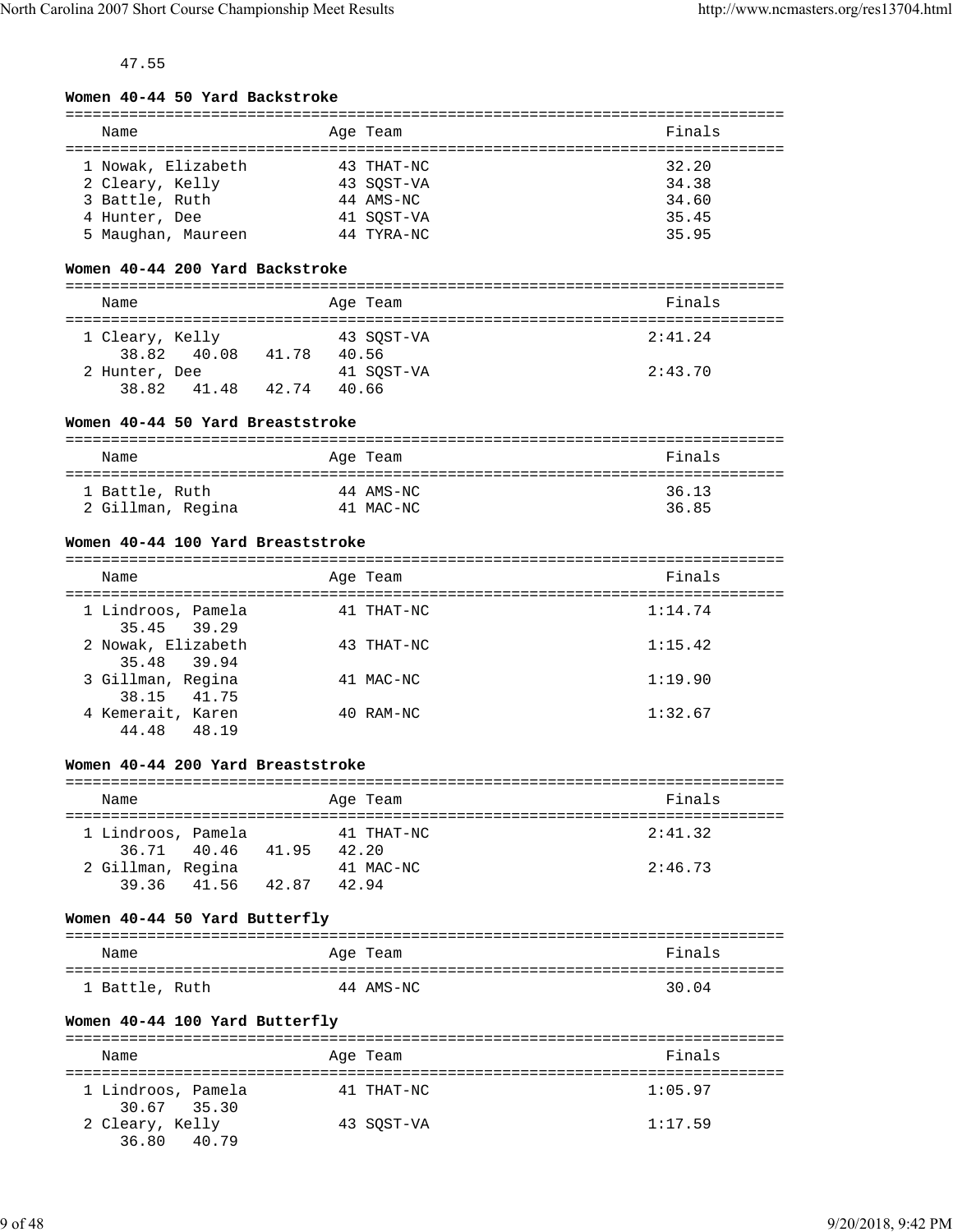# **Women 40-44 100 Yard IM**

|                                                          |       | $=$ = = = = = = =                         | ======================== |
|----------------------------------------------------------|-------|-------------------------------------------|--------------------------|
| Name                                                     |       | Age Team                                  | Finals                   |
|                                                          |       |                                           |                          |
| 1 Battle, Ruth                                           |       | 44 AMS-NC                                 | 1:11.05                  |
| 32.26 38.79                                              |       |                                           |                          |
|                                                          |       |                                           |                          |
| Women 40-44 200 Yard IM                                  |       |                                           |                          |
|                                                          |       |                                           |                          |
| Name                                                     |       | Age Team                                  | Finals                   |
|                                                          |       |                                           |                          |
| 1 Kemerait, Karen                                        |       | 40 RAM-NC                                 | 2:52.52                  |
| 45.94 49.57 38.29<br>38.72                               |       |                                           |                          |
|                                                          |       |                                           |                          |
|                                                          |       |                                           |                          |
| Women 40-44 400 Yard IM                                  |       |                                           |                          |
|                                                          |       |                                           |                          |
| Name                                                     |       | Age Team                                  | Finals                   |
|                                                          |       |                                           |                          |
| 1 Futch, Karen                                           |       | 44 THAT-NC                                | 5:14.86                  |
| 32.37 37.00 41.62 41.45                                  |       | 45.19  45.38  36.33  35.52                |                          |
| 2 Lindroos, Pamela                                       |       | 41 THAT-NC                                | 5:21.20                  |
| 32.09<br>36.83 42.82 41.31                               |       | 46.12 39.15<br>44.91                      | 37.97                    |
| 3 Gillman, Regina                                        |       | 41 MAC-NC                                 | 5:25.32                  |
| 35.51                                                    |       | 39.71 42.39 42.31 45.33 44.71 37.75 37.61 |                          |
|                                                          |       |                                           |                          |
| Women 45-49 50 Yard Freestyle                            |       |                                           |                          |
|                                                          |       |                                           |                          |
| Name                                                     |       | Age Team                                  | Finals                   |
|                                                          |       |                                           |                          |
| 1 Walsh, Sue                                             |       | 45 NCAM-NC                                | 24.41                    |
| 2 Speight, Peggy                                         |       | 46 AMS-NC                                 | 29.46                    |
| 3 Miller, Patricia                                       |       |                                           |                          |
|                                                          |       | 46 VMST-12                                | 30.00                    |
|                                                          |       |                                           |                          |
|                                                          |       |                                           |                          |
| Women 45-49 100 Yard Freestyle                           |       |                                           |                          |
|                                                          |       |                                           |                          |
| Name                                                     |       | Age Team                                  | Finals                   |
|                                                          |       |                                           |                          |
| 1 Walsh, Sue                                             |       | 45 NCAM-NC                                | 53.83                    |
| 27.62<br>26.21                                           |       |                                           |                          |
| 2 Speight, Peggy                                         |       | 46 AMS-NC                                 | 1:06.16                  |
| 34.32<br>31.84                                           |       |                                           |                          |
|                                                          |       |                                           |                          |
| Women 45-49 500 Yard Freestyle                           |       |                                           |                          |
|                                                          |       |                                           |                          |
|                                                          |       |                                           |                          |
| Name                                                     |       | Age Team                                  | Finals                   |
|                                                          |       |                                           |                          |
| 1 Miller, Patricia                                       |       | 46 VMST-12                                | 6:19.01                  |
| 38.19 38.85<br>35.48                                     |       | 38.69 38.73 38.46<br>38.41                | 38.14                    |
| 37.94<br>36.12                                           |       |                                           |                          |
| 2 London, Stephanie                                      |       | 49 THAT-NC                                | 8:28.76                  |
| 48.99<br>51.82    52.00<br>46.02                         |       | 52.62 52.24 52.04                         | 52.42                    |
| 48.79<br>51.82                                           |       |                                           |                          |
|                                                          |       |                                           |                          |
| Women 45-49 1000 Yard Freestyle                          |       |                                           |                          |
|                                                          |       |                                           |                          |
| Name                                                     |       | Age Team                                  | Finals                   |
|                                                          |       |                                           |                          |
| 1 Stott, Kim                                             |       | 48 RAM-NC                                 | 13:51.65                 |
| 36.90                                                    |       | 40.22 41.27 41.48 41.55 41.82 41.59 41.84 |                          |
| 41.81<br>41.78<br>42.10 41.92                            |       | 42.13<br>42.21 42.24 42.06                |                          |
|                                                          |       |                                           |                          |
| 42.45<br>42.95<br>42.65                                  | 40.68 |                                           |                          |
| 2 Speight, Peggy                                         |       | 46 AMS-NC                                 | 13:59.97                 |
| 39.81 40.52 41.51<br>36.81                               |       | 41.34 42.28 42.08 42.31                   |                          |
| 42.80<br>42.84 42.78<br>42.88<br>43.22<br>43.10<br>42.21 | 40.90 | 42.97 42.86 43.45                         | 43.30                    |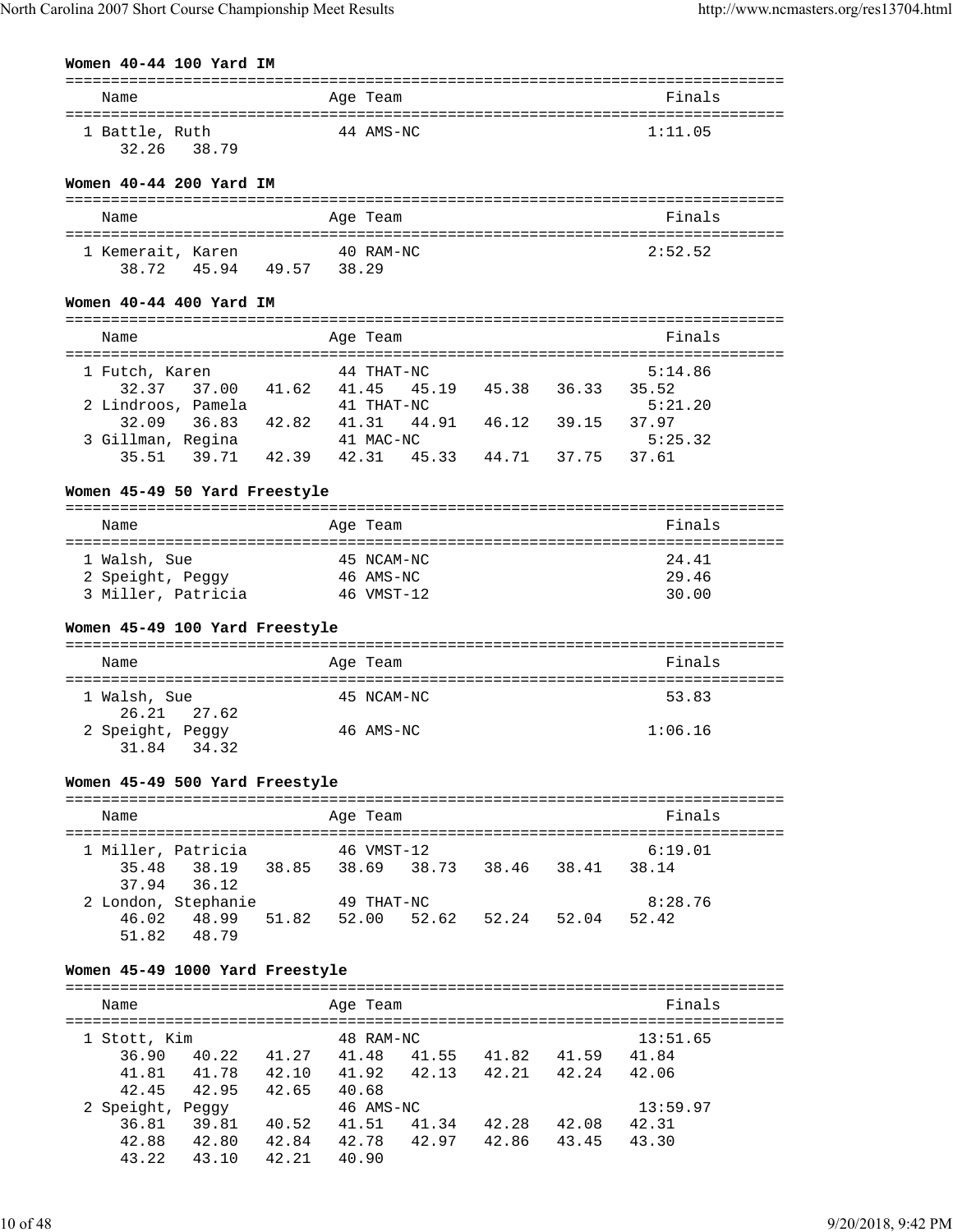|  |  |  |  | Women 45-49 50 Yard Backstroke |
|--|--|--|--|--------------------------------|
|--|--|--|--|--------------------------------|

| Name                                                                    | Age Team                                           | Finals                           |
|-------------------------------------------------------------------------|----------------------------------------------------|----------------------------------|
| 1 Walsh, Sue<br>2 Stott, Kim<br>3 Speight, Peggy<br>4 London, Stephanie | 45 NCAM-NC<br>48 RAM-NC<br>46 AMS-NC<br>49 THAT-NC | 28.83<br>35.60<br>36.47<br>44.85 |

# **Women 45-49 100 Yard Backstroke**

| Name                               | Age Team   | Finals  |
|------------------------------------|------------|---------|
| 1 Walsh, Sue<br>30.99 31.44        | 45 NCAM-NC | 1:02.43 |
| 2 Stott, Kim<br>36.75 38.00        | 48 RAM-NC  | 1:14.75 |
| 3 Speight, Peggy<br>42.76<br>41.15 | 46 AMS-NC  | 1:23.91 |

# **Women 45-49 200 Yard Backstroke**

| Name         |       | Age Team   | Finals  |
|--------------|-------|------------|---------|
| 1 Walsh, Sue |       | 45 NCAM-NC | 2:17.88 |
| 32.66 35.05  | 35.31 | 34.86      |         |

## **Women 45-49 50 Yard Breaststroke**

| Name                | Age Team   | Finals |
|---------------------|------------|--------|
| 1 Miller, Patricia  | 46 VMST-12 | 35.55  |
| 2 London, Stephanie | 49 THAT-NC | 53.87  |

### **Women 45-49 100 Yard Breaststroke**

| Name                                 | Age Team   | Finals  |
|--------------------------------------|------------|---------|
| 1 Miller, Patricia<br>37.27<br>41.00 | 46 VMST-12 | 1:18.27 |

## **Women 45-49 200 Yard Breaststroke**

| Name               |             |       | Age Team   | Finals  |
|--------------------|-------------|-------|------------|---------|
| 1 Miller, Patricia |             |       | 46 VMST-12 | 2:50.58 |
|                    | 39.65 43.21 | 44.01 | 43.71      |         |

# **Women 45-49 50 Yard Butterfly**

| Name                | Age Team   | Finals |
|---------------------|------------|--------|
| 1 Walsh, Sue        | 45 NCAM-NC | 27.41  |
| 2 Speight, Peggy    | 46 AMS-NC  | 35.20  |
| 3 London, Stephanie | 49 THAT-NC | 48.43  |

## **Women 45-49 100 Yard IM**

| Name                              | Age Team   | Finals  |
|-----------------------------------|------------|---------|
| 1 Walsh, Sue<br>28.92 34.37       | 45 NCAM-NC | 1:03.29 |
| 2 Miller, Patricia<br>37.48 37.21 | 46 VMST-12 | 1:14.69 |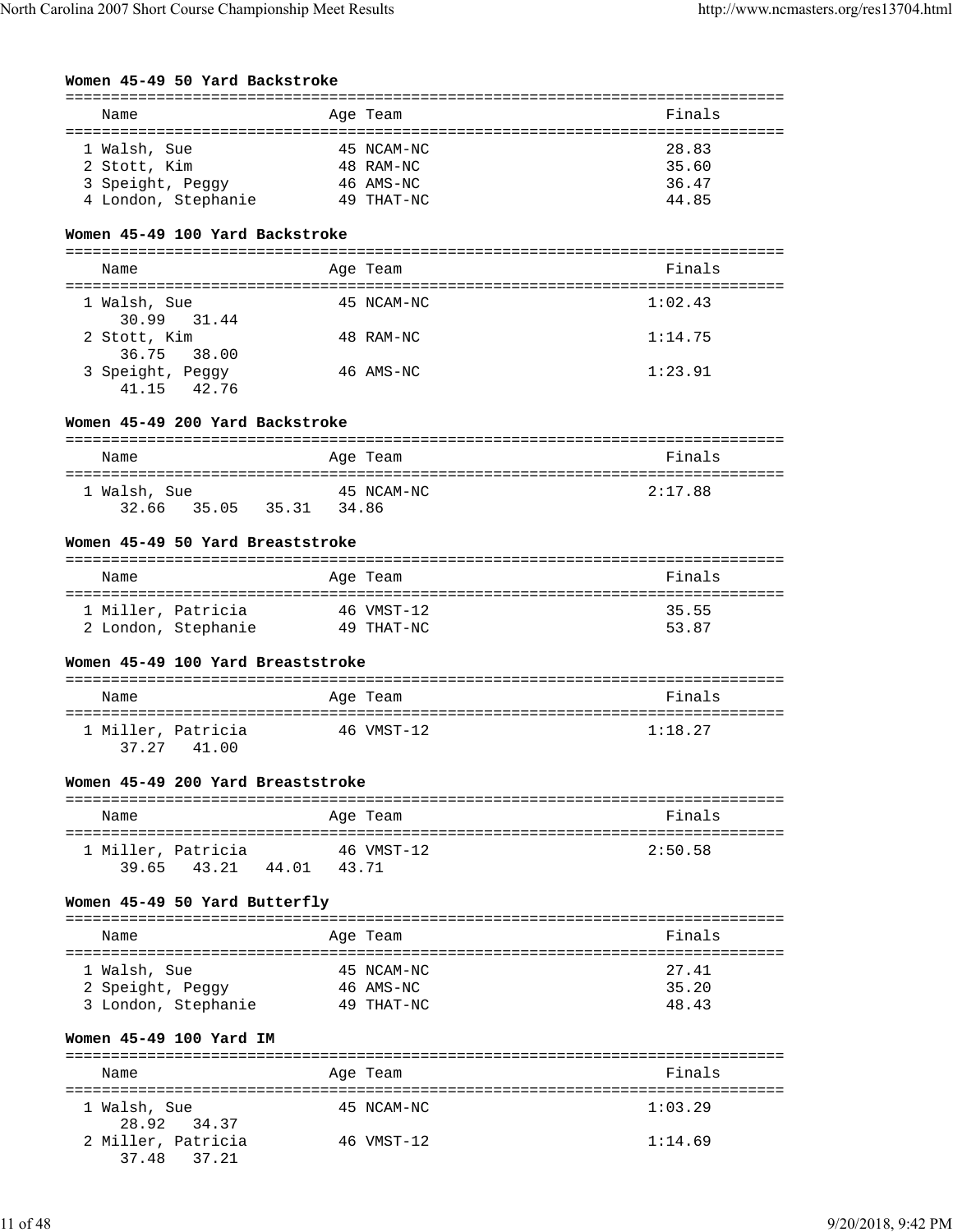| 3 Speight, Peggy<br>36.46 41.73                                                                   | 46 AMS-NC                                       | 1:18.19        |
|---------------------------------------------------------------------------------------------------|-------------------------------------------------|----------------|
| 4 London, Stephanie<br>51.57<br>47.23                                                             | 49 THAT-NC                                      | 1:38.80        |
|                                                                                                   |                                                 |                |
| Women 45-49 200 Yard IM                                                                           |                                                 |                |
| Name                                                                                              | Age Team                                        | Finals         |
| 1 Miller, Patricia 46 VMST-12                                                                     |                                                 | 2:42.38        |
| 36.58 45.72 42.91 37.17                                                                           |                                                 |                |
| Women 50-54 50 Yard Freestyle                                                                     |                                                 |                |
| Name                                                                                              | Age Team                                        | Finals         |
|                                                                                                   |                                                 |                |
| 1 Massengale, Susan<br>2 Smith, Alison                                                            | 53 RAM-NC<br>53 NCMS-NC                         | 36.69<br>37.68 |
| 3 Andersen, Kathy                                                                                 | 51 MAC-NC                                       | 41.01          |
|                                                                                                   |                                                 |                |
| Women 50-54 100 Yard Freestyle                                                                    |                                                 |                |
| Name                                                                                              | Age Team                                        | Finals         |
| 1 Satter, Jane                                                                                    | 50 THAT-NC                                      | 1:16.16        |
| 36.87 39.29                                                                                       |                                                 |                |
| 2 Massengale, Susan<br>39.36<br>43.73                                                             | 53 RAM-NC                                       | 1:23.09        |
| 3 Smith, Alison                                                                                   | 53 NCMS-NC                                      | 1:24.52        |
| 40.03 44.49<br>4 Pielstick, Kristi                                                                | 52 Unattached                                   | 1:55.48        |
| 52.06 1:03.42                                                                                     |                                                 |                |
| Women 50-54 200 Yard Freestyle                                                                    |                                                 |                |
| Name                                                                                              | Age Team                                        | Finals         |
|                                                                                                   |                                                 |                |
| 1 Smith, Alison                                                                                   | 53 NCMS-NC                                      | 3:04.86        |
| 46.65 48.58 47.53<br>42.10                                                                        |                                                 |                |
|                                                                                                   |                                                 |                |
| Women 50-54 500 Yard Freestyle                                                                    |                                                 |                |
| Name                                                                                              | Age Team                                        | Finals         |
|                                                                                                   |                                                 |                |
| 1 Satter, Jane 50 THAT-NC                                                                         |                                                 | 7:13.44        |
|                                                                                                   | 37.83 40.93 43.00 44.08 44.60 44.91 44.81 44.79 |                |
| 45.01 43.48                                                                                       |                                                 |                |
| 2 Rogers, Jennie 54 AMS-NC 7:18<br>15.82 17.54 1:38.48 45.54 44.56 43.81 43.62 44.02              |                                                 | 7:18.58        |
| 43.27 41.92                                                                                       |                                                 |                |
|                                                                                                   |                                                 | 8:10.26        |
| 3 Smith, Alison 53 NCMS-NC 8:10<br>43.15 47.13 50.12 50.39 50.14 51.04 50.32 50.03<br>49.47 48.47 |                                                 |                |
|                                                                                                   |                                                 | 8:37.82        |
| 4 Massengale, Susan 53 RAM-NC                                                                     | 43.36 49.92 54.44 54.21 53.36 53.79 54.04 53.17 |                |
| 52.28 49.25                                                                                       |                                                 |                |
| 5 Andersen, Kathy 51 MAC-NC                                                                       | 49.30 53.50 56.05 55.26 55.87 55.24 55.72 56.02 | 9:04.00        |
| 54.85 52.19                                                                                       |                                                 |                |

# **Women 50-54 1000 Yard Freestyle** =============================================================================== Name **Age Team** Age Team **Finals** =============================================================================== 1 Rogers, Jennie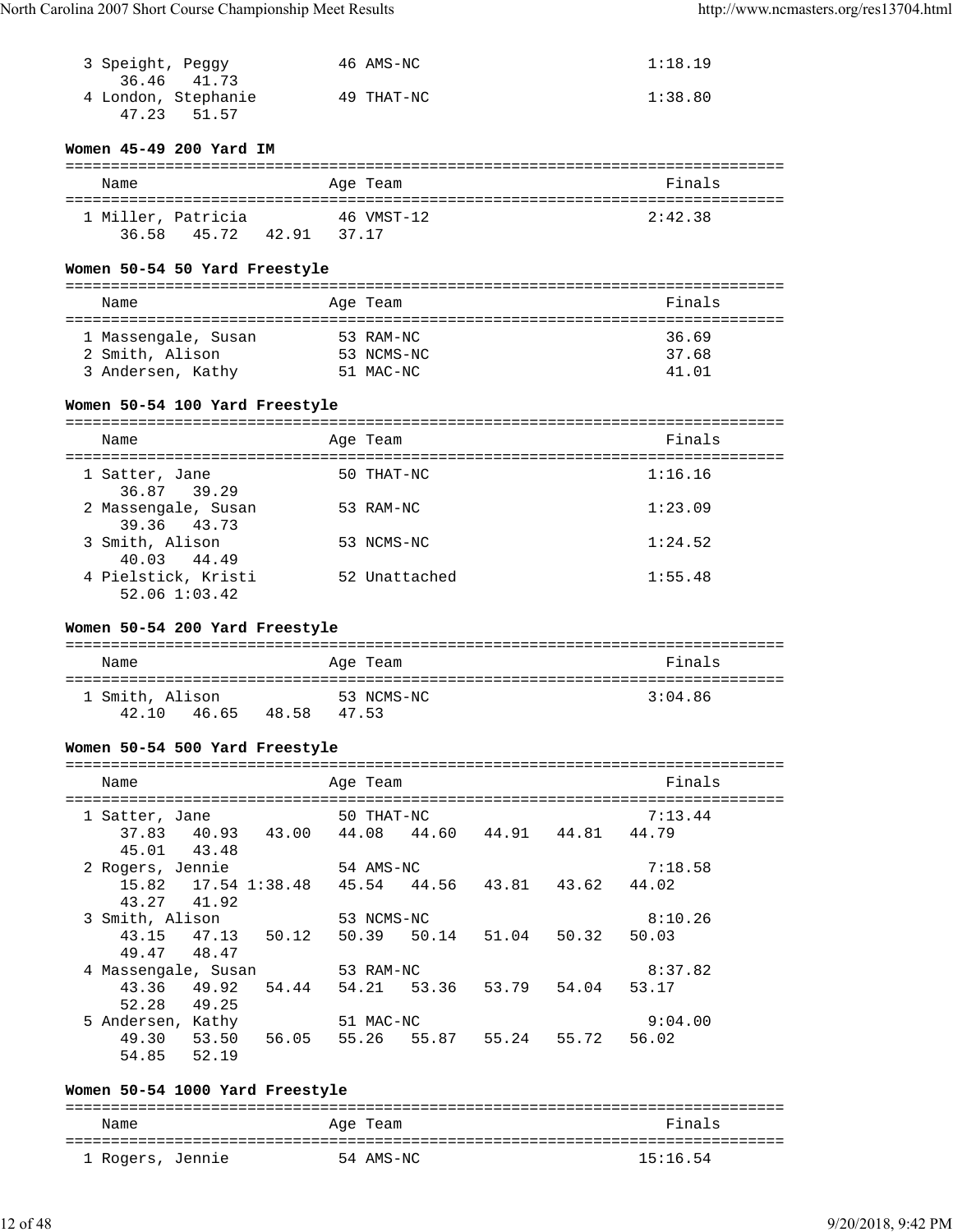|                         |  |  | 40.76 44.87 46.13 46.22 45.82 45.75 45.53 45.84 |  |
|-------------------------|--|--|-------------------------------------------------|--|
|                         |  |  | 45.96 45.41 45.86 45.38 45.62 45.54 45.69 45.52 |  |
| 46.07 46.17 45.63 52.77 |  |  |                                                 |  |

# **Women 50-54 50 Yard Backstroke**

| Name                | Age Team  | Finals  |
|---------------------|-----------|---------|
| 1 Rogers, Jennie    | 54 AMS-NC | 39.05   |
| 2 Massengale, Susan | 53 RAM-NC | 43.99   |
| 3 Andersen, Kathy   | 51 MAC-NC | 1:02.10 |

## **Women 50-54 100 Yard Backstroke**

| Name                              | Age Team   | Finals  |
|-----------------------------------|------------|---------|
| 1 Robinson, Robin<br>40.26 40.94  | 50 THAT-NC | 1:21.20 |
| 2 Rogers, Jennie<br>41.09 42.89   | 54 AMS-NC  | 1:23.98 |
| 3 Smith, Alison<br>53.31<br>56.60 | 53 NCMS-NC | 1:49.91 |

## **Women 50-54 200 Yard Backstroke**

| Name             |       |       | Age Team  | Finals  |
|------------------|-------|-------|-----------|---------|
| 1 Rogers, Jennie |       |       | 54 AMS-NC | 2:56.74 |
| 41.50            | 43.87 | 46.00 | 45.37     |         |

## **Women 50-54 50 Yard Breaststroke**

| Name              | Age Team   | Finals |
|-------------------|------------|--------|
| 1 Robinson, Robin | 50 THAT-NC | 39.86  |
| 2 Andersen, Kathy | 51 MAC-NC  | 46.38  |

## **Women 50-54 100 Yard Breaststroke**

| Name                                   | Age Team   | Finals  |
|----------------------------------------|------------|---------|
| 1 Andersen, Kathy<br>50.56 54.91       | 51 MAC-NC  | 1:45.47 |
| 2 Smith, Alison<br>$1:06.25$ $1:12.07$ | 53 NCMS-NC | 2:18.32 |

#### **Women 50-54 200 Yard Breaststroke**

| Name              |       |       |       | Age Team  | Finals  |
|-------------------|-------|-------|-------|-----------|---------|
| 1 Andersen, Kathy |       |       |       | 51 MAC-NC | 3:49.79 |
| 5434              | 58.83 | 59.74 | 56.88 |           |         |

# **Women 50-54 50 Yard Butterfly**

| Name                | Age Team   | Finals |
|---------------------|------------|--------|
| 1 Robinson, Robin   | 50 THAT-NC | 32.82  |
| 2 Massengale, Susan | 53 RAM-NC  | 44.23  |

## **Women 50-54 200 Yard Butterfly**

| Name             | Age Team  | Finals  |
|------------------|-----------|---------|
|                  |           |         |
| 1 Rogers, Jennie | 54 AMS-NC | 3:53.17 |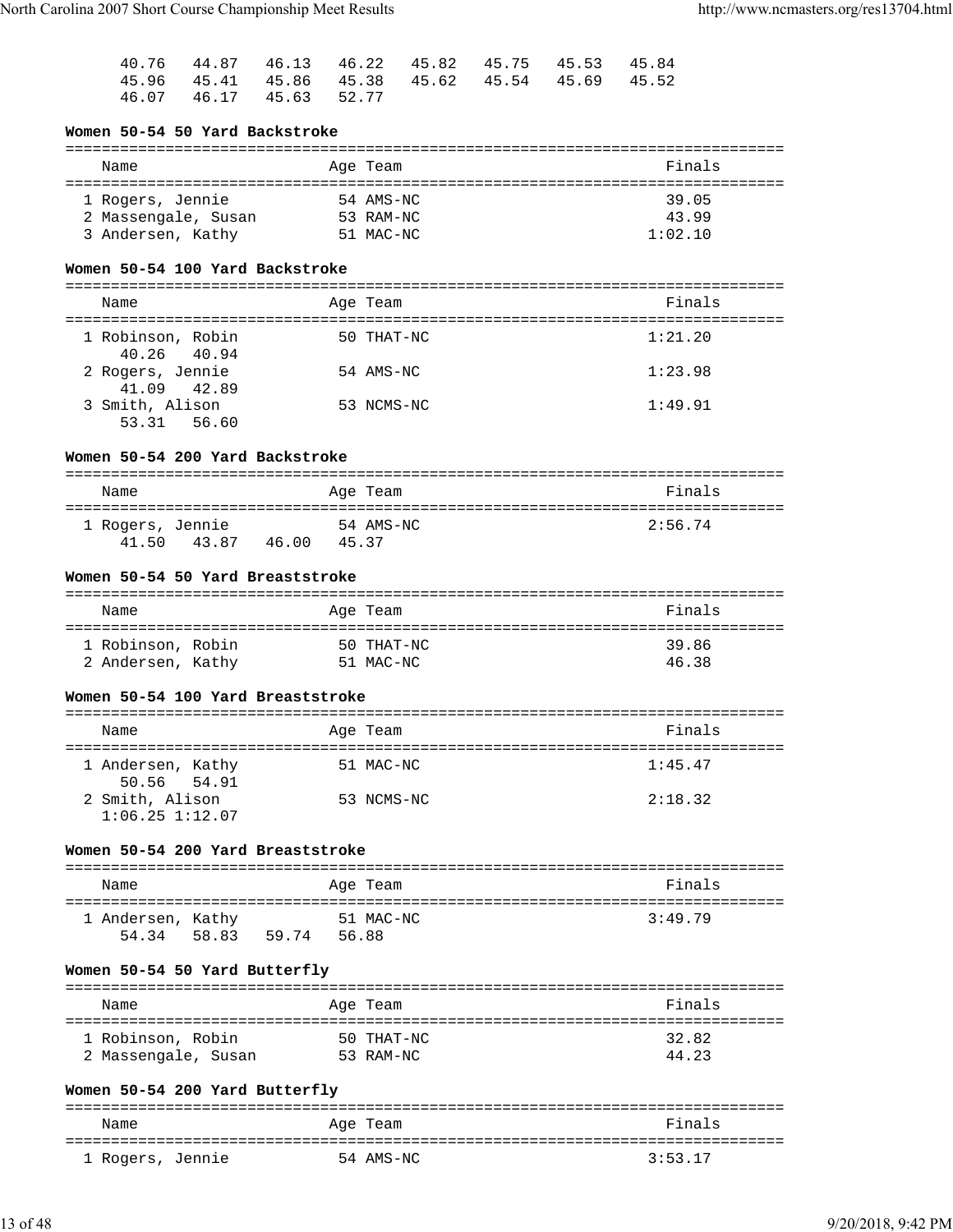47.87 59.83 1:03.30 1:02.17

#### **Women 50-54 100 Yard IM**

| Name                             | Age Team   | Finals  |
|----------------------------------|------------|---------|
| 1 Robinson, Robin<br>36.61 40.76 | 50 THAT-NC | 1:17.37 |
| 2 Rogers, Jennie<br>39.94 44.65  | 54 AMS-NC  | 1:24.59 |
| 3 Andersen, Kathy<br>52.10 50.92 | 51 MAC-NC  | 1:43.02 |
| 4 Smith, Alison<br>50.59 56.80   | 53 NCMS-NC | 1:47.39 |

#### **Women 50-54 200 Yard IM**

| Name                                       | Age Team            | Finals  |
|--------------------------------------------|---------------------|---------|
| 1 Rogers, Jennie<br>40.94 44.91 53.36      | 54 AMS-NC<br>42.79  | 3:02.00 |
| 2 Smith, Alison<br>50.92 57.78 1:13.94     | 53 NCMS-NC<br>47.96 | 3:50.60 |
| 3 Andersen, Kathy<br>52.18 1:06.86 1:01.60 | 51 MAC-NC<br>55.71  | 3:56.35 |

#### **Women 50-54 400 Yard IM**

| Name             |       |       | Age Team  |       |       |       | Finals  |  |
|------------------|-------|-------|-----------|-------|-------|-------|---------|--|
| 1 Rogers, Jennie |       |       | 54 AMS-NC |       |       |       | 6:37.59 |  |
| 44 53            | 58.91 | 49.33 | 47.31     | 55.01 | 54.55 | 44.78 | 43 17   |  |

#### **Women 55-59 50 Yard Freestyle**

| Name                | Age Team   | Finals |
|---------------------|------------|--------|
| 1 Stetson, Margaret | 55 THAT-NC | 34.96  |

#### **Women 55-59 100 Yard Freestyle**

| Name                               | Age Team   | Finals  |
|------------------------------------|------------|---------|
| 1 Braswell, Barbara<br>35.47 40.31 | 55 TMS-NC  | 1:15.78 |
| 2 Stetson, Margaret<br>38.57 42.62 | 55 THAT-NC | 1:21.19 |

## **Women 55-59 200 Yard Freestyle**

| Name                |       | Age Team   | Finals  |
|---------------------|-------|------------|---------|
| 1 Stetson, Margaret | 46.58 | 55 THAT-NC | 3:04.38 |
| 38.34               | 50.67 | 48.79      |         |

## **Women 55-59 500 Yard Freestyle**

| Name                         |       |       |       | Age Team   |             |       | Finals           |  |
|------------------------------|-------|-------|-------|------------|-------------|-------|------------------|--|
| 1 Stetson, Margaret<br>43.40 | 50.43 | 50.28 | 49.93 | 55 THAT-NC | 51.31 51.79 | 50.91 | 8:15.78<br>51.15 |  |
| 50.28                        | 46.30 |       |       |            |             |       |                  |  |

#### **Women 55-59 100 Yard Backstroke**

#### ===============================================================================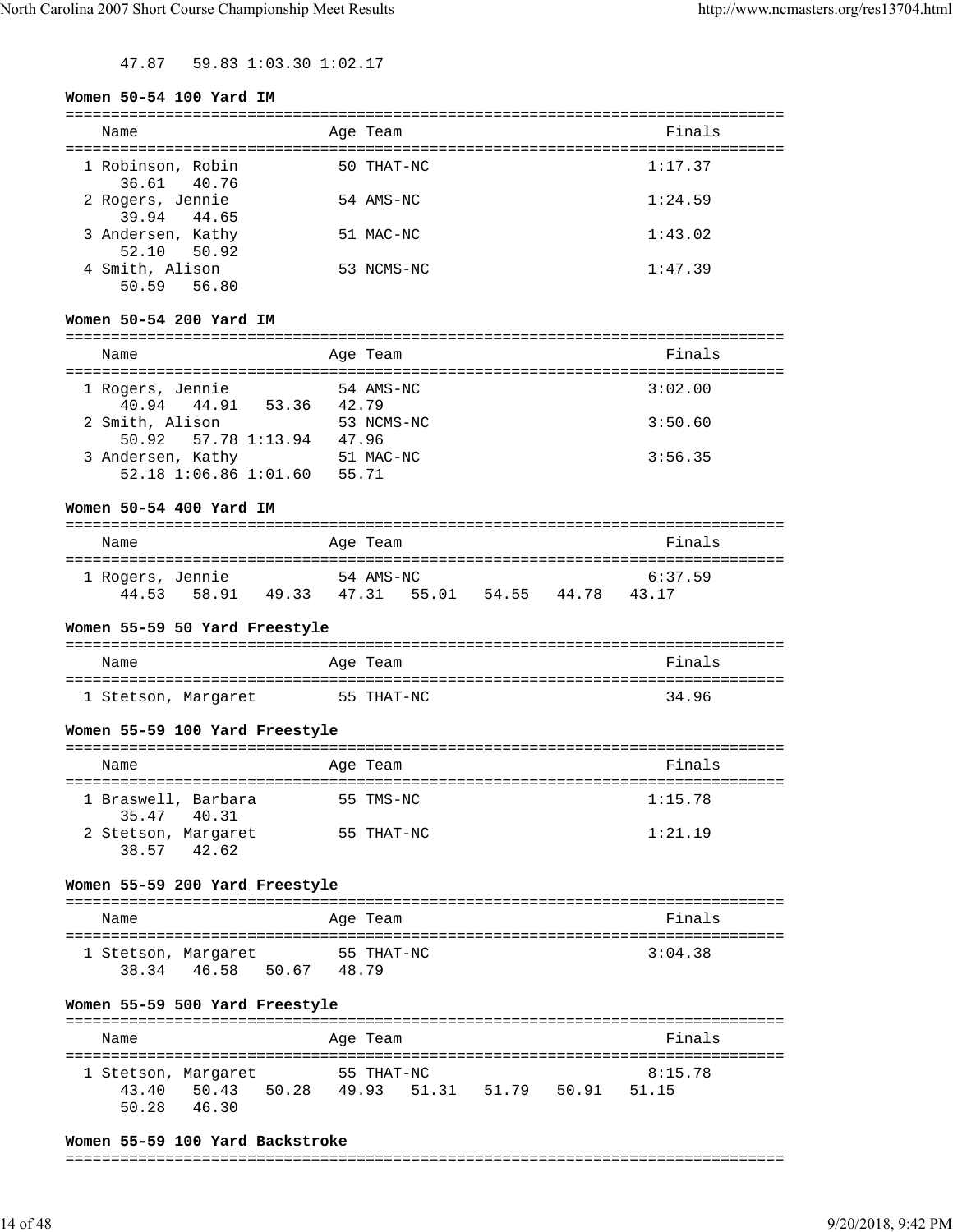| Name                                                      | Age Team   | Finals  |
|-----------------------------------------------------------|------------|---------|
| 1 Braswell, Barbara<br>44.74<br>46.88                     | 55 TMS-NC  | 1:31.62 |
| Women 55-59 50 Yard Breaststroke                          |            |         |
| Name                                                      | Age Team   | Finals  |
|                                                           |            |         |
| 1 Stetson, Margaret                                       | 55 THAT-NC | 43.43   |
| Women 55-59 100 Yard Breaststroke                         |            |         |
| Name                                                      | Age Team   | Finals  |
|                                                           |            |         |
| 1 Stetson, Margaret<br>45.17 52.11                        | 55 THAT-NC | 1:37.28 |
| Women 55-59 200 Yard Breaststroke                         |            |         |
| Name                                                      | Age Team   | Finals  |
|                                                           |            |         |
| 1 Stetson, Margaret 55 THAT-NC<br>48.27 55.32 56.90 57.09 |            | 3:37.58 |
|                                                           |            |         |
| Women 55-59 50 Yard Butterfly                             |            |         |
| Name                                                      | Age Team   | Finals  |
| 1 Braswell, Barbara                                       | 55 TMS-NC  | 41.34   |
|                                                           |            |         |
| Women 55-59 100 Yard IM                                   |            |         |
| Name                                                      | Age Team   | Finals  |
| 1 Stetson, Margaret                                       | 55 THAT-NC | 1:36.28 |
| 47.11 49.17                                               |            |         |
| Women 60-64 50 Yard Freestyle                             |            |         |
| Name                                                      | Age Team   | Finals  |
|                                                           |            |         |
| 1 van Meeteren, Greta 60 TRYM-NC                          |            | 42.75   |
| Women 60-64 100 Yard Freestyle                            |            |         |
| Name                                                      | Age Team   | Finals  |
|                                                           |            |         |
| 1 van Meeteren, Greta<br>45.21 49.72                      | 60 TRYM-NC | 1:34.93 |
| Women 60-64 200 Yard Freestyle                            |            |         |
|                                                           |            |         |
| Name                                                      | Age Team   | Finals  |
| 1 van Meeteren, Greta<br>49.88 51.61 50.77<br>46.05       | 60 TRYM-NC | 3:18.31 |
| Women 60-64 50 Yard Breaststroke                          |            |         |
| Name                                                      | Age Team   | Finals  |
|                                                           |            |         |
| 1 van Meeteren, Greta                                     | 60 TRYM-NC | 47.63   |

**Women 60-64 100 Yard Breaststroke**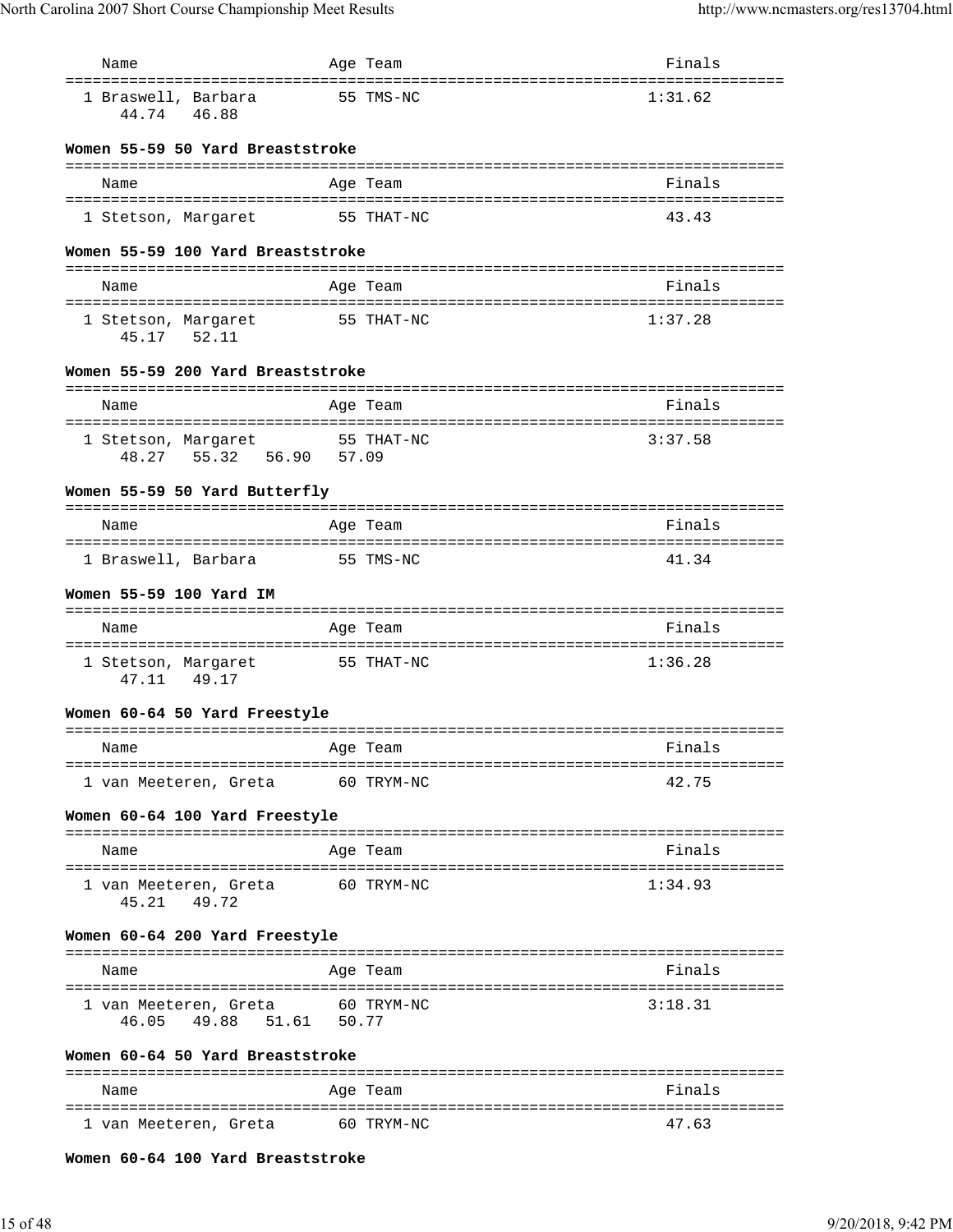|                                                                                   |       | =========                                        |                       |
|-----------------------------------------------------------------------------------|-------|--------------------------------------------------|-----------------------|
| Name                                                                              |       | Age Team                                         | Finals                |
| 1 van Meeteren, Greta<br>49.08<br>54.22                                           |       | 60 TRYM-NC                                       | 1:43.30               |
| Women 60-64 200 Yard Breaststroke                                                 |       |                                                  |                       |
| Name                                                                              |       | Age Team                                         | Finals                |
| 1 van Meeteren, Greta<br>56.33 58.44<br>51.77                                     | 58.35 | 60 TRYM-NC                                       | 3:44.89               |
| Women 65-69 50 Yard Freestyle                                                     |       |                                                  |                       |
| Name                                                                              |       | Age Team                                         | Finals                |
| --------------------------------------<br>1 Blackwell, Ceil<br>2 Bruegmann, Heidi |       | 66 RAM-NC<br>65 RAM-NC                           | 38.35<br>1:00.07      |
| Women 65-69 50 Yard Backstroke                                                    |       |                                                  |                       |
| Name                                                                              |       | Age Team                                         | Finals                |
| 1 Blackwell, Ceil<br>-- Bruegmann, Heidi                                          |       | 66 RAM-NC<br>65 RAM-NC                           | 46.13<br>DO           |
| Women 65-69 100 Yard Backstroke                                                   |       |                                                  |                       |
| Name                                                                              |       | ------------------------------------<br>Age Team | Finals                |
| 1 Blackwell, Ceil<br>50.42<br>50.78                                               |       | 66 RAM-NC                                        | 1:41.20               |
| Women 65-69 50 Yard Breaststroke                                                  |       |                                                  |                       |
| Name                                                                              |       | Age Team                                         | Finals                |
| 1 Bruegmann, Heidi                                                                |       | 65 RAM-NC                                        | 59.96                 |
| Women 65-69 100 Yard IM                                                           |       |                                                  |                       |
| Name                                                                              |       | Age Team                                         | Finals                |
| ===================================<br>1 Blackwell, Ceil<br>47.35<br>48.87        |       | ---------------------------------<br>66 RAM-NC   | 1:36.22               |
| Women 70-74 50 Yard Freestyle                                                     |       |                                                  |                       |
| Name                                                                              |       | Age Team                                         | Finals                |
| 1 Robbins-Bonitz, Suzanne                                                         |       | 73 THAT-NC                                       | 47.80                 |
| Women 70-74 100 Yard Freestyle                                                    |       |                                                  |                       |
| Name                                                                              |       | Age Team                                         | Finals                |
| 1 Robbins-Bonitz, Suzanne 73 THAT-NC<br>53.25<br>57.00                            |       |                                                  | ==========<br>1:50.25 |
| Women 70-74 50 Yard Backstroke                                                    |       |                                                  |                       |

| Name                      | Age Team   | Finals |
|---------------------------|------------|--------|
| 1 Robbins-Bonitz, Suzanne | 73 THAT-NC | 47.53  |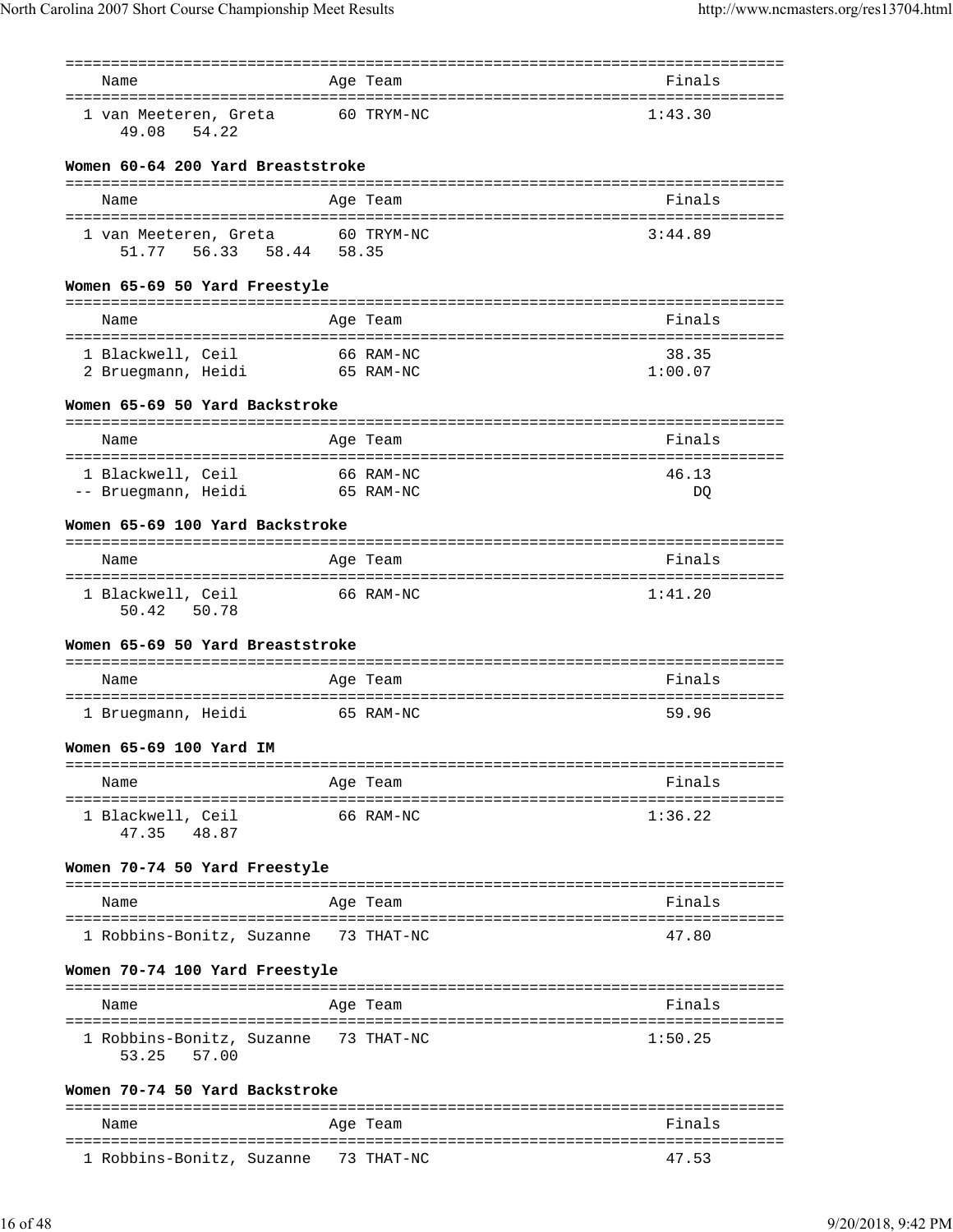# **Women 70-74 100 Yard Backstroke**

| Name                      | Age Team   | Finals  |
|---------------------------|------------|---------|
| 1 Robbins-Bonitz, Suzanne | 73 THAT-NC | 1:49.20 |
| 52.53<br>56.67            |            |         |

#### **Women 70-74 200 Yard Backstroke**

| Name                                 | Age Team | Finals  |
|--------------------------------------|----------|---------|
| 1 Robbins-Bonitz, Suzanne 73 THAT-NC |          | 4:00.83 |
| 55.73 1:01.43 1:03.02 1:00.65        |          |         |

## **Women 70-74 50 Yard Breaststroke**

| Name                                 | Age Team | Finals  |
|--------------------------------------|----------|---------|
|                                      |          |         |
| 1 Robbins-Bonitz, Suzanne 73 THAT-NC |          | 1:01.14 |

# **Women 85-89 500 Yard Freestyle**

| Name                                  |                                                                                               | Age Team   | Finals   |
|---------------------------------------|-----------------------------------------------------------------------------------------------|------------|----------|
| 1 Willard, Juanita<br>1:46.07.1:28.71 | $1:28$ $23$ $1:41$ $73$ $1:50$ $47$ $1:55$ $13$ $1:49$ $37$ $1:51$ $19$ $1:51$ $33$ $1:47$ 69 | 87 TRYM-NC | 17:29.92 |

# **Men 18-24 50 Yard Freestyle**

| Name               | Age Team      | Finals |
|--------------------|---------------|--------|
| 1 Krayer, Michael  | 24 RAM-NC     | 21.64  |
| 2 Kulakov, Taras   | $20$ $AMS-NC$ | 23.41  |
| 3 Eudailey, Joshua | 24 DAMA-NC    | 28.54  |

## **Men 18-24 100 Yard Freestyle**

| Name                                  | Age Team    | Finals  |
|---------------------------------------|-------------|---------|
| 1 Krayer, Michael<br>23.25 24.43      | 24 RAM-NC   | 47.68   |
| 2 Kulakov, Taras<br>24.35 26.25       | $20$ AMS-NC | 50.60   |
| 3 McCubbins, Jesse<br>26.00 27.79     | 20 THAT-NC  | 53.79   |
| 4 Barnhardt, Nathan<br>28.99<br>31.99 | 21 YRAT-NC  | 1:00.98 |
| 5 Eudailey, Joshua<br>34.49<br>32.73  | 24 DAMA-NC  | 1:07.22 |

# **Men 18-24 200 Yard Freestyle**

| Name              |             |       | Age Team           | Finals  |
|-------------------|-------------|-------|--------------------|---------|
| 1 Kulakov, Taras  | 26.08 28.04 | 28.38 | 20 AMS-NC<br>27.70 | 1:50.20 |
| 2 Krayer, Michael | 26.71 28.86 | 28.32 | 24 RAM-NC<br>26.61 | 1:50.50 |

# **Men 18-24 500 Yard Freestyle**

|      |          | - - -               |
|------|----------|---------------------|
| Name | Age Team | Final<br>$\epsilon$ |
|      |          | - - -               |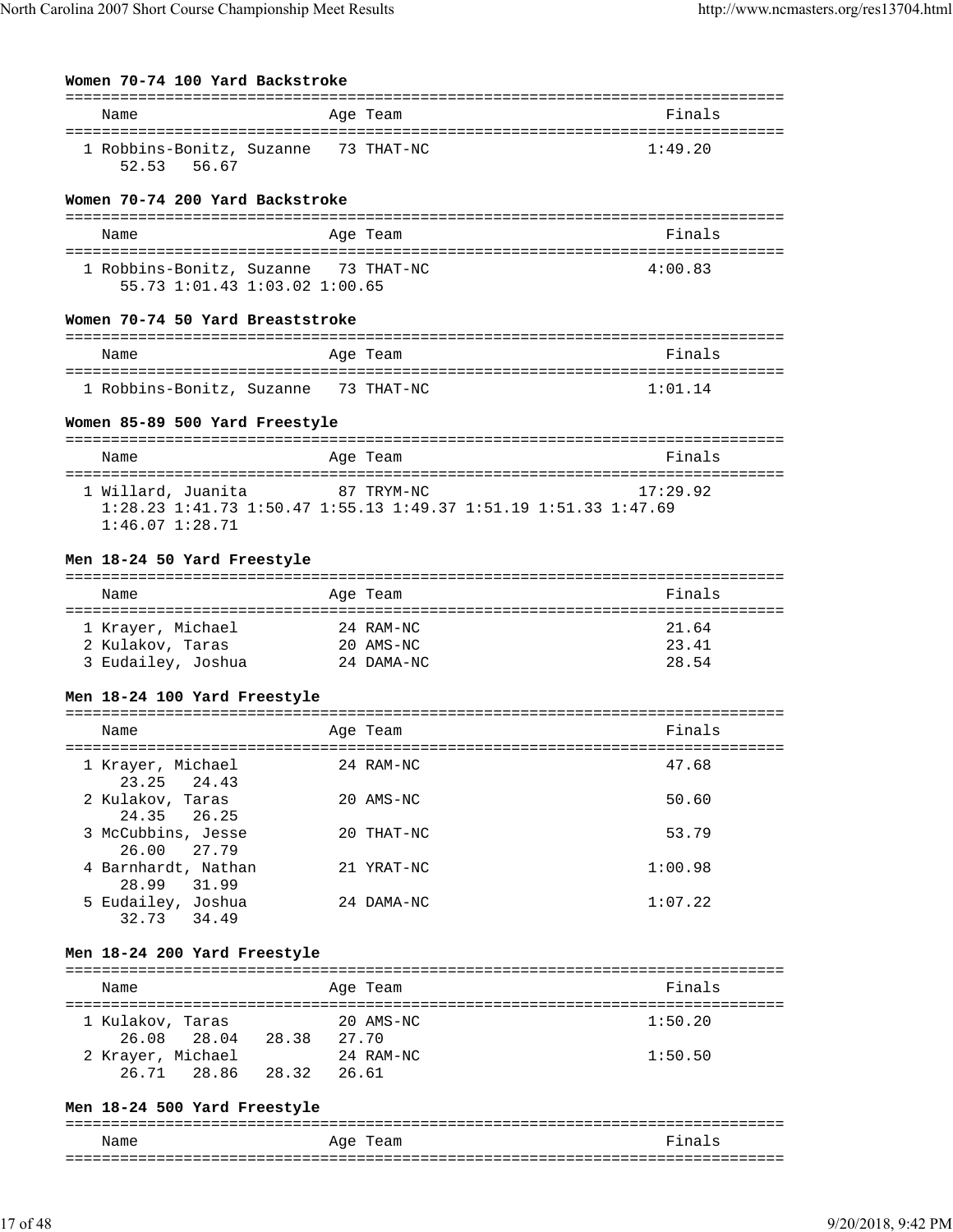| 1 Kulakov, Taras<br>27.76<br>30.29    | 28.81                   |  | 20 AMS-NC                   | 29.66 29.63 30.51 30.00 30.25 30.41 30.24       | 4:57.56        |  |
|---------------------------------------|-------------------------|--|-----------------------------|-------------------------------------------------|----------------|--|
| 2 Eudailey, Joshua                    | 45.72 38.97             |  | 24 DAMA-NC                  | 32.93 39.41 41.25 44.03 45.14 43.34 43.94 45.46 | 7:00.19        |  |
| Men 18-24 1000 Yard Freestyle         |                         |  |                             |                                                 |                |  |
| Name                                  |                         |  | Age Team                    |                                                 | Finals         |  |
|                                       |                         |  |                             |                                                 |                |  |
| 1 Eudailey, Joshua                    |                         |  | 24 DAMA-NC                  | 38.23 42.93 43.92 45.02 44.82 44.10 43.44 43.07 | 14:24.73       |  |
|                                       |                         |  |                             | 44.84 44.69 44.44 44.73 42.35 44.84 43.88 41.72 |                |  |
|                                       | 43.18 44.06 43.49 36.98 |  |                             |                                                 |                |  |
| Men 18-24 50 Yard Backstroke          |                         |  |                             |                                                 |                |  |
| Name                                  |                         |  | Age Team                    |                                                 | Finals         |  |
|                                       |                         |  |                             |                                                 |                |  |
| 1 Kulakov, Taras                      |                         |  | 20 AMS-NC                   |                                                 | 28.35          |  |
| 2 Eudailey, Joshua 24 DAMA-NC         |                         |  |                             |                                                 | 37.94          |  |
| Men 18-24 100 Yard Backstroke         |                         |  |                             |                                                 |                |  |
| Name                                  |                         |  | Age Team                    |                                                 | Finals         |  |
|                                       |                         |  |                             |                                                 |                |  |
| 1 Kulakov, Taras<br>27.98 30.69       |                         |  | 20 AMS-NC                   |                                                 | 58.67          |  |
| Men 18-24 50 Yard Breaststroke        |                         |  |                             |                                                 |                |  |
| Name                                  |                         |  | Age Team                    |                                                 | Finals         |  |
|                                       |                         |  |                             |                                                 |                |  |
| 1 Eudailey, Joshua <a> 24 DAMA-NC</a> |                         |  |                             |                                                 | 41.77          |  |
| Men 18-24 50 Yard Butterfly           |                         |  |                             |                                                 |                |  |
|                                       |                         |  |                             |                                                 |                |  |
| Name                                  |                         |  | Age Team                    |                                                 | Finals         |  |
| 1 McCubbins, Jesse 20 THAT-NC         |                         |  |                             |                                                 | 26.81          |  |
| Men 18-24 100 Yard IM                 |                         |  |                             |                                                 |                |  |
| Name                                  |                         |  | Age Team                    |                                                 | Finals         |  |
|                                       |                         |  |                             |                                                 |                |  |
| 1 Krayer, Michael<br>26.33            | 30.23                   |  | 24 RAM-NC                   |                                                 | 56.56          |  |
| 2 McCubbins, Jesse                    |                         |  | 20 THAT-NC                  |                                                 | 1:02.98        |  |
| 29.18                                 | 33.80                   |  | 21 YRAT-NC                  |                                                 | DQ             |  |
| -- Barnhardt, Nathan                  | 33.18 40.66             |  |                             |                                                 |                |  |
| Men 25-29 50 Yard Freestyle           |                         |  |                             |                                                 |                |  |
| Name                                  |                         |  | Age Team                    |                                                 | Finals         |  |
|                                       |                         |  |                             |                                                 |                |  |
| 1 Thrasher, Brad                      |                         |  | 25 NCMS-NC                  |                                                 | 22.72          |  |
| 2 Sprang, Ryan                        |                         |  | 27 Unattached               |                                                 | 22.94          |  |
| 3 Rowe, Edward                        |                         |  | 28 RAM-NC                   |                                                 | 23.58          |  |
| 4 Ferris, Michael                     |                         |  | 29 MAC-NC                   |                                                 | 24.59          |  |
| 5 Houck, Andrew                       |                         |  | 26 YRAT-NC                  |                                                 | 24.72          |  |
| 6 Benedict, Ken<br>7 Caruth, Joseph   |                         |  | 29 Unattached<br>25 DAMA-NC |                                                 | 25.98<br>26.44 |  |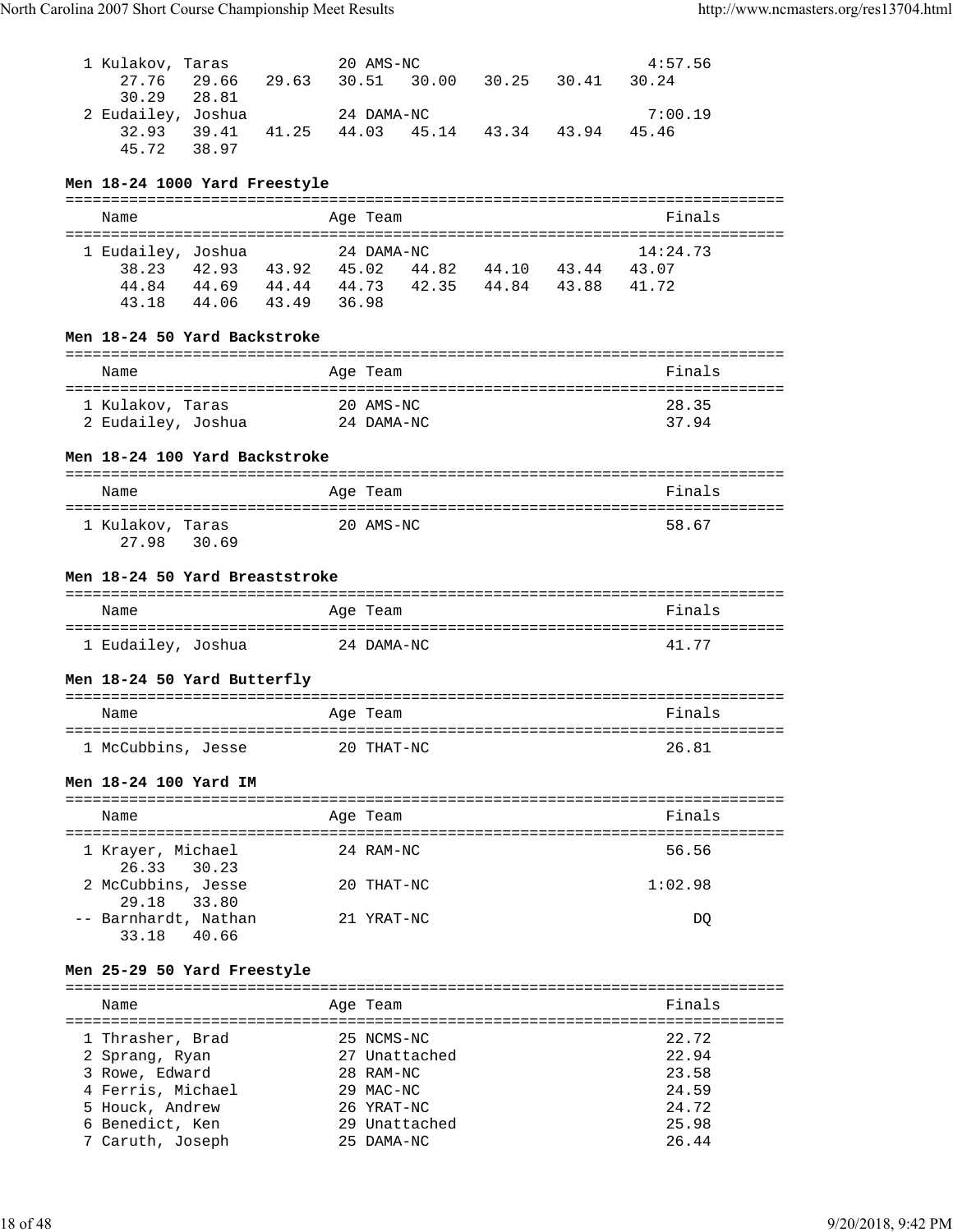#### **Men 25-29 100 Yard Freestyle**

| Name                            | Age Team      | Finals |
|---------------------------------|---------------|--------|
| 1 Thrasher, Brad<br>23.94 25.67 | 25 NCMS-NC    | 49.61  |
| 2 Sprang, Ryan<br>24.36 27.19   | 27 Unattached | 51.55  |
| 3 Houck, Andrew<br>26.38 28.32  | 26 YRAT-NC    | 54.70  |

## **Men 25-29 200 Yard Freestyle**

| Name           |       |       | Age Team  | Finals  |
|----------------|-------|-------|-----------|---------|
| 1 Rowe, Edward |       |       | 28 RAM-NC | 2:00.94 |
| 28.15          | 30.50 | 31.65 | 30.64     |         |

#### **Men 25-29 1650 Yard Freestyle**

| Name             |       |       | Age Team   |       |       |       | Finals   |
|------------------|-------|-------|------------|-------|-------|-------|----------|
|                  |       |       |            |       |       |       |          |
| 1 Herlihy, Kevin |       |       | 27 THAT-NC |       |       |       | 17:50.98 |
| 28.43            | 30.88 | 31.81 | 32.18      | 32.26 | 32.05 | 32.14 | 32.24    |
| 32.15            | 32.45 | 32.87 | 33.13      | 33.16 | 33.04 | 33.41 | 33.47    |
| 32.79            | 33.20 | 33.15 | 33.43      | 32.91 | 32.61 | 32.48 | 32.91    |
| 33.11            | 31.96 | 32.15 | 32.47      | 32.44 | 32.69 | 32.95 | 31.79    |
| 32.27            |       |       |            |       |       |       |          |

#### **Men 25-29 50 Yard Backstroke**

## =============================================================================== Name **Age Team** Age Team Finals =============================================================================== 1 Thrasher, Brad 25 NCMS-NC 26.29 1 Inference .<br>2 Houck, Andrew 2011 3 Sprang, Ryan 27 Unattached 27.89

#### **Men 25-29 100 Yard Backstroke**

| Name             |       | Age Team   | Finals |
|------------------|-------|------------|--------|
| 1 Thrasher, Brad |       | 25 NCMS-NC | 55.52  |
| 27.12            | 28.40 |            |        |

#### **Men 25-29 200 Yard Backstroke**

| Name                      |       |       | Age Team            | Finals  |
|---------------------------|-------|-------|---------------------|---------|
| 1 Thrasher, Brad<br>29.13 | 30.37 | 31.04 | 25 NCMS-NC<br>30.47 | 2:01.01 |

#### **Men 25-29 50 Yard Breaststroke**

| Name             | Age Team      | Finals |
|------------------|---------------|--------|
| 1 Benedict, Ken  | 29 Unattached | 34.15  |
| 2 Caruth, Joseph | 25 DAMA-NC    | 42.78  |

## **Men 25-29 50 Yard Butterfly**

| Name                                | Age Team                   | Finals         |
|-------------------------------------|----------------------------|----------------|
| 1 Sprang, Ryan<br>2 Ferris, Michael | 27 Unattached<br>29 MAC-NC | 26.25<br>27.24 |
| 3 Benedict, Ken                     | 29 Unattached              | 29.38          |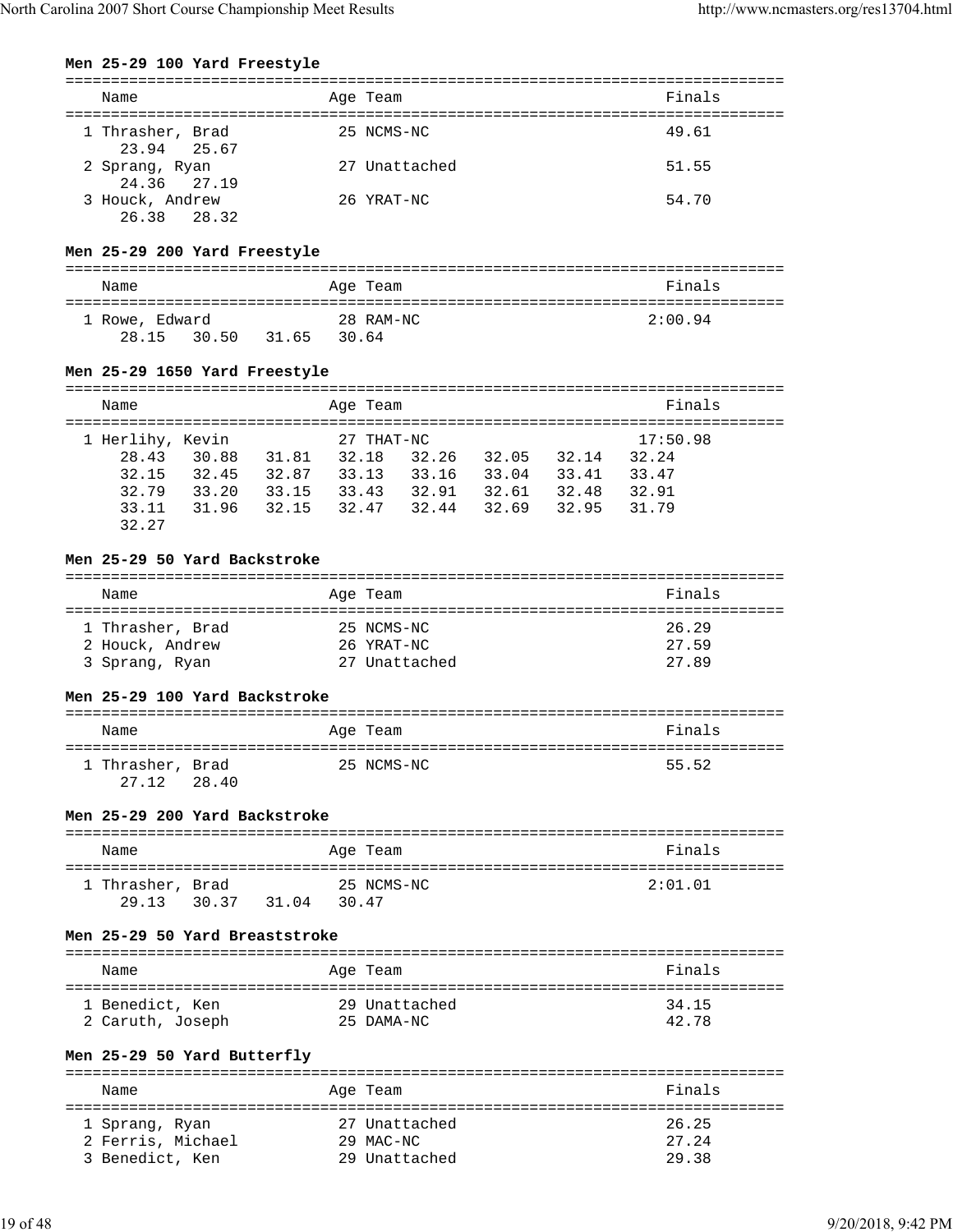# **Men 25-29 100 Yard Butterfly** =============================================================================== Name **Age Team** Age Team Finals =============================================================================== 1 Rowe, Edward 28 RAM-NC 1:00.10 28.51 31.59 2 Ferris, Michael 29 MAC-NC 1:00.51 29.22 31.29 **Men 25-29 200 Yard Butterfly** =============================================================================== Name **Age Team** Age Team **Finals** =============================================================================== 1 Ferris, Michael 29 MAC-NC 2:12.67 29.76 32.54 34.13 36.24 **Men 25-29 100 Yard IM** =============================================================================== Name **Age Team** Age Team **Finals** =============================================================================== 1 Thrasher, Brad 25 NCMS-NC 57.04 26.97 30.07 2 Houck, Andrew 26 YRAT-NC 1:01.21 27.77 33.44 3 Benedict, Ken 29 Unattached 1:05.06 30.97 34.09 4 Caruth, Joseph 25 DAMA-NC 1:10.09 32.40 37.69 **Men 25-29 200 Yard IM** =============================================================================== Name Age Team Finals =============================================================================== 1 Thrasher, Brad 25 NCMS-NC 2:04.36 27.93 32.11 36.74 27.58<br>
enedict, Ken 29 Unattached 2 Benedict, Ken 29 Unattached 2:27.35 29.33 38.13 45.46 34.43 **Men 25-29 400 Yard IM** =============================================================================== Name Age Team =============================================================================== 1 Ferris, Michael 29 MAC-NC 4:51.46 30.65 33.76 38.33 38.89 41.39 42.61 33.60 32.23 **Men 30-34 50 Yard Freestyle** =============================================================================== Name Age Team Finals =============================================================================== 1 Terndrup, Seth 31 MAC-NC 23.40 2 Sacerio, Carlos 32 RAM-NC 23.80 3 Wind, Thys 30 RAM-NC 24.04 4 Parr, Derek 32 DAMA-NC 25.93 **Men 30-34 100 Yard Freestyle** =============================================================================== Name and Age Team and Age Team and Age Team and Age Team and Age of the Age of the Age of the Age of the Age o =============================================================================== 1 Sacerio, Carlos 32 RAM-NC 50.24 24.04 26.20<br>2 Terndrup, Seth 31 MAC-NC 52.90 25.77 27.13

**Men 30-34 200 Yard Freestyle**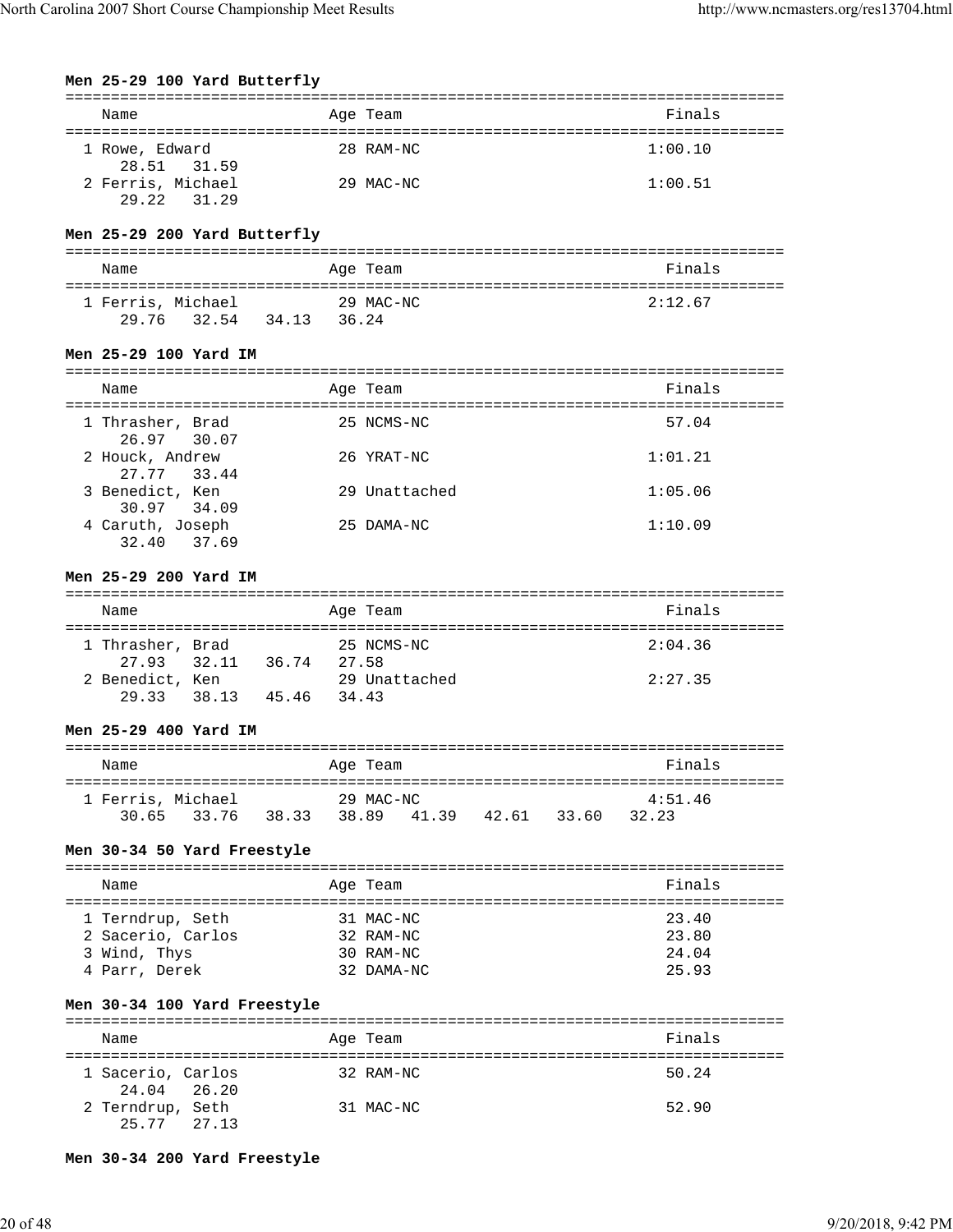| Name                                              |       |                                                                                                          |       | Age Team   |  | Finals   |  |
|---------------------------------------------------|-------|----------------------------------------------------------------------------------------------------------|-------|------------|--|----------|--|
|                                                   |       |                                                                                                          |       |            |  |          |  |
| 1 Sacerio, Carlos                                 |       | 27.44 28.90                                                                                              |       | 32 RAM-NC  |  | 1:52.05  |  |
| 25.35<br>2 Wind, Thys                             |       |                                                                                                          | 30.36 | 30 RAM-NC  |  | 1:58.65  |  |
| 26.85                                             | 28.78 | 30.95 32.07                                                                                              |       |            |  |          |  |
|                                                   |       |                                                                                                          |       |            |  |          |  |
| Men 30-34 500 Yard Freestyle                      |       |                                                                                                          |       |            |  |          |  |
|                                                   |       |                                                                                                          |       |            |  |          |  |
| Name                                              |       |                                                                                                          |       | Age Team   |  | Finals   |  |
|                                                   |       |                                                                                                          |       |            |  |          |  |
| 1 Crankshaw, Erik                                 |       |                                                                                                          |       | 34 THAT-NC |  | 4:49.74  |  |
| 28.21                                             |       | 30.40 30.48 31.28 30.62 30.17 30.51 30.92                                                                |       |            |  |          |  |
| 31.09<br>2 Sacerio, Carlos                        | 16.06 |                                                                                                          |       |            |  | 5:28.24  |  |
|                                                   |       |                                                                                                          |       |            |  | 34.08    |  |
| 33.70 32.64                                       |       |                                                                                                          |       |            |  |          |  |
|                                                   |       |                                                                                                          |       |            |  |          |  |
| Men 30-34 1000 Yard Freestyle                     |       |                                                                                                          |       |            |  |          |  |
|                                                   |       |                                                                                                          |       |            |  |          |  |
| Name                                              |       |                                                                                                          |       | Age Team   |  | Finals   |  |
| 1 Su, Billy                                       |       |                                                                                                          |       | 33 RAM-NC  |  | 11:31.86 |  |
| 32.50                                             |       | $34.37$ 35.02 35.29 35.03 35.25 35.29 35.44                                                              |       |            |  |          |  |
| 34.94                                             |       | 34.77 34.62 34.56 34.68 34.48 34.59 34.36                                                                |       |            |  |          |  |
| 34.40                                             |       | 34.33 34.35 33.59                                                                                        |       |            |  |          |  |
| 2 Wind, Thys                                      |       |                                                                                                          |       | 30 RAM-NC  |  | 12:13.58 |  |
|                                                   |       | 33.09 35.63 36.81 37.68 37.41 37.40 37.98 37.82                                                          |       |            |  |          |  |
|                                                   |       | 38.06 37.55 37.56 37.55 37.05 36.21 36.22                                                                |       |            |  | 36.34    |  |
|                                                   |       | 36.21 35.98 36.03 35.00                                                                                  |       |            |  |          |  |
|                                                   |       |                                                                                                          |       |            |  |          |  |
|                                                   |       |                                                                                                          |       |            |  |          |  |
|                                                   |       | Men 30-34 1650 Yard Freestyle                                                                            |       |            |  |          |  |
| Name                                              |       |                                                                                                          |       | Age Team   |  | Finals   |  |
|                                                   |       |                                                                                                          |       |            |  |          |  |
| 1 Crankshaw, Erik                                 |       |                                                                                                          |       | 34 THAT-NC |  | 17:20.65 |  |
| 28.55                                             |       | 31.31 31.88 32.74 32.52 31.88 32.22                                                                      |       |            |  | 31.63    |  |
| 31.82                                             |       |                                                                                                          |       |            |  | 31.34    |  |
| 31.31                                             |       | 31.89    31.92    31.55    31.60    31.34    31.43<br>31.26    31.08    31.65    31.20    30.83    31.48 |       |            |  | 31.82    |  |
| 29.72                                             |       | 32.18 31.91 32.28 31.63 31.95 32.17 31.45 31.11                                                          |       |            |  |          |  |
| 2 Garcia, Ricardo                                 |       |                                                                                                          |       | 32 RAM-NC  |  | 24:04.80 |  |
| 36.86                                             |       | 40.47 43.17 43.66 43.68 44.79 44.87 44.57                                                                |       |            |  |          |  |
|                                                   |       | 45.49 46.34 44.43 46.40 46.02 45.31 46.08 45.17                                                          |       |            |  |          |  |
| 1:33.21 45.92 45.94 46.72 46.70 47.08 46.26 45.85 |       |                                                                                                          |       |            |  |          |  |
|                                                   |       | 45.36 46.02 46.17 45.21 45.56                                                                            |       |            |  | 45.35    |  |
| Men 30-34 50 Yard Backstroke                      |       |                                                                                                          |       |            |  |          |  |
|                                                   |       |                                                                                                          |       |            |  |          |  |
| Name                                              |       |                                                                                                          |       | Age Team   |  | Finals   |  |
|                                                   |       |                                                                                                          |       |            |  |          |  |
| 1 Su, Billy                                       |       |                                                                                                          |       | 33 RAM-NC  |  | 32.22    |  |
|                                                   |       |                                                                                                          |       |            |  |          |  |
| Men 30-34 100 Yard Backstroke                     |       |                                                                                                          |       |            |  |          |  |
| Name                                              |       |                                                                                                          |       | Age Team   |  | Finals   |  |
|                                                   |       |                                                                                                          |       |            |  |          |  |
| 1 Su, Billy                                       |       |                                                                                                          |       | 33 RAM-NC  |  | 1:07.95  |  |
| 33.71 34.24                                       |       |                                                                                                          |       |            |  |          |  |
|                                                   |       |                                                                                                          |       |            |  |          |  |
| Men 30-34 100 Yard Breaststroke                   |       |                                                                                                          |       |            |  |          |  |
| Name                                              |       |                                                                                                          |       | Age Team   |  | Finals   |  |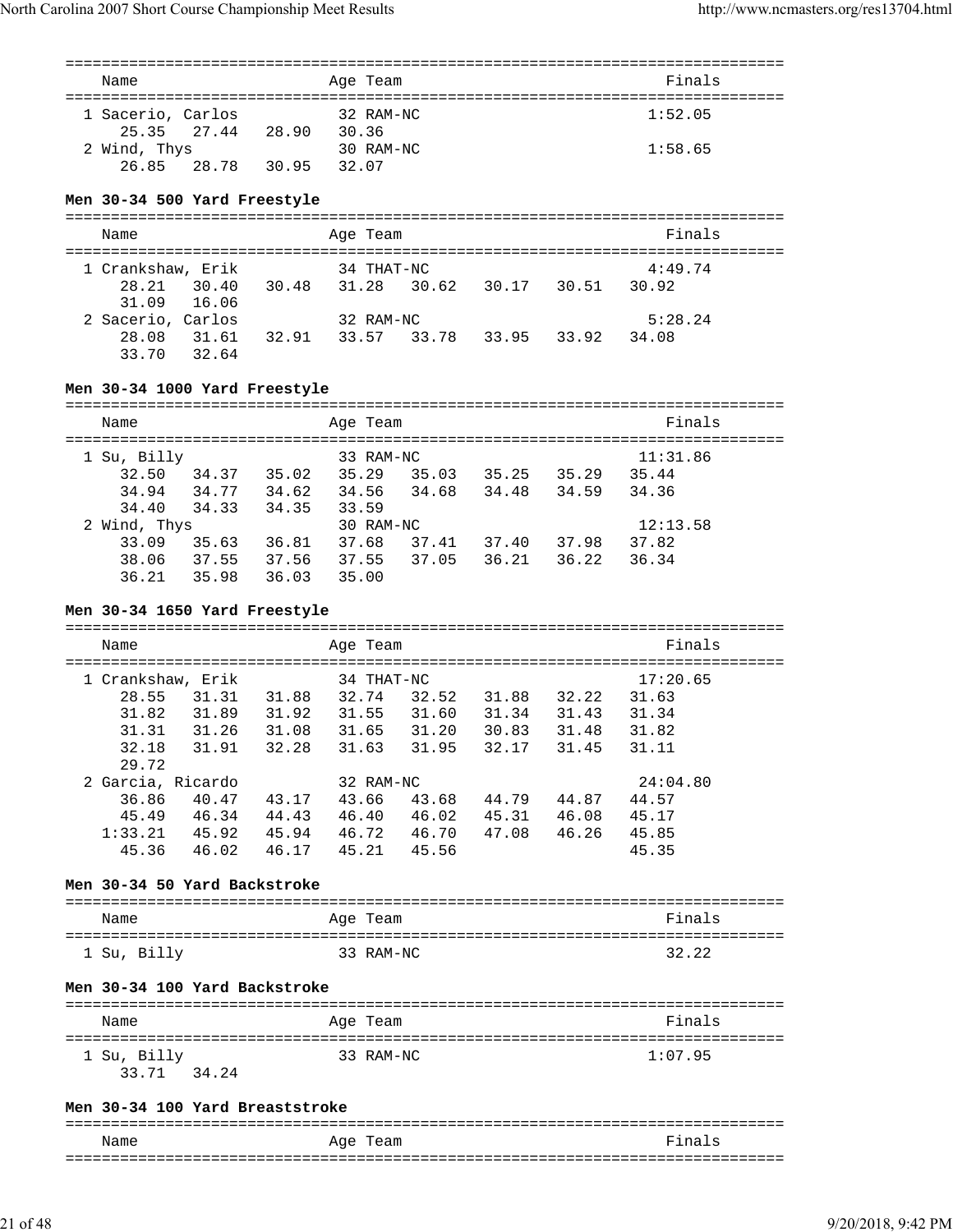| 1 Wind, Thys                              | 30 RAM-NC               | 1:09.00                                    |
|-------------------------------------------|-------------------------|--------------------------------------------|
| 36.09<br>32.91                            |                         |                                            |
| Men 30-34 50 Yard Butterfly               |                         |                                            |
|                                           |                         |                                            |
| Name                                      | Age Team                | Finals                                     |
| 1 Sacerio, Carlos                         | 32 RAM-NC               | 24.67                                      |
| Men 30-34 100 Yard Butterfly              |                         |                                            |
| Name                                      | Age Team                | Finals                                     |
| 1 Sacerio, Carlos                         | 32 RAM-NC               | 56.74                                      |
| 26.21 30.53<br>2 Su, Billy                | 33 RAM-NC               | 1:02.65                                    |
| 29.03 33.62                               |                         |                                            |
| Men 30-34 100 Yard IM                     |                         |                                            |
| Name                                      | Age Team                | Finals                                     |
| 1 Crankshaw, Erik                         | 34 THAT-NC              | 58.01                                      |
| 26.21<br>31.80<br>2 Su, Billy             | 33 RAM-NC               | 1:06.35                                    |
| 31.27 35.08                               |                         |                                            |
| Men 30-34 200 Yard IM                     |                         |                                            |
|                                           |                         |                                            |
| Name                                      | Age Team                | Finals                                     |
| 1 Crankshaw, Erik 34 THAT-NC              | ================        | ===============================<br>2:08.35 |
| 26.90 34.17 37.72 29.56                   |                         |                                            |
| Men 30-34 400 Yard IM                     |                         |                                            |
|                                           |                         |                                            |
| Name                                      | Age Team                | Finals                                     |
| 1 Crankshaw, Erik                         | 34 THAT-NC              | 4:31.45                                    |
| 32.44 35.59 35.23<br>30.03                | 39.45 38.63 30.47 29.61 |                                            |
| Men 35-39 50 Yard Freestyle               |                         |                                            |
|                                           |                         |                                            |
| Name                                      | Age Team                | Finals                                     |
| 1 Farrell, Andrew                         | 36 RAM-NC               | 23.56                                      |
| 2 Sprenger, Kurt                          | 37 VMST-12              | 23.57                                      |
| 3 Finn, John                              | 38 MAC-NC               | 23.71                                      |
| 4 Lee, Lawrence                           | 38 MAC-NC               | 23.72                                      |
| 5 Cook, Matt<br>6 Rougier-Chapman, Duncan | 37 AMS-NC<br>39 RAM-NC  | 24.24<br>24.67                             |
| 7 Robling, Steve                          | 37 PALM-SC              | 25.06                                      |
| 8 Sousa, Greg                             | 37 DAMA-NC              | 26.91                                      |
|                                           |                         |                                            |
| Men 35-39 100 Yard Freestyle              |                         |                                            |
| Name                                      | Age Team                | Finals                                     |
| 1 Lane, Will                              | 36 MAC-NC               | 50.04                                      |
| 24.50<br>25.54<br>2 Sprenger, Kurt        | 37 VMST-12              | 51.28                                      |
| 24.46<br>26.82                            |                         |                                            |
| 3 Farrell, Andrew<br>24.23<br>27.17       | 36 RAM-NC               | 51.40                                      |
| 4 Tvermoes, Nicolai                       | 36 DAMA-NC              | 51.42                                      |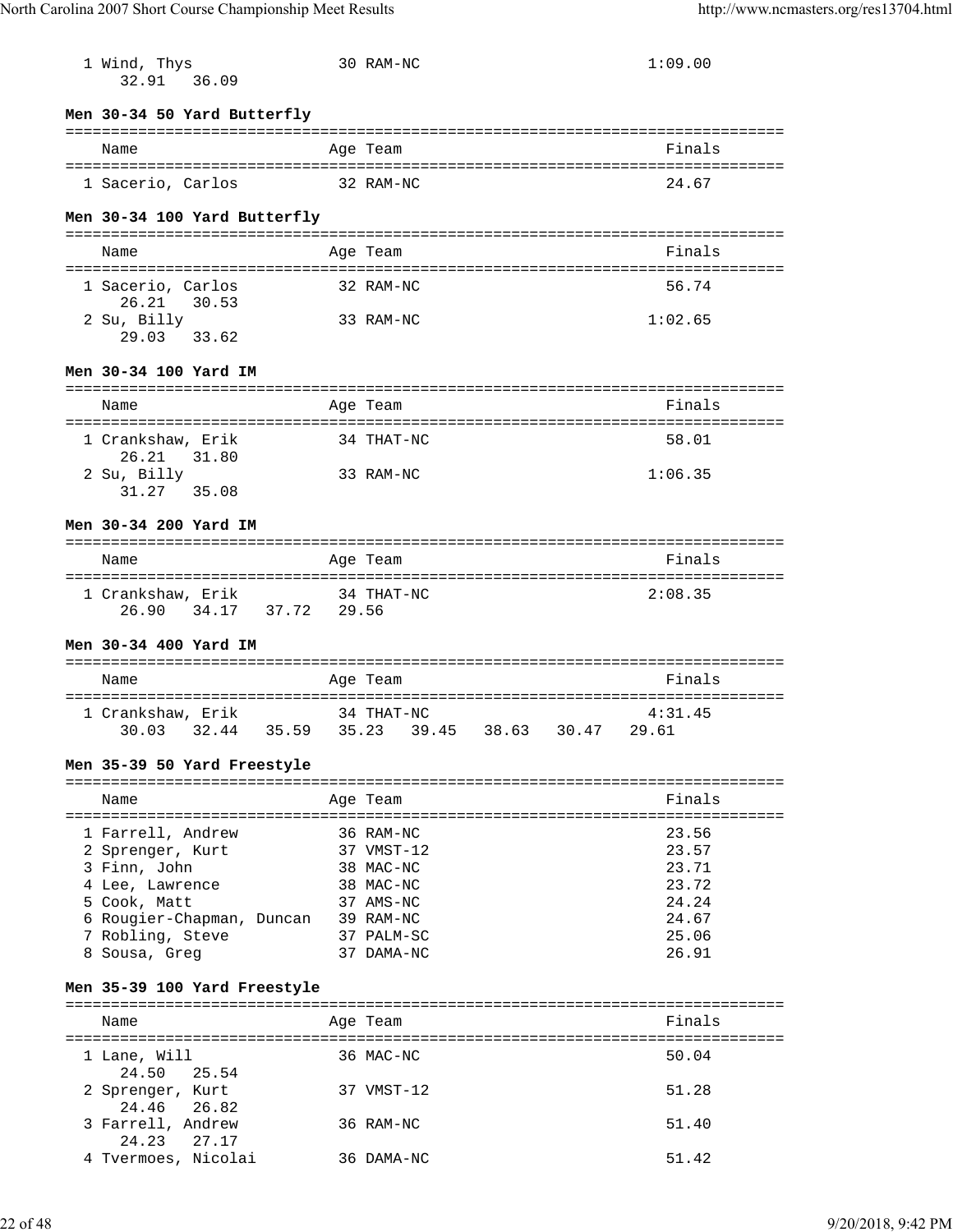| 24.59 26.83     |            |       |
|-----------------|------------|-------|
| 5 Lee, Lawrence | 38 MAC-NC  | 52.26 |
| 25.77 26.49     |            |       |
| 6 Finn, John    | 38 MAC-NC  | 55.71 |
| 26.86 28.85     |            |       |
| 7 White, Kirk   | 37 THAT-NC | 58.30 |
| 27.69 30.61     |            |       |

**Men 35-39 200 Yard Freestyle** =============================================================================== Name **Age Team** Age Team =============================================================================== 1 Sprenger, Kurt 37 VMST-12 1:51.85 25.76 28.03 28.76 29.30 2 Farrell, Andrew 36 RAM-NC 1:52.87 26.40 28.49 28.91 29.07<br>ee, Lawrence 38 MAC-NC 3 Lee, Lawrence 38 MAC-NC 1:56.40 27.70 29.64 30.01 29.05 4 Sherry, Thomas 39 AMS-NC 2:00.17 27.80 30.54 31.11 30.72 5 Finn, John 38 MAC-NC 2:00.45 27.28 30.01 31.70 31.46 6 Rougier-Chapman, Duncan 39 RAM-NC 2:00.81 28.23 30.30 31.44 30.84<br>
obling, Steve 37 PALM-SC 7 Robling, Steve 37 PALM-SC 2:00.84 28.25 30.97 31.36 30.26<br>ousa, Greg 37 DAMA-NC 8 Sousa, Greg 37 DAMA-NC 2:25.30 31.90 36.44 38.75 38.21

#### **Men 35-39 500 Yard Freestyle**

=============================================================================== Name Age Team Finals =============================================================================== 1 Farrell, Andrew 36 RAM-NC 5:13.80 27.63 30.04 31.32 32.17 32.26 32.22 32.66 32.20 32.08 31.22 2 Lee, Lawrence 38 MAC-NC 5:22.02 28.65 31.54 32.33 32.95 32.39 32.80 32.85 33.28 33.08 32.15 3 Finn, John 38 MAC-NC 5:59.77 30.27 33.47 34.92 36.75 37.61 38.11 38.26 36.80 37.01 36.57

#### **Men 35-39 1650 Yard Freestyle**

=============================================================================== Name Age Team Finals =============================================================================== 1 Farrell, Andrew 36 RAM-NC 18:36.55 28.58 31.15 32.14 33.87 34.20 34.37 34.43 34.93 35.78 35.14 34.79 35.06 34.97 34.57 32.29 31.59 34.48 34.85 34.14 33.29 33.81 33.40 33.57 34.96 34.47 34.05 34.98 33.67 34.93 33.66 33.89 33.47 33.07

#### **Men 35-39 50 Yard Backstroke**

=============================================================================== Name Age Team Finals =============================================================================== 1 Lane, Will 36 MAC-NC 25.77 2 Sprenger, Kurt 37 VMST-12 28.55<br>3 Cook, Matt 37 AMS-NC 37 28.83 3 Cook, Matt 37 AMS-NC 28.83 4 Sousa, Greg 37 DAMA-NC 35.63

#### **Men 35-39 100 Yard Backstroke**

===============================================================================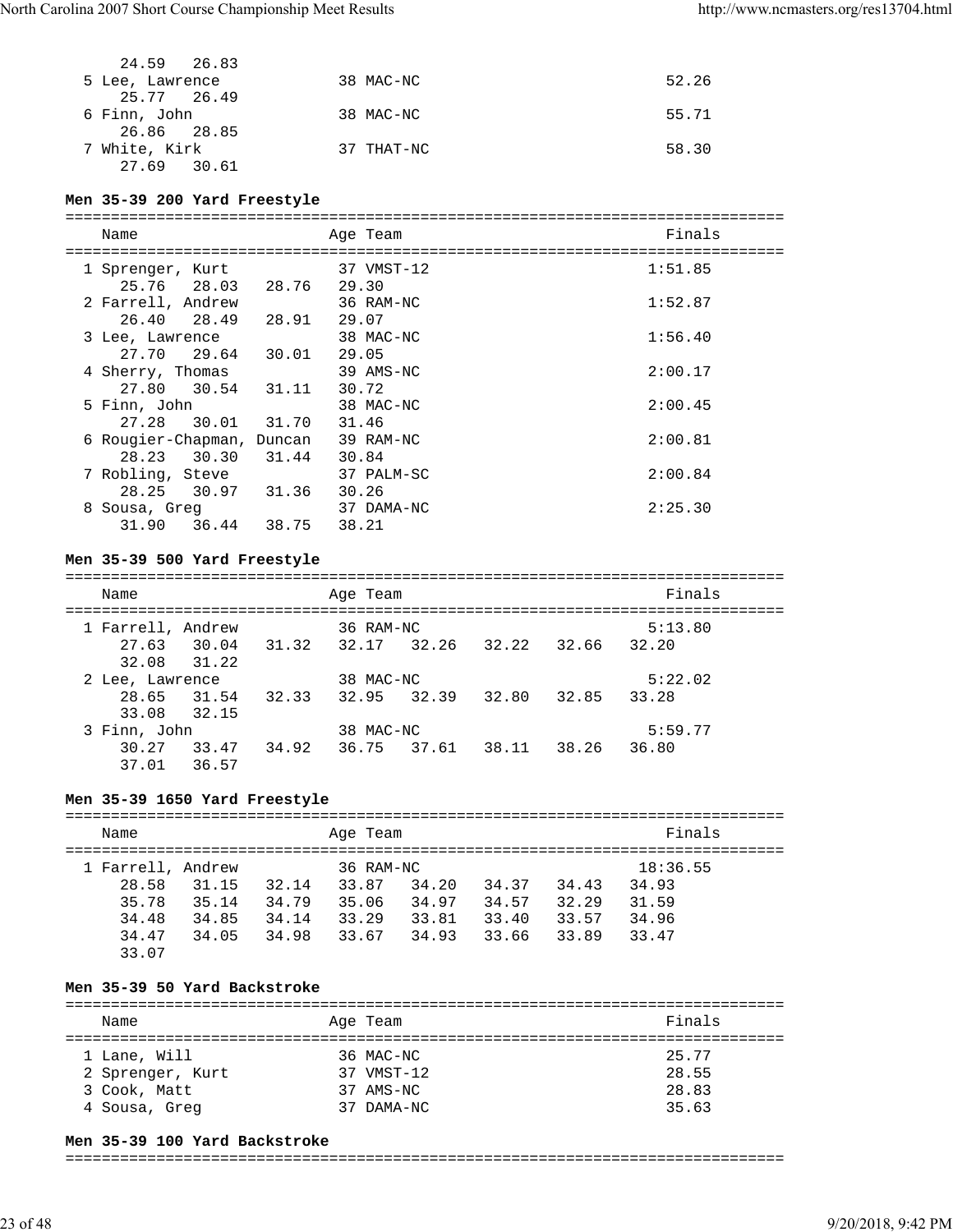| Name                                                  | Age Team                         | Finals         |
|-------------------------------------------------------|----------------------------------|----------------|
| =====================================                 | :=============================== |                |
| 1 Lane, Will<br>27.90<br>28.93                        | 36 MAC-NC                        | 56.83          |
| 2 Sprenger, Kurt                                      | 37 VMST-12                       | 1:00.36        |
| 29.36<br>31.00                                        |                                  |                |
| 3 Cook, Matt                                          | 37 AMS-NC                        | 1:01.89        |
| 30.73<br>31.16                                        |                                  |                |
| 4 Lee, Lawrence<br>30.97 32.01                        | 38 MAC-NC                        | 1:02.98        |
|                                                       |                                  |                |
| Men 35-39 200 Yard Backstroke                         |                                  |                |
|                                                       |                                  |                |
| Name                                                  | Age Team                         | Finals         |
|                                                       |                                  |                |
| 1 Sprenger, Kurt<br>31.15 32.44 32.41<br>29.65        | 37 VMST-12                       | 2:05.65        |
| 2 Sousa, Greg 37 DAMA-NC                              |                                  | 2:54.23        |
| 40.93 43.86 45.27 44.17                               |                                  |                |
|                                                       |                                  |                |
| Men 35-39 50 Yard Breaststroke                        |                                  |                |
|                                                       |                                  |                |
| Name                                                  | Age Team                         | Finals         |
| 1 Finn, John                                          | 38 MAC-NC                        | 29.83          |
| 2 Rougier-Chapman, Duncan 39 RAM-NC                   |                                  | 31.93          |
| 3 Cook, Matt                                          | 37 AMS-NC                        | 32.12          |
| 4 White, Kirk                                         | 37 THAT-NC                       | 33.26          |
| 5 Sprenger, Kurt                                      | 37 VMST-12                       | 34.81          |
| 6 Hecht, Erik                                         | 35 RAM-NC                        | 36.18          |
|                                                       |                                  |                |
|                                                       |                                  |                |
| Men 35-39 100 Yard Breaststroke                       |                                  |                |
| Name                                                  | Age Team                         | Finals         |
|                                                       |                                  |                |
| 1 Finn, John                                          | 38 MAC-NC                        | 1:08.00        |
| 31.95 36.05                                           |                                  |                |
| 2 Cook, Matt                                          | 37 AMS-NC                        | 1:08.43        |
| 32.76<br>35.67                                        |                                  |                |
| Men 35-39 200 Yard Breaststroke                       |                                  |                |
|                                                       |                                  |                |
| Name                                                  | Age Team                         | Finals         |
|                                                       |                                  |                |
| 1 Finn, John<br>34.85                                 | 38 MAC-NC                        | 2:33.81        |
| 39.04 39.99 39.93                                     |                                  |                |
| Men 35-39 50 Yard Butterfly                           |                                  |                |
|                                                       |                                  |                |
| Name                                                  | Age Team                         | Finals         |
|                                                       | 36 MAC-NC                        |                |
| 1 Lane, Will<br>2 Finn, John                          | 38 MAC-NC                        | 24.61<br>26.04 |
| 3 Tvermoes, Nicolai                                   | 36 DAMA-NC                       | 26.11          |
| 4 Lee, Lawrence                                       | 38 MAC-NC                        | 26.39          |
| 5 Cook, Matt                                          | 37 AMS-NC                        | 26.51          |
|                                                       | 39 AMS-NC                        | 26.55          |
| 6 Sherry, Thomas<br>7 White, Kirk                     | 37 THAT-NC                       | 26.90          |
| 8 Robling, Steve                                      | 37 PALM-SC                       | 27.37          |
|                                                       |                                  | 27.52          |
| 9 Rougier-Chapman, Duncan 39 RAM-NC<br>10 Hecht, Erik | 35 RAM-NC                        | 31.28          |
|                                                       |                                  |                |

# **Men 35-39 100 Yard Butterfly**

=============================================================================== Age Team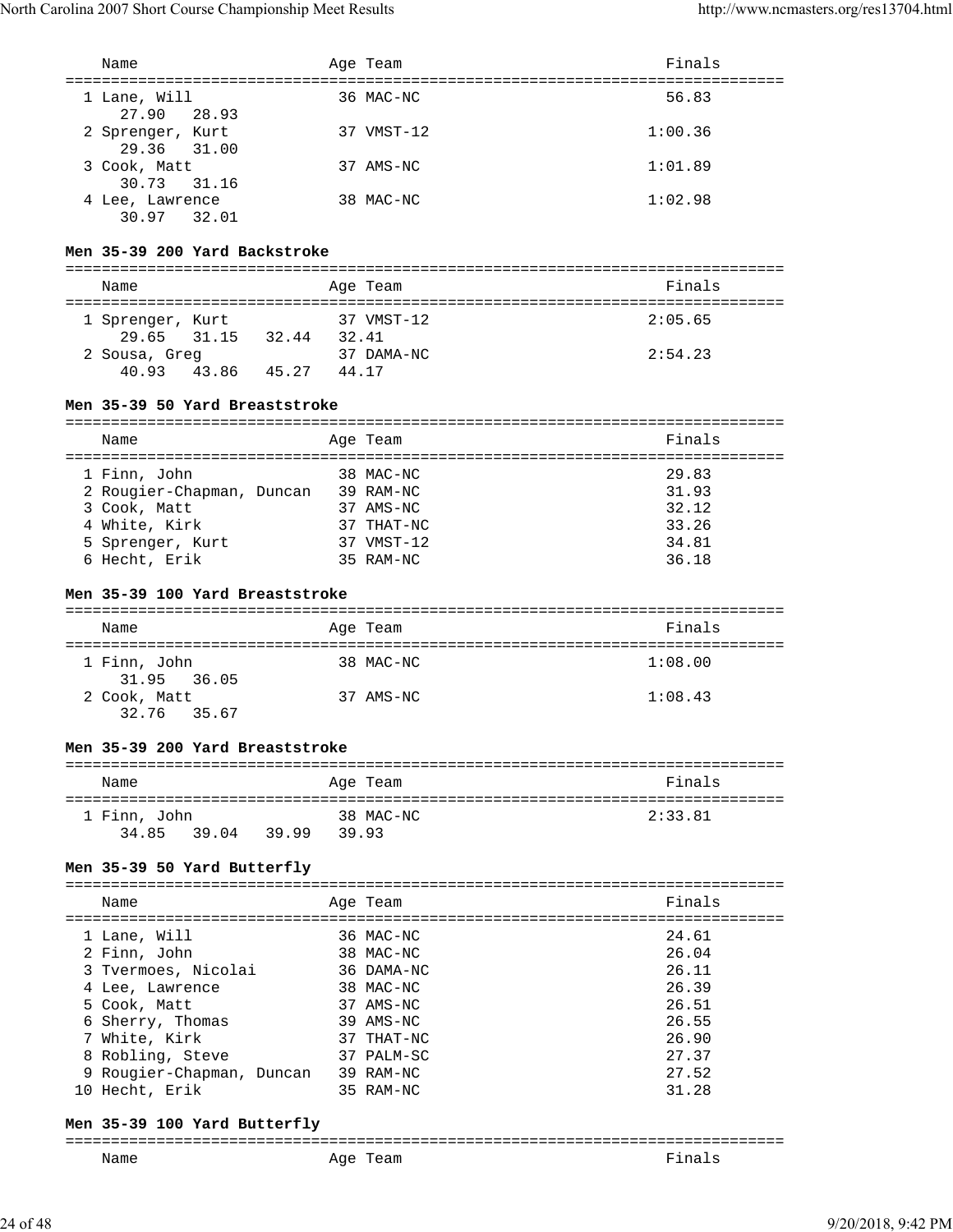| 1 Lane, Will<br>28.51<br>25.80          |  | 36 MAC-NC                                       | 54.31          |
|-----------------------------------------|--|-------------------------------------------------|----------------|
| 2 Lee, Lawrence                         |  | 38 MAC-NC                                       | 57.09          |
| 26.99<br>30.10<br>3 Sherry, Thomas      |  | 39 AMS-NC                                       | 58.07          |
| 26.35 31.72<br>4 Cook, Matt             |  | 37 AMS-NC                                       | 58.98          |
| 27.68 31.30                             |  |                                                 |                |
| Men 35-39 200 Yard Butterfly            |  |                                                 |                |
| Name                                    |  | Age Team                                        | Finals         |
| 1 Sherry, Thomas 39 AMS-NC              |  |                                                 | 2:15.69        |
| 30.53 33.60 33.47 38.09                 |  |                                                 |                |
| 2 Cook, Matt                            |  | 37 AMS-NC                                       | 2:23.35        |
| 32.48 35.91 37.39 37.57                 |  |                                                 |                |
| Men 35-39 100 Yard IM                   |  |                                                 |                |
|                                         |  |                                                 |                |
| Name                                    |  | Age Team                                        | Finals         |
| 1 Tvermoes, Nicolai                     |  | 36 DAMA-NC                                      | 58.75          |
| 27.28 31.47                             |  |                                                 |                |
| 2 Cook, Matt<br>28.14<br>32.13          |  | 37 AMS-NC                                       | 1:00.27        |
| 3 Lee, Lawrence<br>28.54 32.23          |  | 38 MAC-NC                                       | 1:00.77        |
| 4 Sprenger, Kurt<br>27.07 34.19         |  | 37 VMST-12                                      | 1:01.26        |
| 5 Robling, Steve<br>30.00 34.62         |  | 37 PALM-SC                                      | 1:04.62        |
| 6 White, Kirk<br>30.52 35.74            |  | 37 THAT-NC                                      | 1:06.26        |
| 7 Hecht, Erik<br>33.30 36.81            |  | 35 RAM-NC                                       | 1:10.11        |
| Men 35-39 200 Yard IM                   |  |                                                 |                |
| Name<br><b>Example 2</b> Age Team       |  |                                                 | Finals         |
|                                         |  |                                                 |                |
| 1 Cook, Matt<br>28.54 33.97 39.35 32.19 |  | 37 AMS-NC                                       | 2:14.05        |
|                                         |  |                                                 |                |
| Men 35-39 400 Yard IM                   |  |                                                 |                |
| Name                                    |  | Age Team                                        | Finals         |
| 1 Lee, Lawrence                         |  | 38 MAC-NC                                       | 4:40.91        |
|                                         |  | 29.38 33.58 35.78 35.22 42.07 42.04 33.12 29.72 |                |
| Men 40-44 50 Yard Freestyle             |  |                                                 |                |
| Name                                    |  | Age Team                                        | Finals         |
|                                         |  |                                                 |                |
| 1 Stewart, Henry                        |  | 43 RAM-NC                                       | 22.56          |
| 2 Walter, Scott                         |  | 41 RAM-NC                                       | 23.46          |
| 3 Goldman, Brian                        |  | 42 RAM-NC                                       | 23.69          |
|                                         |  | 44 CSM-NC                                       | 24.40          |
| 4 Smith, Jeff                           |  |                                                 |                |
| 5 Colvard, John<br>6 Jewett, Russell    |  | 44 RAM-NC<br>41 MAC-NC                          | 25.18<br>27.36 |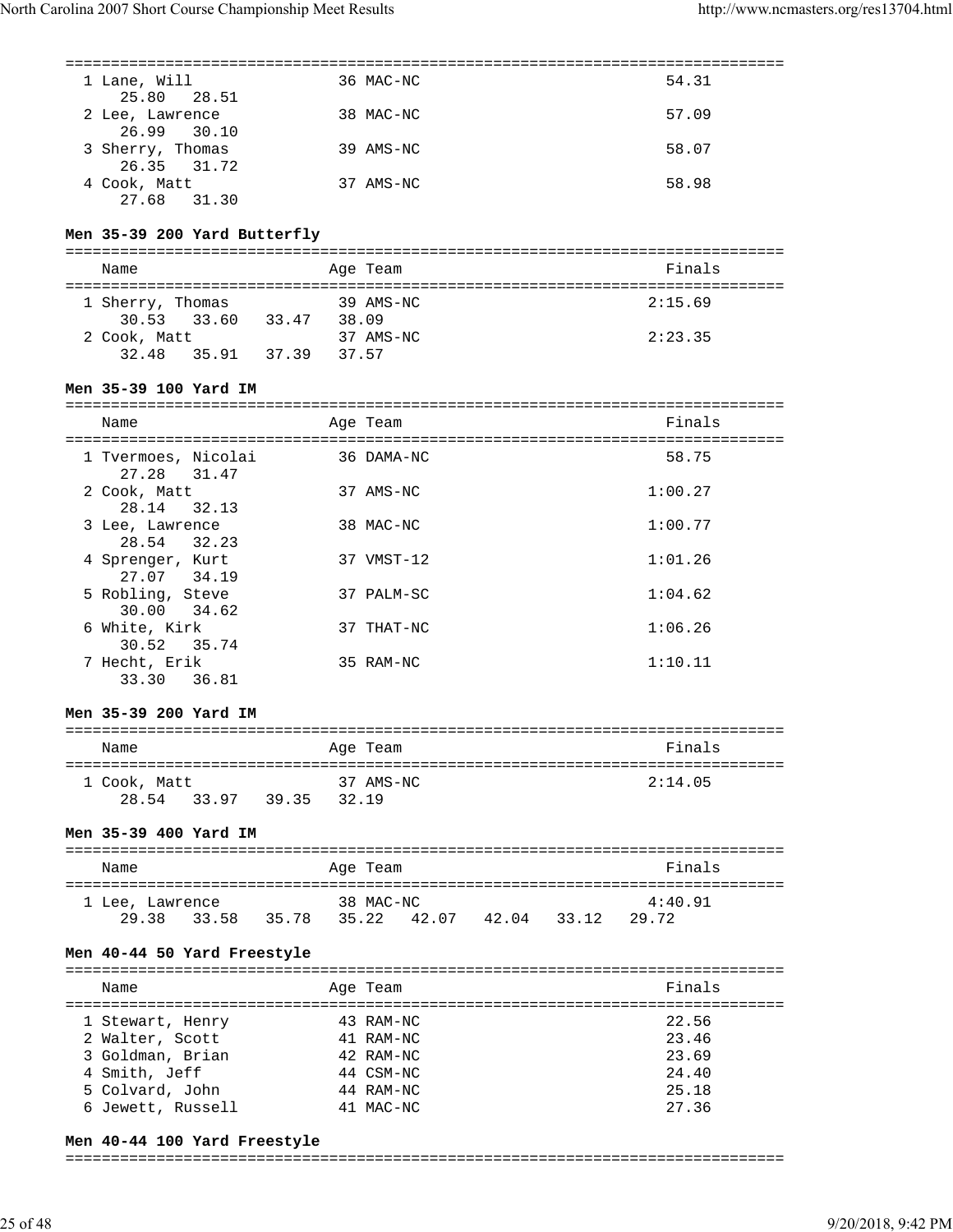| Name                             | Age Team  | Finals  |
|----------------------------------|-----------|---------|
| 1 Stewart, Henry<br>23.90 25.18  | 43 RAM-NC | 49.08   |
| 2 Goldman, Brian<br>25.22 27.20  | 42 RAM-NC | 52.42   |
| 3 Smith, Jeff<br>25.81 26.83     | 44 CSM-NC | 52.64   |
| 4 Jewett, Russell<br>28.82 30.75 | 41 MAC-NC | 59.57   |
| 5 Gilmore, John<br>30.49 32.52   | 43 RAM-NC | 1:03.01 |
| 6 Roey, David<br>38.40<br>39.01  | 43 MAC-NC | 1:17.41 |

## **Men 40-44 200 Yard Freestyle**

| Name                           |       | Age Team           | Finals  |
|--------------------------------|-------|--------------------|---------|
| 1 Walter, Scott<br>26.24 27.75 | 28.35 | 41 RAM-NC<br>28.36 | 1:50.70 |
| 2 Goldman, Brian               |       | 42 RAM-NC          | 1:57.44 |
| 26.74 29.47<br>3 Smith, Jeff   | 30.62 | 30.61<br>44 CSM-NC | 2:02.12 |
| 28.89<br>31.17                 | 31.66 | 30.40              |         |

## **Men 40-44 500 Yard Freestyle**

| Name                                            |       | Age Team                            |                               | Finals  |
|-------------------------------------------------|-------|-------------------------------------|-------------------------------|---------|
| 1 Stevenson, Chris                              |       | 42 VMST-12                          |                               | 4:54.32 |
| 26.96 29.09 29.55 29.80 29.75 29.76 29.93 30.19 |       |                                     |                               |         |
| 30.03 29.26<br>2 Stewart, Henry 43 RAM-NC       |       |                                     |                               | 5:21.47 |
|                                                 |       |                                     |                               |         |
| 27.98 31.15 31.98 32.68 32.82 32.96 32.93 33.41 |       |                                     |                               |         |
| 33.41 32.15                                     |       |                                     |                               |         |
| 3 Kriegler, Frank                               |       | 41 AMS-NC                           |                               | 5:33.73 |
| 29.63 32.51                                     |       | 33.68 33.77 33.88 34.10 33.81 34.42 |                               |         |
| 34.69 33.24                                     |       |                                     |                               |         |
| 4 Mangrum, John                                 |       | 44 RAM-NC                           |                               | 6:02.39 |
| 17.78 17.08                                     |       | 53.49 52.76 37.15 37.26             |                               |         |
| 35.47                                           |       |                                     |                               |         |
| 5 Jewett, Russell                               |       | 41 MAC-NC                           |                               | 6:09.67 |
| 30.83 34.86                                     | 37.07 |                                     | 38.00 38.96 38.97 39.01 38.34 |         |
| 37.44 36.19                                     |       |                                     |                               |         |
| 6 Roey, David                                   |       | 43 MAC-NC                           |                               | 8:01.30 |
| 40.36 47.48 49.83                               |       |                                     | 51.32 52.23 50.95 48.23 49.34 |         |
| 48.53 43.03                                     |       |                                     |                               |         |

# **Men 40-44 1000 Yard Freestyle**

| Name                  |               |       | Age Team   |       |       |       | Finals   |  |
|-----------------------|---------------|-------|------------|-------|-------|-------|----------|--|
| 1 Walter, Scott       |               |       | 41 RAM-NC  |       |       |       | 12:31.37 |  |
| 28.28                 | 30.21         | 30.55 | 30.68      | 30.56 | 30.71 | 30.58 | 30.63    |  |
| 31.02                 | 30.81 1:06.40 |       | 42.72      | 48.47 | 38.74 | 47.59 | 36.88    |  |
| 46.52                 | 37.09         | 46.24 | 36.69      |       |       |       |          |  |
| 2 Schuttinga, Michael |               |       | 44 RMYM-NC |       |       |       | 12:44.50 |  |
| 34.35                 | 36.87         | 36.53 | 37.75      | 38.04 | 37.82 | 37.96 | 38.13    |  |
| 38.74                 | 38.43         | 38.24 | 38.70      | 38.48 | 39.34 | 39.91 | 39.83    |  |
| 39.85                 | 39.19         | 38.89 | 37.45      |       |       |       |          |  |
|                       |               |       |            |       |       |       |          |  |

#### **Men 40-44 1650 Yard Freestyle**

## =============================================================================== Age Team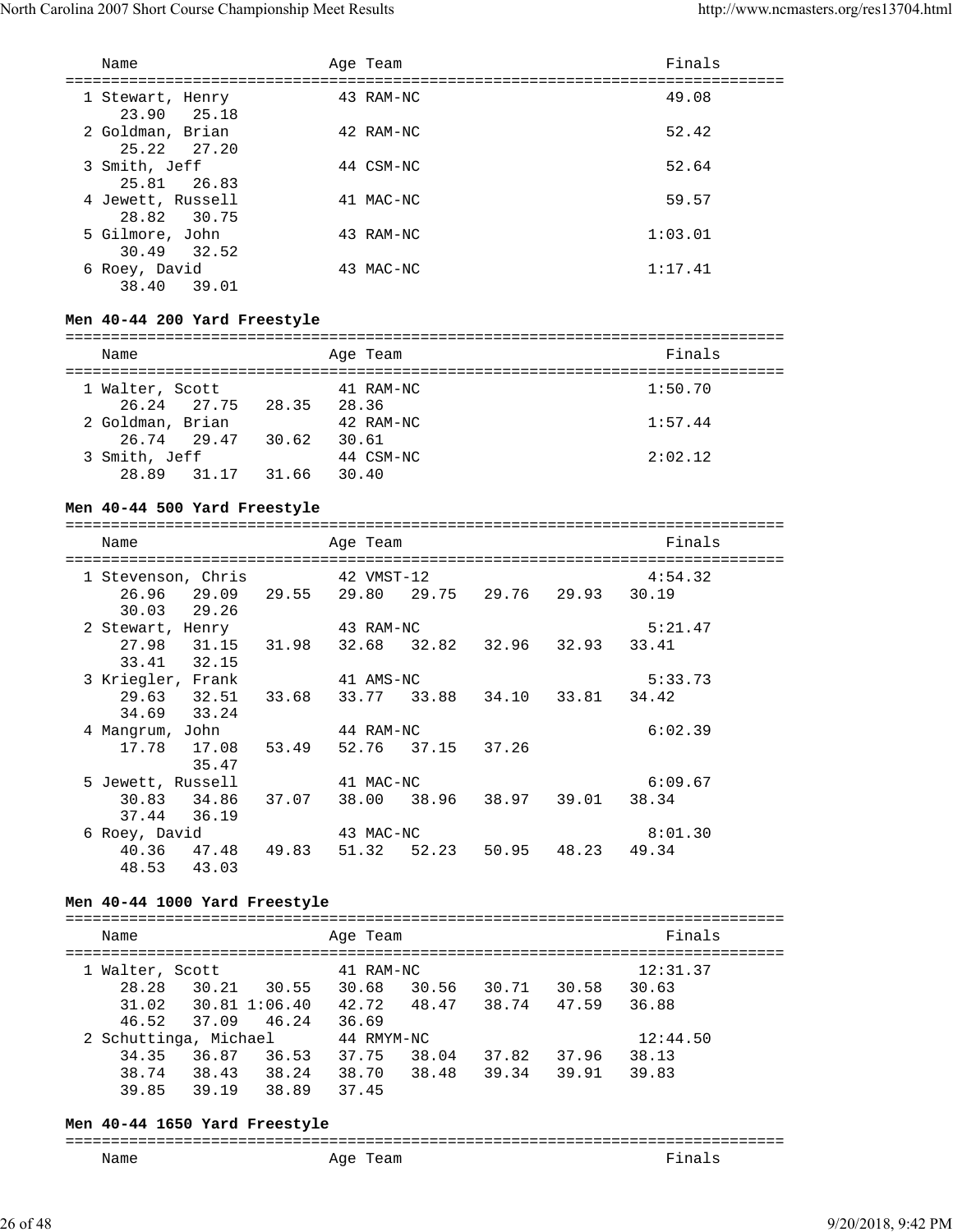| 1 Kriegler, Frank                         |       | 41 AMS-NC              |             |       | 18:53.41       |  |
|-------------------------------------------|-------|------------------------|-------------|-------|----------------|--|
| 30.22<br>33.00<br>33.96 34.12             |       | 34.18                  | 34.05       | 33.89 | 34.24          |  |
| 34.26<br>34.00                            |       | 34.22 34.03 34.72      | 34.62 34.39 |       | 34.47          |  |
| 34.59<br>34.48<br>34.87 34.73             |       | 34.76                  | 35.22 35.24 |       | 35.50          |  |
| 35.83<br>35.12<br>35.28                   | 34.93 | 35.09                  | 35.88       | 36.12 | 34.79          |  |
| 28.61                                     |       |                        |             |       |                |  |
|                                           |       |                        |             |       |                |  |
| Men 40-44 50 Yard Backstroke              |       |                        |             |       |                |  |
|                                           |       |                        |             |       |                |  |
| Name                                      |       | Age Team               |             |       | Finals         |  |
|                                           |       |                        |             |       |                |  |
| 1 Stevenson, Chris                        |       | 42 VMST-12             |             |       | 25.21          |  |
| 2 Stewart, Henry                          |       | 43 RAM-NC              |             |       | 27.49          |  |
| 3 Hopkinson, Steve 42 TRYM-NC             |       |                        |             |       | 35.43          |  |
|                                           |       |                        |             |       |                |  |
| Men 40-44 100 Yard Backstroke             |       |                        |             |       |                |  |
| Name                                      |       | Age Team               |             |       | Finals         |  |
|                                           |       |                        |             |       |                |  |
| 1 Stevenson, Chris                        |       | 42 VMST-12             |             |       | 53.01          |  |
| 26.16<br>26.85                            |       |                        |             |       |                |  |
| 2 Smith, Jeff                             |       | 44 CSM-NC              |             |       | 1:00.57        |  |
| 29.90<br>30.67                            |       |                        |             |       |                |  |
|                                           |       |                        |             |       |                |  |
| Men 40-44 50 Yard Breaststroke            |       |                        |             |       |                |  |
|                                           |       |                        |             |       |                |  |
| Name                                      |       | Age Team               |             |       | Finals         |  |
|                                           |       |                        |             |       |                |  |
| 1 Goldman, Brian                          |       | 42 RAM-NC<br>44 CSM-NC |             |       | 31.55<br>32.25 |  |
| 2 Smith, Jeff<br>3 Hopkinson, Steve       |       | 42 TRYM-NC             |             |       | 34.41          |  |
|                                           |       |                        |             |       |                |  |
|                                           |       |                        |             |       |                |  |
| 4 Mangrum, John                           |       | 44 RAM-NC              |             |       | 36.69          |  |
| 5 Gilmore, John                           |       | 43 RAM-NC              |             |       | 37.17          |  |
| 6 Roey, David                             |       | 43 MAC-NC              |             |       | 45.10          |  |
| Men 40-44 100 Yard Breaststroke           |       |                        |             |       |                |  |
|                                           |       |                        |             |       |                |  |
| Name                                      |       | Age Team               |             |       | Finals         |  |
|                                           |       |                        |             |       |                |  |
| 1 Goldman, Brian                          |       | 42 RAM-NC              |             |       | 1:08.19        |  |
| 32.12<br>36.07                            |       |                        |             |       |                |  |
| 2 Smith, Jeff                             |       | 44 CSM-NC              |             |       | 1:11.19        |  |
| 34.46<br>36.73                            |       |                        |             |       |                |  |
| 3 Kriegler, Frank                         |       | 41 AMS-NC              |             |       | 1:13.20        |  |
| 34.25<br>38.95                            |       |                        |             |       |                |  |
| 4 Hopkinson, Steve<br>35.46<br>40.05      |       | 42 TRYM-NC             |             |       | 1:15.51        |  |
|                                           |       |                        |             |       |                |  |
| Men 40-44 200 Yard Breaststroke           |       |                        |             |       |                |  |
|                                           |       |                        |             |       |                |  |
| Name                                      |       | Age Team               |             |       | Finals         |  |
|                                           |       |                        |             |       |                |  |
| 1 Hopkinson, Steve                        |       | 42 TRYM-NC             |             |       | 2:45.04        |  |
| 36.47 41.97 43.20 43.40                   |       |                        |             |       |                |  |
| 2 Mangrum, John                           |       | 44 RAM-NC              |             |       | 2:54.86        |  |
| 39.57 44.34 45.49 45.46                   |       |                        |             |       |                |  |
|                                           |       |                        |             |       |                |  |
| Men 40-44 50 Yard Butterfly               |       |                        |             |       |                |  |
| Name                                      |       | Age Team               |             |       | Finals         |  |
|                                           |       |                        |             |       |                |  |
| 1 Stevenson, Chris                        |       | 42 VMST-12             |             |       | 24.41          |  |
| 2 Stewart, Henry<br>3 Schuttinga, Michael |       | 43 RAM-NC              |             |       | 24.93          |  |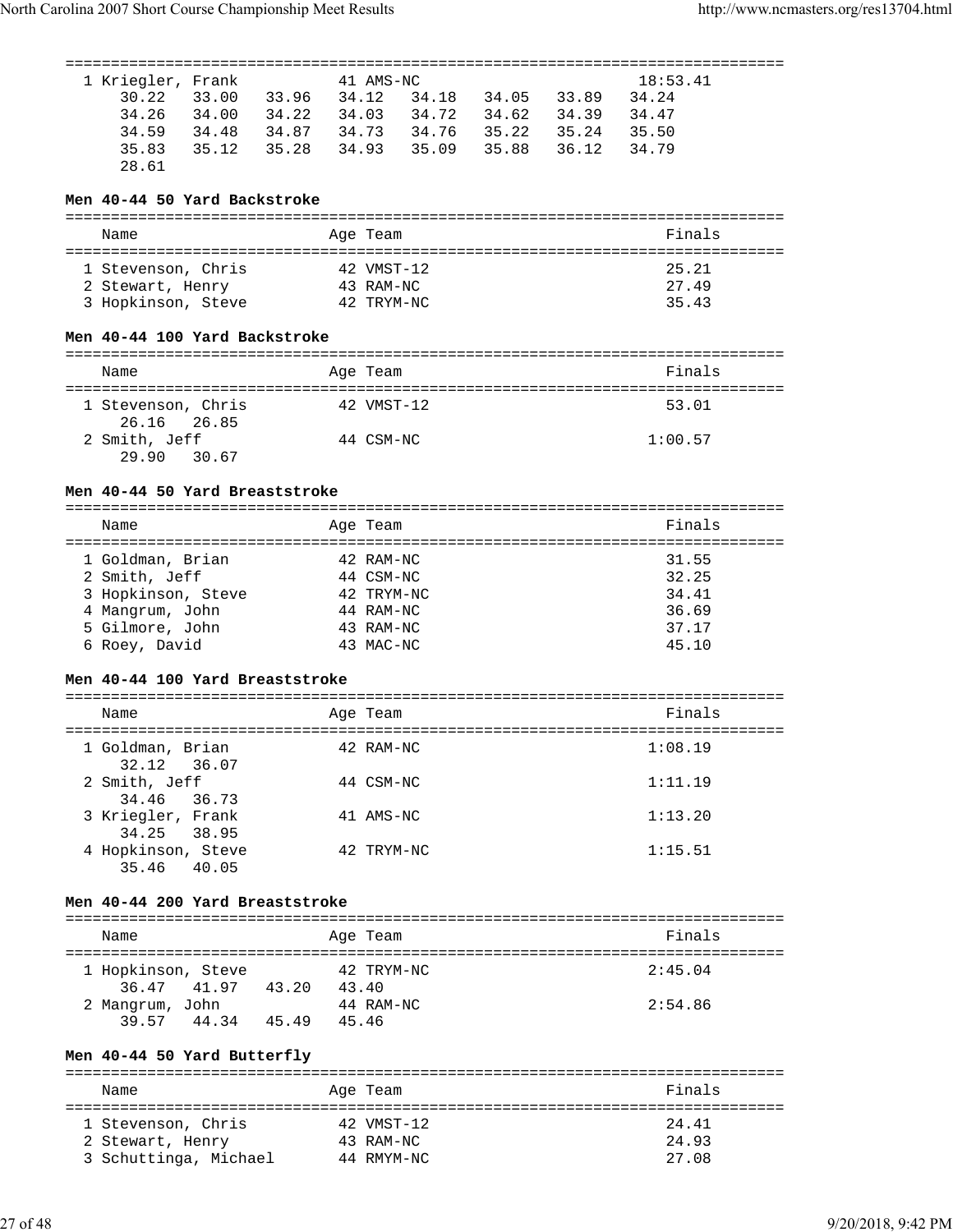| 4 Smith, Jeff     | 44 CSM-NC | 27.25 |
|-------------------|-----------|-------|
| 5 Jewett, Russell | 41 MAC-NC | 30.26 |
| 6 Roey, David     | 43 MAC-NC | 46.60 |

# **Men 40-44 100 Yard Butterfly**

| Name                                 | Age Team   | Finals  |
|--------------------------------------|------------|---------|
| 1 Stevenson, Chris<br>25.31 28.38    | 42 VMST-12 | 53.69   |
| 2 Stewart, Henry<br>25.95 29.24      | 43 RAM-NC  | 55.19   |
| 3 Schuttinga, Michael<br>28.69 31.68 | 44 RMYM-NC | 1:00.37 |
| 4 Smith, Jeff<br>28.68 31.91         | 44 CSM-NC  | 1:00.59 |

# **Men 40-44 200 Yard Butterfly**

| Name               |       | Age Team   | Finals  |
|--------------------|-------|------------|---------|
| 1 Stevenson, Chris |       | 42 VMST-12 | 2:02.64 |
| 28.12 30.79        | 31.62 | 32.11      |         |

# **Men 40-44 100 Yard IM**

| Name                                 | Age Team   | Finals  |
|--------------------------------------|------------|---------|
| 1 Smith, Jeff<br>28.33 32.16         | 44 CSM-NC  | 1:00.49 |
| 2 Goldman, Brian<br>29.89<br>32.33   | 42 RAM-NC  | 1:02.22 |
| 3 Kriegler, Frank<br>30.87 34.39     | 41 AMS-NC  | 1:05.26 |
| 4 Mangrum, John<br>31.50 37.26       | 44 RAM-NC  | 1:08.76 |
| 5 Hopkinson, Steve<br>32.44<br>37.83 | 42 TRYM-NC | 1:10.27 |
| 6 Roey, David<br>44.04<br>51.80      | 43 MAC-NC  | 1:35.84 |
|                                      |            |         |

## **Men 40-44 200 Yard IM**

## =============================================================================== Name **Age Team** Age Team **Finals**

| 1 Stevenson, Chris |       | 42 VMST-12 | 2:04.42 |
|--------------------|-------|------------|---------|
| 25.92 29.98        | 38.89 | 29.63      |         |
| 2 Smith, Jeff      |       | 44 CSM-NC  | 2:17.91 |
| 28.94 35.95        | 40.74 | 32.28      |         |
| 3 Hopkinson, Steve |       | 42 TRYM-NC | 2:41.84 |
| 44.17<br>34 47     | 45.20 | 38.00      |         |

## **Men 40-44 400 Yard IM**

| Name  |                   |       | Age Team  |       |       |       | Finals  |  |
|-------|-------------------|-------|-----------|-------|-------|-------|---------|--|
|       | 1 Kriegler, Frank |       | 41 AMS-NC |       |       |       | 5:08.58 |  |
|       | 31.67 38.19       | 42.09 | 41.81     | 42.96 | 43.26 | 34.79 | 33.81   |  |
|       | 2 Jewett, Russell |       | 41 MAC-NC |       |       |       | 5:32.07 |  |
| 31.93 | 39.56             | 45.01 | 45.11     | 48.35 | 46.99 | 39.01 | 36.11   |  |

## **Men 45-49 50 Yard Freestyle**

| Name | Age Team | Fina<br>Τs |
|------|----------|------------|
|      |          |            |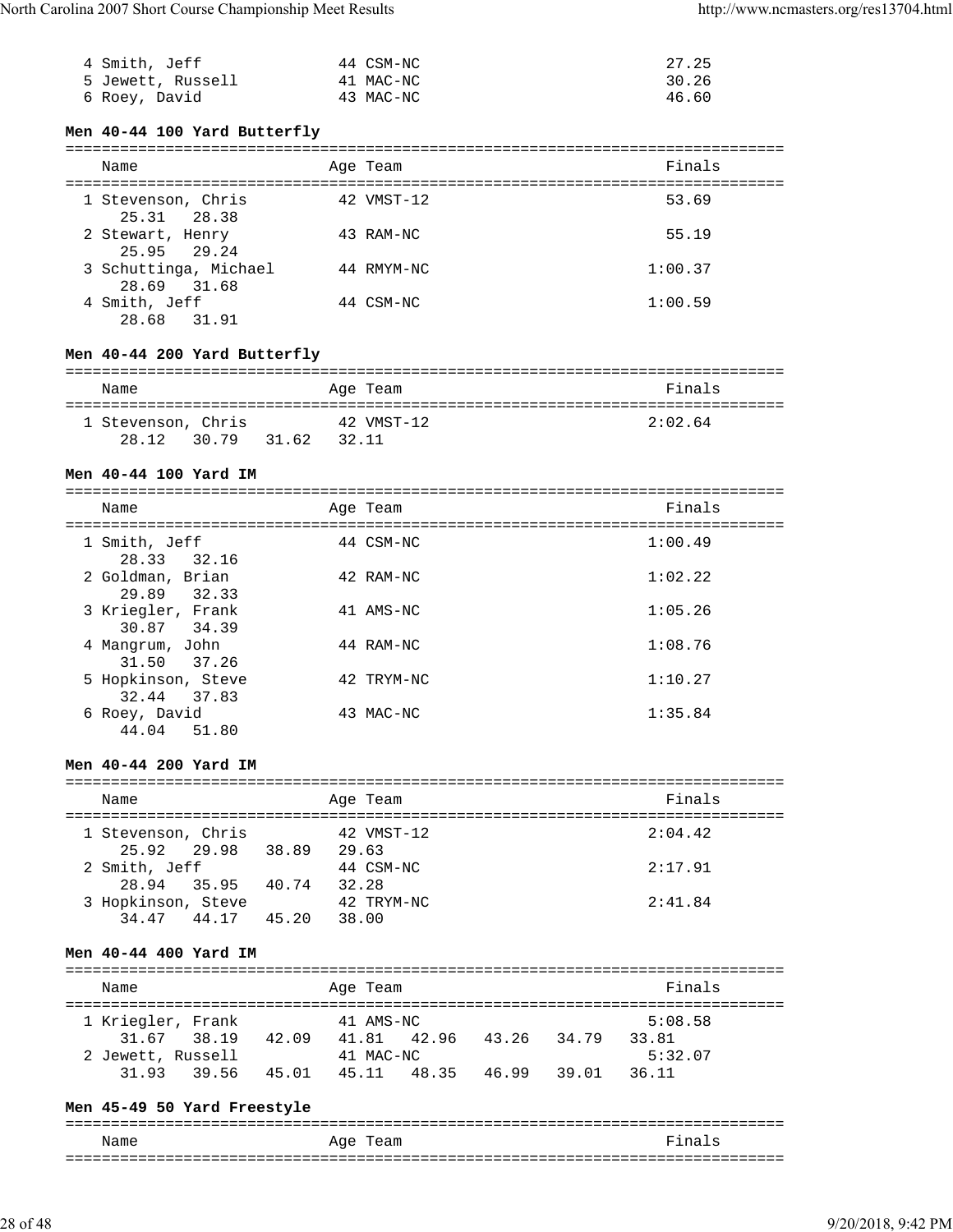| 1 Blank, Jon           | 46 RAM-NC  | 23.29 |
|------------------------|------------|-------|
| 2 Malsbury, David      | 45 VMST-12 | 23.89 |
| 3 Klein, Jonathan      | 49 THAT-NC | 24.28 |
| 4 Slater, Douglas      | 49 RMYM-NC | 24.86 |
| 5 Parker, Lee          | 45 RAM-NC  | 25.70 |
| 6 Erb, Wayne           | 47 RAM-NC  | 25.83 |
| 7 Giordano, Jeff       | 48 RAM-NC  | 25.86 |
| 8 Hartley, Larry       | 47 AMS-NC  | 26.58 |
| 9 Dickerman, Dwight    | 45 MAC-NC  | 26.96 |
| 10 Creason, Paul       | 49 MM-MI   | 26.98 |
| 11 O'Donnell, Jeremiah | 48 THAT-NC | 27.60 |
| 12 White, Jay          | 46 MAC-NC  | 28.96 |
| 13 Adamson, Kenet      | 48 AMS-NC  | 29.86 |
| 14 Roerden, Jeffrey    | 45 RAM-NC  | 32.93 |
|                        |            |       |

# **Men 45-49 100 Yard Freestyle**

| Name                |                      |  | Age Team   | Finals  |  |  |  |
|---------------------|----------------------|--|------------|---------|--|--|--|
|                     |                      |  |            |         |  |  |  |
| 1 Blank, Jon        |                      |  | 46 RAM-NC  | 51.29   |  |  |  |
| 24.76 26.53         |                      |  |            |         |  |  |  |
| 2 Orn, Mikael       |                      |  | 45 DAMA-NC | 53.24   |  |  |  |
| 25.76 27.48         |                      |  |            |         |  |  |  |
| 3 Slater, Douglas   |                      |  | 49 RMYM-NC | 53.55   |  |  |  |
| 25.62 27.93         |                      |  |            |         |  |  |  |
| 4 Malsbury, David   |                      |  | 45 VMST-12 | 54.33   |  |  |  |
| 25.79 28.54         |                      |  |            |         |  |  |  |
|                     | 5 Washburn, Jonathan |  | 49 CFAC-NC | 55.08   |  |  |  |
| 26.98 28.10         |                      |  |            |         |  |  |  |
| 6 Doyle, Mark       |                      |  | 47 TRYM-NC | 55.80   |  |  |  |
| 26.96 28.84         |                      |  |            |         |  |  |  |
| 6 Phillips, John    |                      |  | 48 CSM-NC  | 55.80   |  |  |  |
| 26.97 28.83         |                      |  |            |         |  |  |  |
|                     | 8 Weischedel, Brian  |  | 47 NCMS-NC | 56.83   |  |  |  |
| 27.34 29.49         |                      |  |            |         |  |  |  |
| 9 Dickerman, Dwight |                      |  | 45 MAC-NC  | 59.10   |  |  |  |
| 28.44 30.66         |                      |  |            |         |  |  |  |
| 10 Klein, Jonathan  |                      |  | 49 THAT-NC | 1:00.01 |  |  |  |
| 28.43 31.58         |                      |  |            |         |  |  |  |
| 11 White, Jay       |                      |  | 46 MAC-NC  | 1:06.33 |  |  |  |
| 31.35 34.98         |                      |  |            |         |  |  |  |
| 12 Roerden, Jeffrey |                      |  | 45 RAM-NC  | 1:10.43 |  |  |  |
| 34.62               | 35.81                |  |            |         |  |  |  |

# **Men 45-49 200 Yard Freestyle**

| Name                              |             | Age Team            | Finals  |
|-----------------------------------|-------------|---------------------|---------|
| 1 Klein, Jonathan<br>27.15 30.60  | 30.75 29.88 | 49 THAT-NC          | 1:58.38 |
| 2 Slater, Douglas<br>27.61 30.93  | 32.22       | 49 RMYM-NC<br>31.36 | 2:02.12 |
| 3 Doyle, Mark                     |             | 47 TRYM-NC          | 2:04.52 |
| 30.14 31.74<br>4 Roerden, Jeffrey | 31.91       | 30.73<br>45 RAM-NC  | 2:37.48 |
| 37.57 39.90                       | 41.34       | 38.67               |         |

# **Men 45-49 500 Yard Freestyle**

| Name            |             |       | Age Team  |             |  |       | Finals  |  |  |
|-----------------|-------------|-------|-----------|-------------|--|-------|---------|--|--|
|                 |             |       |           |             |  |       |         |  |  |
| 1 Blank, Jon    |             |       | 46 RAM-NC |             |  |       | 5:17.91 |  |  |
| 29.41           | 31.62       | 33.63 | 32.39     | 32.75 32.25 |  | 32.32 | 31.57   |  |  |
|                 | 31.54 30.43 |       |           |             |  |       |         |  |  |
| 2 Creason, Paul |             |       | 49 MM-MT  |             |  |       | 5:35.34 |  |  |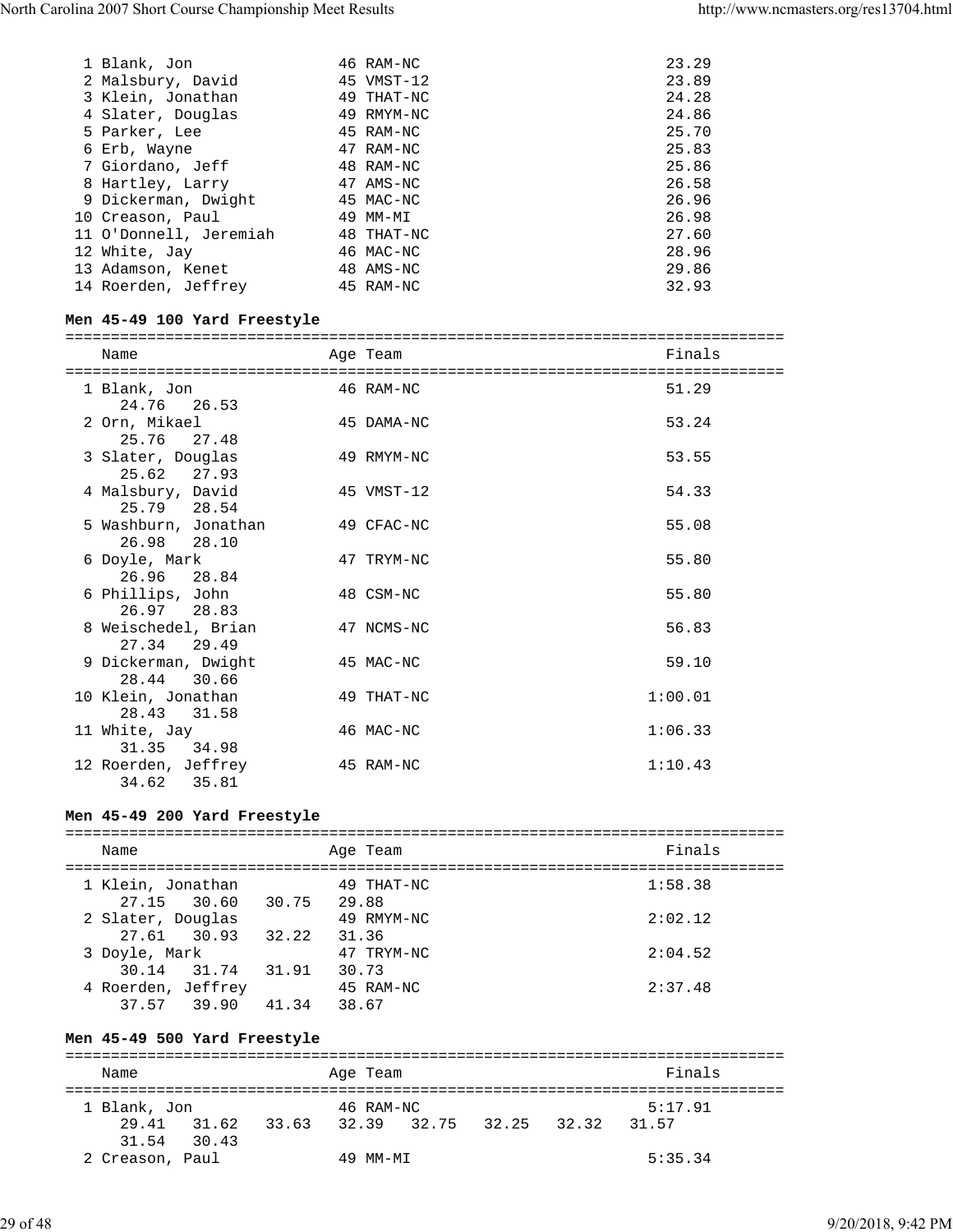| 29.41              | 32.71 | 33.86 | 35.76      | 34.39       | 34.99             | 34.92 | 34.28   |  |
|--------------------|-------|-------|------------|-------------|-------------------|-------|---------|--|
| 34.09              | 30.93 |       |            |             |                   |       |         |  |
| 3 Slater, Douglas  |       |       | 49 RMYM-NC |             |                   |       | 5:45.85 |  |
| 29.72              | 32.78 | 35.10 |            |             | 35.57 35.42 35.75 | 36.02 | 35.90   |  |
| 35.77              | 33.82 |       |            |             |                   |       |         |  |
| 4 Hartley, Larry   |       |       | 47 AMS-NC  |             |                   |       | 5:54.71 |  |
| 32.22              | 34.99 | 36.26 | 37.35      | 37.63       | 36.63             | 36.04 | 36.37   |  |
| 35.01              | 32.21 |       |            |             |                   |       |         |  |
| 5 Waldbauer, Eric  |       |       | 48 RAM-NC  |             |                   |       | 6:28.92 |  |
| 34.14              | 39.07 | 40.35 | 39.88      | 39.60       | 39.62             | 39.61 | 39.06   |  |
| 39.56              | 38.03 |       |            |             |                   |       |         |  |
| 6 Roerden, Jeffrey |       |       | 45 RAM-NC  |             |                   |       | 6:58.58 |  |
| 37.20              | 40.20 | 40.78 |            | 42.24 42.42 | 43.22             | 43.72 | 44.06   |  |
| 43.89              | 40.85 |       |            |             |                   |       |         |  |
| 7 Adamson, Kenet   |       |       | 48 AMS-NC  |             |                   |       | 7:00.09 |  |
| 36.54              | 42.54 | 44.07 | 44.14      | 43.19       | 42.69             | 43.26 | 43.07   |  |
| 41.26              | 39.33 |       |            |             |                   |       |         |  |
|                    |       |       |            |             |                   |       |         |  |

# **Men 45-49 1000 Yard Freestyle**

| Name         |       |       | Age Team  |       |       |       | Finals   |  |  |  |
|--------------|-------|-------|-----------|-------|-------|-------|----------|--|--|--|
| 1 Erb, Wayne |       |       | 47 RAM-NC |       |       |       | 13:01.62 |  |  |  |
| 32.89        | 35.44 | 37.56 | 37.97     | 38.59 | 39.60 | 39.96 | 39.48    |  |  |  |
| 40.14        | 40.19 | 40.24 | 40.71     | 40.42 | 40.51 | 40.61 | 40.44    |  |  |  |
| 39.42        | 39.98 | 39.24 | 38.23     |       |       |       |          |  |  |  |

# **Men 45-49 1650 Yard Freestyle**

| Name                |         | =========== | Age Team   |       |       |       | Finals   |
|---------------------|---------|-------------|------------|-------|-------|-------|----------|
| 1 Hartley, Larry    |         |             | 47 AMS-NC  |       |       |       | 20:06.04 |
| 31.96               | 34.47   | 36.01       | 36.26      | 36.05 | 36.26 | 36.68 | 36.53    |
| 36.18               | 35.59   | 36.50       | 36.92      | 36.45 | 36.68 | 37.08 | 37.40    |
| 36.90               | 36.37   | 36.93       | 36.91      | 37.43 | 37.10 | 37.30 | 37.05    |
| 37.22               | 37.55   | 37.42       | 37.73      | 37.39 | 37.88 | 37.61 | 37.33    |
| 32.90               |         |             |            |       |       |       |          |
| 2 Hamilton, Michael |         |             | 49 DAMA-NC |       |       |       | 21:40.22 |
| 34.84               | 37.90   | 38.94       | 39.65      | 40.20 | 40.32 | 40.38 | 40.28    |
| 40.52               | 40.88   | 40.78       | 40.69      | 40.30 | 39.81 | 40.17 | 39.65    |
| 39.33               | 39.60   | 39.50       | 38.81      | 39.16 | 38.64 | 39.29 | 39.46    |
| 39.23               | 39.21   | 39.86       | 39.05      | 39.76 | 38.93 | 39.51 | 38.68    |
| 36.89               |         |             |            |       |       |       |          |
| 3 Roerden,          | Jeffrey |             | 45 RAM-NC  |       |       |       | 23:37.78 |
| 38.07               | 40.81   | 41.28       | 42.21      | 42.34 | 42.96 | 42.99 | 43.47    |
| 43.72               | 43.05   | 41.98       | 42.82      | 43.26 | 43.08 | 43.87 | 43.20    |
| 43.77               | 43.56   | 43.79       | 43.33      | 43.80 | 43.72 | 43.31 | 44.26    |
| 44.33               | 43.14   | 43.48       | 44.14      | 44.42 | 43.78 | 43.16 | 42.68    |
| 40.00               |         |             |            |       |       |       |          |

# **Men 45-49 50 Yard Backstroke**

| Name                                                      | Age Team                              | Finals                  |
|-----------------------------------------------------------|---------------------------------------|-------------------------|
| 1 Lehman, Fritz<br>2 Malsbury, David<br>3 Klein, Jonathan | 48 RAM-NC<br>45 VMST-12<br>49 THAT-NC | 27.16<br>27.77<br>28.38 |
| 4 Doyle, Mark                                             | 47 TRYM-NC                            | 29.85                   |
| 5 White, Jay<br>6 Dickerman, Dwight                       | 46 MAC-NC<br>45 MAC-NC                | 34.57<br>35.26          |
| 7 Adamson, Kenet                                          | 48 AMS-NC                             | 37.66                   |
| 8 Holshouser, Jay<br>9 Roerden, Jeffrey                   | 45 RAM-NC<br>45 RAM-NC                | 39.58<br>40.45          |
|                                                           |                                       |                         |

**Men 45-49 100 Yard Backstroke**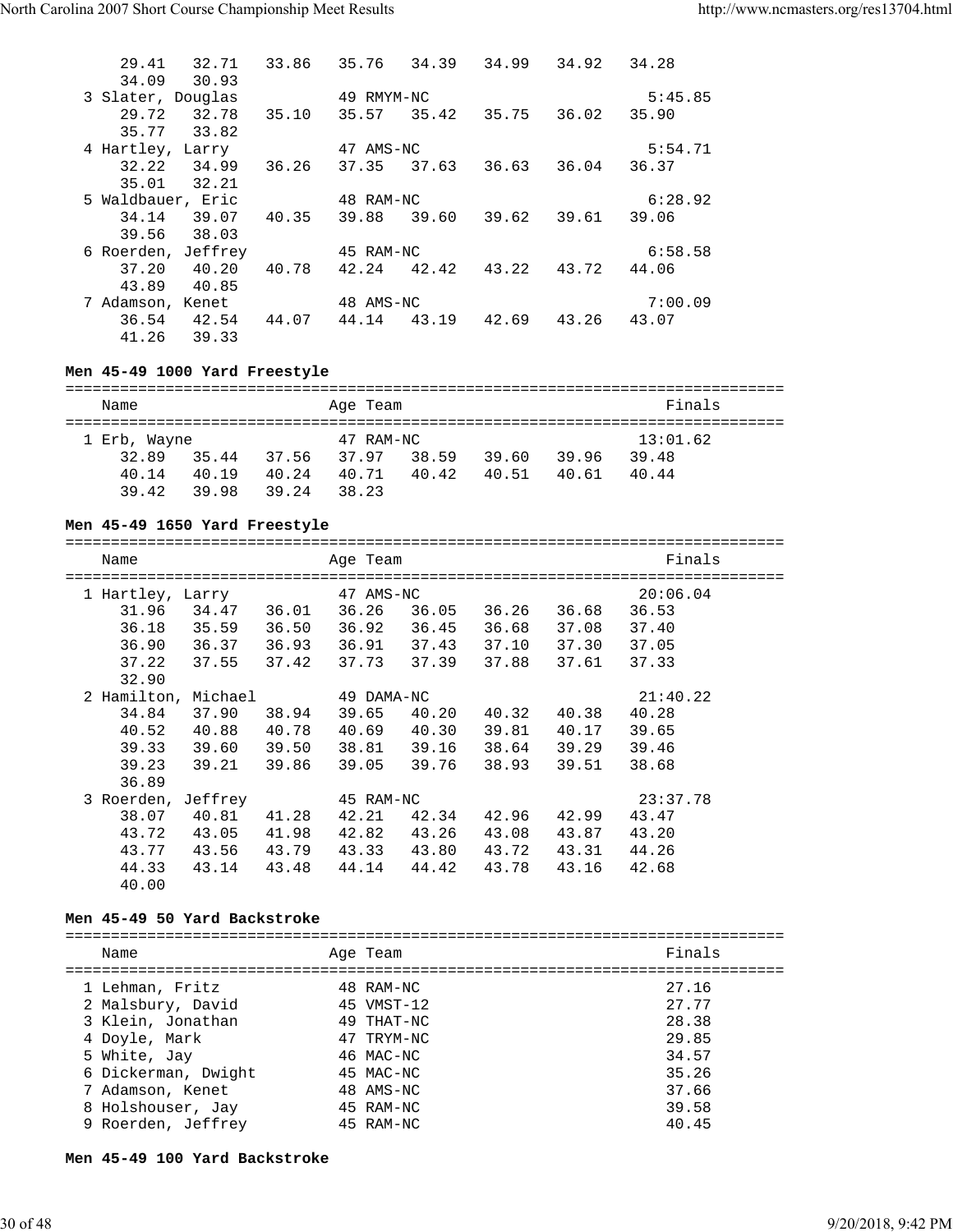| Name                                | Age Team   | Finals  |
|-------------------------------------|------------|---------|
| 1 Klein, Jonathan<br>29.15 30.67    | 49 THAT-NC | 59.82   |
| 2 Slater, Douglas<br>30.16 31.77    | 49 RMYM-NC | 1:01.93 |
| 3 Doyle, Mark<br>30.99 31.38        | 47 TRYM-NC | 1:02.37 |
| 4 Washburn, Jonathan<br>33.34 34.10 | 49 CFAC-NC | 1:07.44 |
| 5 Hartley, Larry<br>34.87<br>36.10  | 47 AMS-NC  | 1:10.97 |

#### **Men 45-49 200 Yard Backstroke**

=============================================================================== Name **Age Team** Age Team **Finals** 

|                         | $-1 - 1 = -1$ |         |
|-------------------------|---------------|---------|
| 1 Klein, Jonathan       | 49 THAT-NC    | 2:11.17 |
| 30.58 33.66 33.72 33.21 |               |         |
| 2 Doyle, Mark           | 47 TRYM-NC    | 2:16.97 |
| 32.42 34.07 34.79       | 35.69         |         |
| 3 Molitor, Clay         | 46 RAM-NC     | 2:23.93 |
| 33.40 35.92<br>37.43    | 37.18         |         |
| 4 Hartley, Larry        | 47 AMS-NC     | 2:37.52 |
| 37.22 40.83<br>41.50    | 37.97         |         |
|                         |               |         |

#### **Men 45-49 50 Yard Breaststroke**

| Name                                                                                                                                                              | Age Team                                                                                                   | Finals                                                               |
|-------------------------------------------------------------------------------------------------------------------------------------------------------------------|------------------------------------------------------------------------------------------------------------|----------------------------------------------------------------------|
| 1 Malsbury, David<br>2 Orn, Mikael<br>3 Washburn, Jonathan<br>4 Erb, Wayne<br>5 Waldbauer, Eric<br>6 Holshouser, Jay<br>7 O'Donnell, Jeremiah<br>8 Adamson, Kenet | $45$ VMST-12<br>45 DAMA-NC<br>49 CFAC-NC<br>47 RAM-NC<br>48 RAM-NC<br>45 RAM-NC<br>48 THAT-NC<br>48 AMS-NC | 30.36<br>30.44<br>32.91<br>34.78<br>35.10<br>35.11<br>35.61<br>36.86 |
| White, Jay<br>9                                                                                                                                                   | 46 MAC-NC                                                                                                  | 38.40                                                                |
|                                                                                                                                                                   |                                                                                                            |                                                                      |

#### **Men 45-49 100 Yard Breaststroke**

===============================================================================

| Name                             | Age Team   | Finals  |
|----------------------------------|------------|---------|
| 1 Blank, Jon<br>31.60 33.14      | 46 RAM-NC  | 1:04.74 |
| 2 Orn, Mikael<br>31.89 34.58     | 45 DAMA-NC | 1:06.47 |
| 3 Malsbury, David<br>34.55 39.78 | 45 VMST-12 | 1:14.33 |
| 4 Adamson, Kenet<br>37.86 42.36  | 48 AMS-NC  | 1:20.22 |
| 5 White, Jay<br>44.84<br>39.53   | 46 MAC-NC  | 1:24.37 |

#### **Men 45-49 200 Yard Breaststroke**

=============================================================================== Name **Age Team** Age Team Finals =============================================================================== 1 Waldbauer, Eric 48 RAM-NC 2:43.69 37.12 41.60 42.88 42.09 2 Hartley, Larry 317 AMS-NC 2:53.60 39.56 44.78 45.75 43.51 3 Adamson, Kenet 48 AMS-NC 2:55.48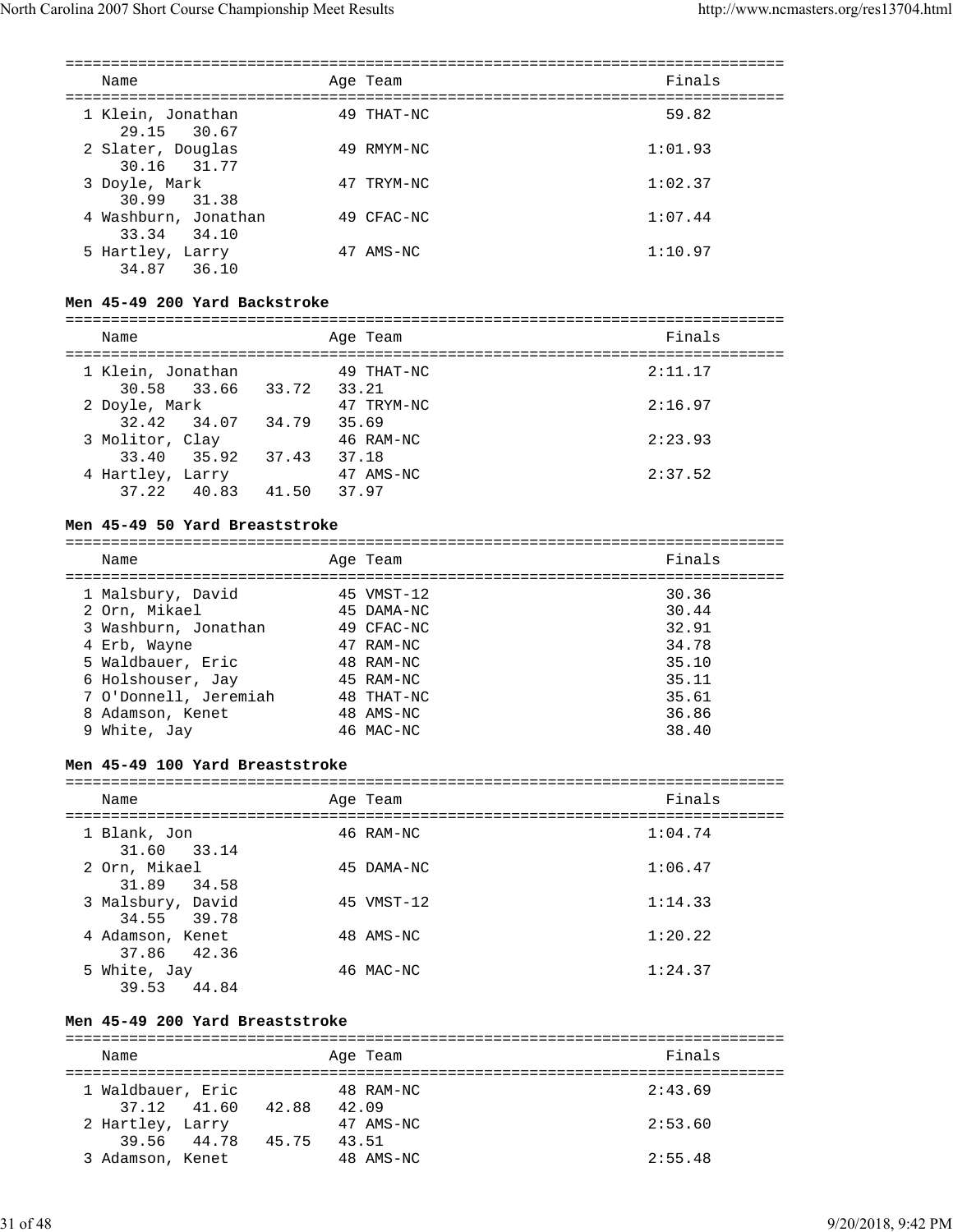39.03 45.85 46.32 44.28

#### **Men 45-49 50 Yard Butterfly**

|    | Name                   | Age Team   | Finals |
|----|------------------------|------------|--------|
|    | 1 Blank, Jon           | 46 RAM-NC  | 24.98  |
|    | 2 Klein, Jonathan      | 49 THAT-NC | 26.26  |
|    | 3 Malsbury, David      | 45 VMST-12 | 26.82  |
|    | 4 Phillips, John       | 48 CSM-NC  | 26.93  |
|    | 5 Weischedel, Brian    | 47 NCMS-NC | 27.38  |
|    | 6 Giordano, Jeff       | 48 RAM-NC  | 27.96  |
|    | 7 Dickerman, Dwight    | 45 MAC-NC  | 29.09  |
|    | 8 Washburn, Jonathan   | 49 CFAC-NC | 29.10  |
|    | 9 Parker, Lee          | 45 RAM-NC  | 29.52  |
|    | 10 O'Donnell, Jeremiah | 48 THAT-NC | 31.08  |
| 11 | Adamson, Kenet         | 48 AMS-NC  | 32.36  |
|    | 12 White, Jay          | 46 MAC-NC  | 33.89  |
|    | 13 Roerden, Jeffrey    | 45 RAM-NC  | 36.42  |
|    |                        |            |        |

#### **Men 45-49 100 Yard Butterfly**

===============================================================================

| Name                                    | Age Team   | Finals  |
|-----------------------------------------|------------|---------|
| 1 Phillips, John<br>27.80 30.97         | 48 CSM-NC  | 58.77   |
| 2 Creason, Paul<br>28.12 30.88          | 49 MM-MI   | 59.00   |
| 3 Malsbury, David<br>27.37 32.73        | 45 VMST-12 | 1:00.10 |
| 4 Weischedel, Brian<br>28.33<br>31.96   | 47 NCMS-NC | 1:00.29 |
| 5 Giordano, Jeff<br>29.22 32.16         | 48 RAM-NC  | 1:01.38 |
| 6 Erb, Wayne<br>37.75<br>31.14          | 47 RAM-NC  | 1:08.89 |
| 7 O'Donnell, Jeremiah<br>38.42<br>33.58 | 48 THAT-NC | 1:12.00 |

# **Men 45-49 200 Yard Butterfly**

| Name                                  |             | Age Team            | Finals  |
|---------------------------------------|-------------|---------------------|---------|
| 1 Creason, Paul<br>28.75 32.60        | 34.95 33.50 | 49 MM-MI            | 2:09.80 |
| 2 Hartley, Larry<br>36.06 40.74 44.58 |             | 47 AMS-NC<br>43.33  | 2:44.71 |
| 3 O'Donnell, Jeremiah<br>36.86 42.96  | 47.19       | 48 THAT-NC<br>48.90 | 2:55.91 |

#### **Men 45-49 100 Yard IM**

| Name                                |       | Age Team     | Finals  |
|-------------------------------------|-------|--------------|---------|
| 1 Malsbury, David<br>27.79 32.79    |       | $45$ VMST-12 | 1:00.58 |
| 2 Orn, Mikael<br>29.30              | 31.35 | 45 DAMA-NC   | 1:00.65 |
| 3 Phillips, John<br>29.56 33.96     |       | 48 CSM-NC    | 1:03.52 |
| 4 Washburn, Jonathan<br>30.43 33.47 |       | 49 CFAC-NC   | 1:03.90 |
| 5 Doyle, Mark<br>29.70 34.88        |       | 47 TRYM-NC   | 1:04.58 |
| 6 Dickerman, Dwight                 |       | 45 MAC-NC    | 1:08.66 |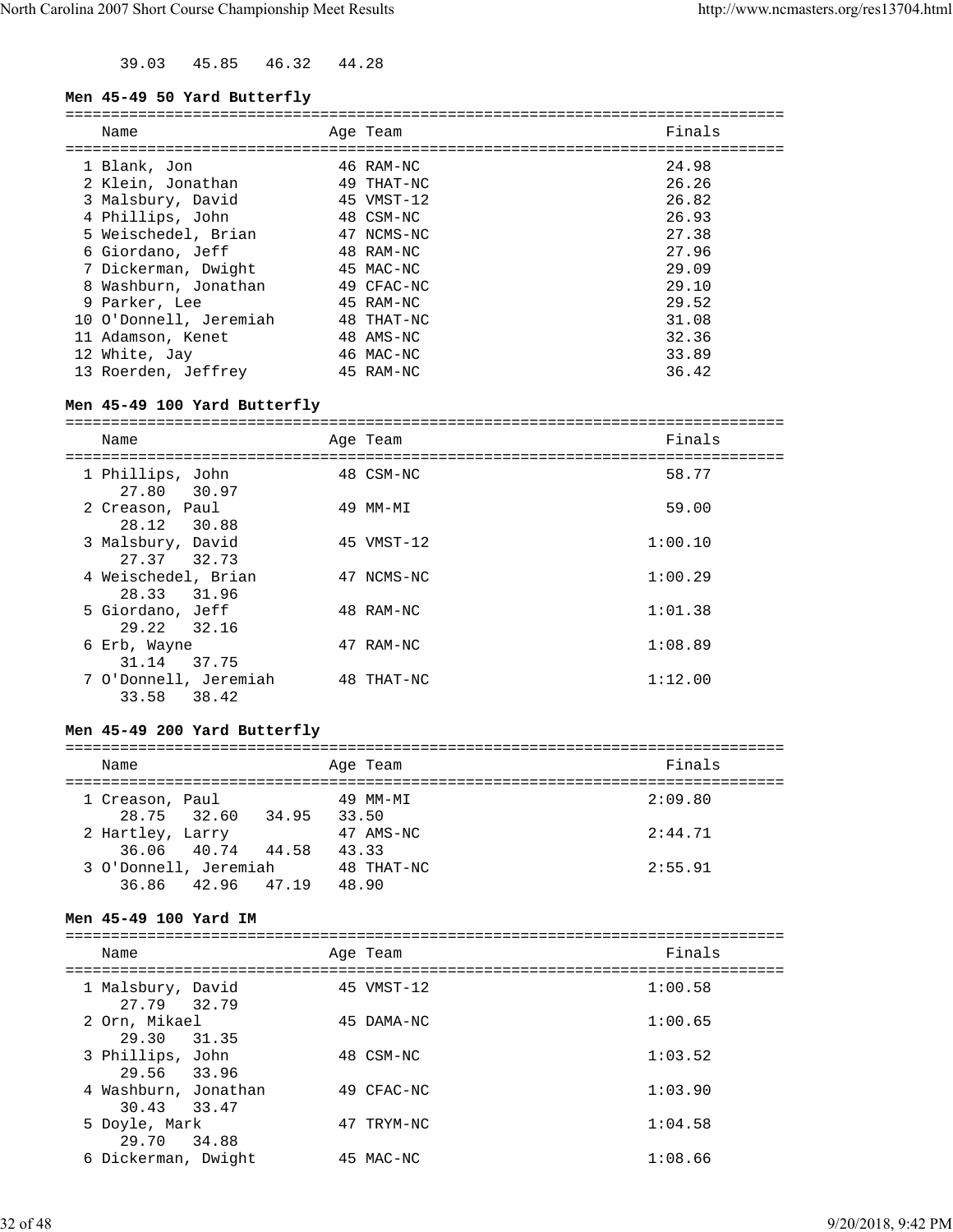| 31.46 37.20        |           |         |
|--------------------|-----------|---------|
| 7 Erb, Wayne       | 47 RAM-NC | 1:09.29 |
| 32.00<br>37.29     |           |         |
| 8 Hartley, Larry   | 47 AMS-NC | 1:11.11 |
| 32.30 38.81        |           |         |
| 9 White, Jay       | 46 MAC-NC | 1:16.20 |
| 35.32<br>40.88     |           |         |
| 10 Adamson, Kenet  | 48 AMS-NC | 1:17.94 |
| 35.86 42.08        |           |         |
| 11 Holshouser, Jay | 45 RAM-NC | 1:18.00 |
| 38.91<br>39.09     |           |         |

# **Men 45-49 200 Yard IM**

| Name                               |       | Age Team            | Finals  |
|------------------------------------|-------|---------------------|---------|
| 1 Orn, Mikael<br>28.23 37.68 38.40 |       | 45 DAMA-NC<br>31.65 | 2:15.96 |
| 2 Weischedel, Brian                |       | 47 NCMS-NC          | 2:16.86 |
| 29.11<br>37.51                     | 38.29 | 31.95               |         |
| 3 Phillips, John                   |       | 48 CSM-NC           | 2:20.52 |
| 29.00 36.60<br>4 Molitor, Clay     | 42.17 | 32.75<br>46 RAM-NC  | 2:22.56 |
| 31.01 38.50 42.38                  |       | 30.67               |         |
| 5 Hartley, Larry                   |       | 47 AMS-NC           | 2:37.35 |
| 32.48<br>42.02                     | 47.92 | 34.93               |         |
| 6 O'Donnell, Jeremiah              |       | 48 THAT-NC          | 2:42.03 |
| 32.89<br>44.30                     | 47.27 | 37.57               |         |

# **Men 45-49 400 Yard IM**

| Name             |             |       | Age Team  |       |       |       | Finals  |  |
|------------------|-------------|-------|-----------|-------|-------|-------|---------|--|
| 1 Blank, Jon     |             |       | 46 RAM-NC |       |       |       | 4:41.36 |  |
|                  | 28.22 33.14 | 40.73 | 40.94     | 38.20 | 38.92 | 32.20 | 29.01   |  |
| 2 Creason, Paul  |             |       | 49 MM-MI  |       |       |       | 4:54.78 |  |
| 28.94            | 33.25       | 41.04 | 39.04     | 43.74 | 44.38 | 33.03 | 31.36   |  |
| 3 Hartley, Larry |             |       | 47 AMS-NC |       |       |       | 5:27.17 |  |
| 34.80            | 39.03       | 45.73 | 43.93     | 48.22 | 46.43 | 36.21 | 32.82   |  |

# **Men 50-54 50 Yard Freestyle**

| Name                           | Age Team                 | Finals         |
|--------------------------------|--------------------------|----------------|
| 1 Schmitz, Bob<br>2 Suarez, Ed | 54 THAT-NC<br>52 GOLD-FG | 25.37<br>26.07 |
| 3 Miller, Phil                 | 53 RAM-NC                | 26.64          |

#### **Men 50-54 100 Yard Freestyle**

=============================================================================== Name Age Team Finals

| -------                        | $-1 - 1 = -1$ |            |         |
|--------------------------------|---------------|------------|---------|
| 1 Berting, Dave<br>26.22 27.73 |               | 50 CFAC-NC | 53.95   |
| 2 Schmitz, Bob<br>27.30 29.41  |               | 54 THAT-NC | 56.71   |
| 3 Miller, Phil<br>28.27 31.55  |               | 53 RAM-NC  | 59.82   |
| 4 Bowman, Karl<br>1:14.07      |               | 54 RAM-NC  | 1:13.78 |

# **Men 50-54 200 Yard Freestyle**

|      |             | - - -  |  |  |
|------|-------------|--------|--|--|
| Name | Aqe<br>Team | Finals |  |  |
| __   |             |        |  |  |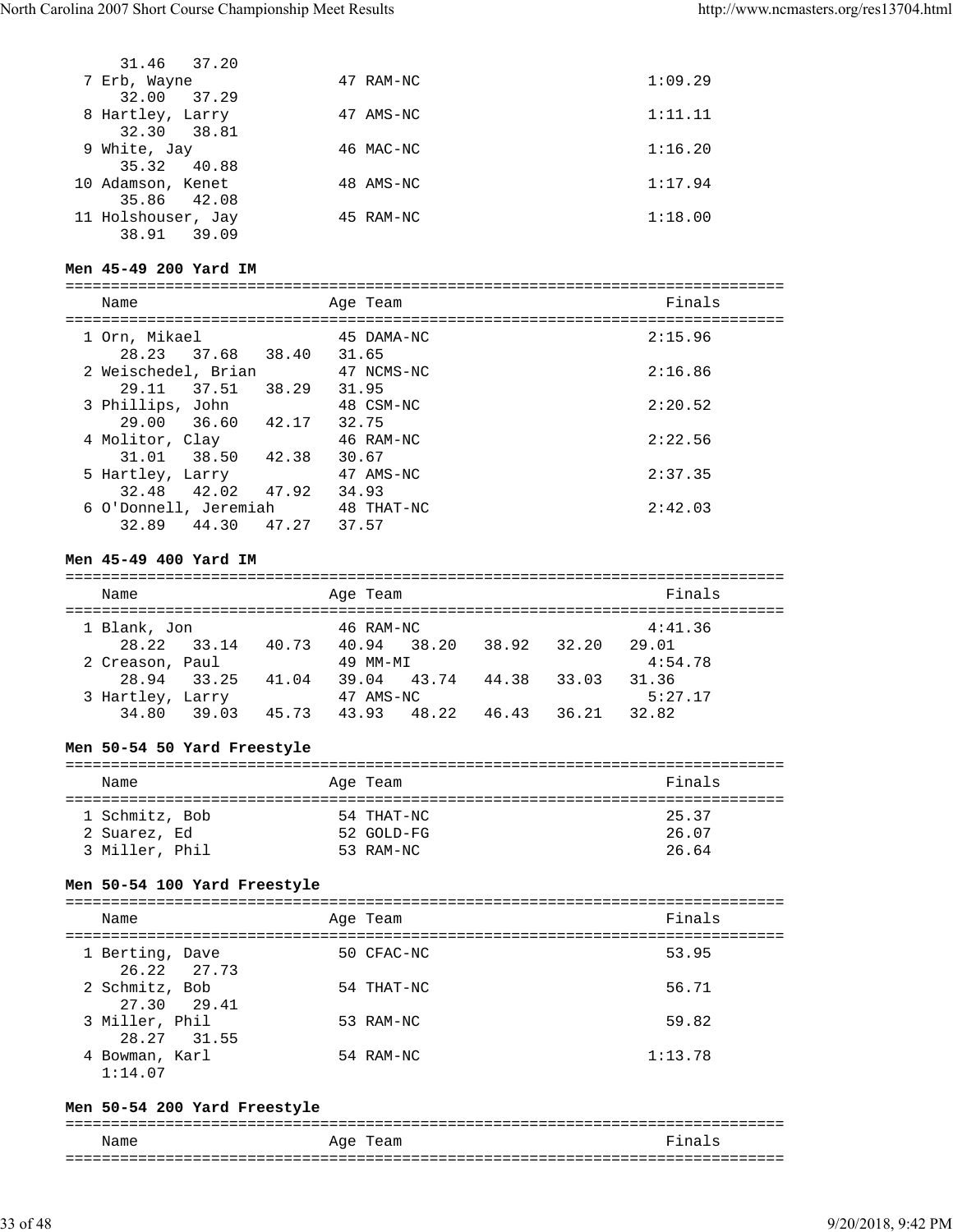| 1 Schmitz, Bob    |                   | 54 THAT-NC | 2:08.92 |
|-------------------|-------------------|------------|---------|
|                   | 28.55 32.29 33.21 | 34.87      |         |
| 2 Bowman, Karl    |                   | 54 RAM-NC  | 2:41.64 |
| $1:18.31$ $42.41$ | 40.92             |            |         |

# **Men 50-54 500 Yard Freestyle**

| Name            |             |                         | Age Team          |       |       | Finals  |  |
|-----------------|-------------|-------------------------|-------------------|-------|-------|---------|--|
| 1 Berting, Dave |             |                         | 50 CFAC-NC        |       |       | 5:37.24 |  |
|                 | 31.05 33.09 | 33.89 34.68 34.66 34.79 |                   |       | 34.78 | 34.79   |  |
|                 | 33.45 32.06 |                         |                   |       |       |         |  |
| 2 McKee, David  |             |                         | 53 THAT-NC        |       |       | 8:14.97 |  |
| 38.56           | 43.90       |                         | 48.63 48.71 49.82 | 51.58 | 52.95 | 53.90   |  |
| 53.86           | 53.06       |                         |                   |       |       |         |  |

# **Men 50-54 1000 Yard Freestyle**

| Name |                     |       |               | Age Team   |       |       |       | Finals   |
|------|---------------------|-------|---------------|------------|-------|-------|-------|----------|
|      | 1 Weatherman, Steve |       |               | 51 RAM-NC  |       |       |       | 13:36.11 |
|      | 35.36               | 39.32 | 42.49         | 42.84      | 40.67 | 40.79 | 42.41 | 42.01    |
|      | 40.02               | 40.54 | 42.49         | 41.88      | 40.08 | 40.40 | 42.20 | 41.91    |
|      | 40.22               | 40.19 | 41.71         | 38.58      |       |       |       |          |
|      | 2 McKee, David      |       |               | 53 THAT-NC |       |       |       | 16:48.75 |
|      | 36.78               | 43.45 | 45.76         | 49.29      | 51.18 | 53.02 | 54.36 | 15.76    |
|      |                     |       | 52.67         | 54.52      | 50.60 | 52.37 | 50.27 | 50.48    |
|      | 49.88               | 49.28 | 48.93 2:25.68 |            |       |       |       |          |

# **Men 50-54 1650 Yard Freestyle**

| Name            |       |       | Age Team   |       |       |       | Finals   |  |
|-----------------|-------|-------|------------|-------|-------|-------|----------|--|
| 1 Narter, Erdem |       |       | 50 TYRA-NC |       |       |       | 27:51.37 |  |
| 41.60           | 42.87 | 45.38 | 50.53      | 47.31 | 49.05 | 49.70 | 49.94    |  |
| 51.63           | 49.52 | 50.97 | 50.74      | 52.28 | 51.75 | 51.94 | 50.65    |  |
| 51.69           | 51.87 | 51.77 | 52.97      | 52.68 | 52.63 | 52.31 | 52.22    |  |
| 53.21           | 52.35 | 53.03 | 52.33      | 51.78 | 51.00 | 52.67 | 52.22    |  |
| 48.78           |       |       |            |       |       |       |          |  |
| 2 Watkins, John |       |       | 50 RAM-NC  |       |       |       | 29:07.08 |  |
| 42.18           | 47.03 | 51.11 | 54.49      | 54.25 | 54.47 | 54.64 | 55.05    |  |
| 55.97           | 53.76 | 53.33 | 54.92      | 55.12 | 54.00 | 54.29 | 53.13    |  |
| 53.85           | 54.00 | 53.63 | 54.67      | 55.23 | 53.64 | 53.75 | 52.93    |  |
| 52.77           | 53.61 | 53.43 | 52.17      | 51.91 | 50.86 | 51.68 | 50.94    |  |
| 50.27           |       |       |            |       |       |       |          |  |

## **Men 50-54 50 Yard Backstroke**

| Name           | Age Team   | Finals |
|----------------|------------|--------|
| 1 Miller, Phil | 53 RAM-NC  | 31.44  |
| 2 Schmitz, Bob | 54 THAT-NC | 31.91  |
| 3 Suarez, Ed   | 52 GOLD-FG | 35.88  |

# **Men 50-54 100 Yard Backstroke**

| Name           | Age Team  | Finals  |
|----------------|-----------|---------|
| 1 Miller, Phil | 53 RAM-NC | 1:12.19 |
| 34.06 38.13    |           |         |

## **Men 50-54 200 Yard Backstroke**

| __   |               | ___                 |
|------|---------------|---------------------|
| Name | Team<br>" Aqe | Final<br>$\epsilon$ |
|      |               | __                  |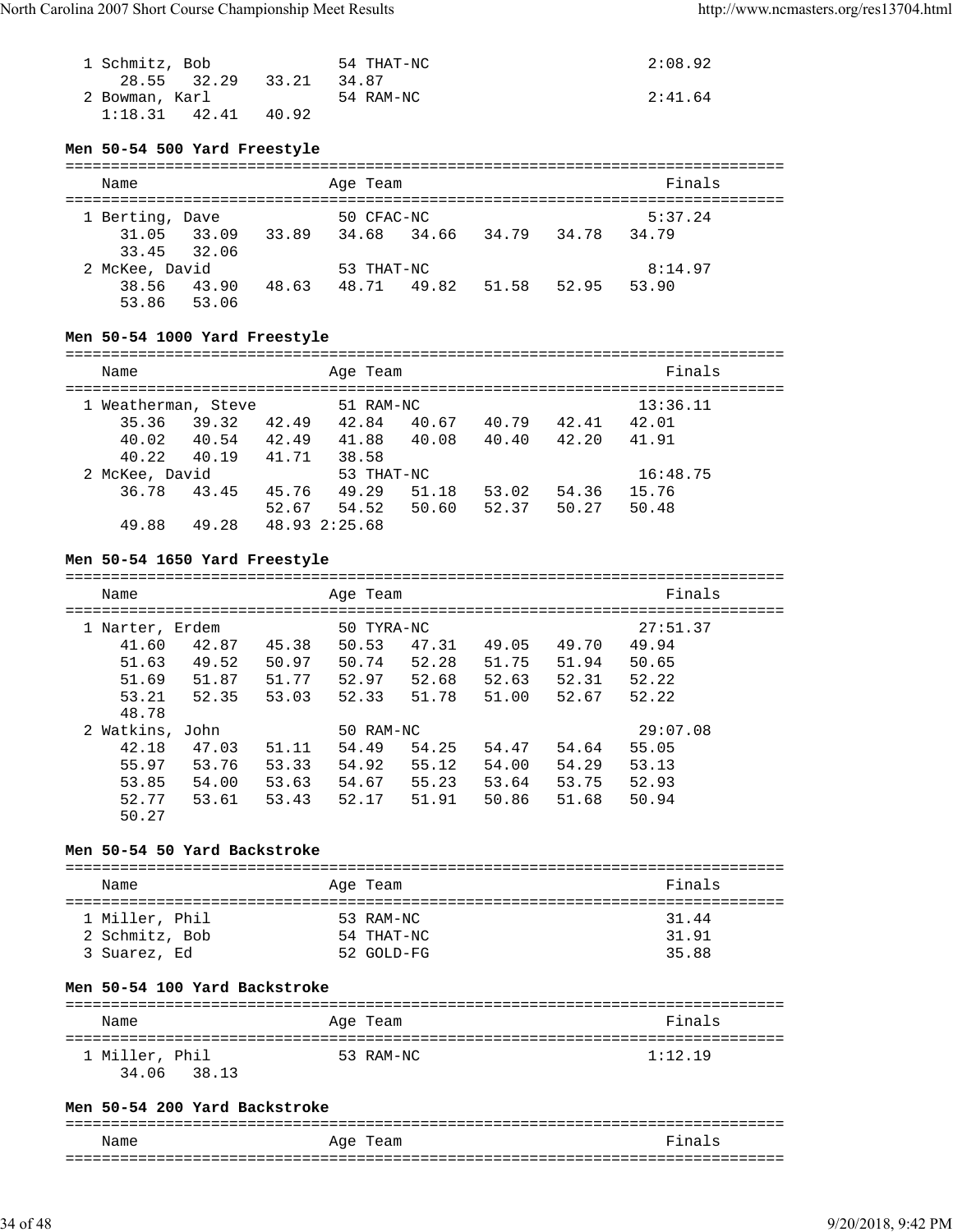| 1 Weatherman, Steve 51 RAM-NC<br>37.45 39.33 40.20 38.52                                   |                                                                  | 2:35.50                                   |
|--------------------------------------------------------------------------------------------|------------------------------------------------------------------|-------------------------------------------|
| Men 50-54 50 Yard Breaststroke                                                             |                                                                  |                                           |
| Name                                                                                       | Age Team                                                         | Finals                                    |
| 1 Schmitz, Bob<br>-- Bowman, Karl                                                          | 54 THAT-NC<br>54 RAM-NC                                          | 33.05<br>DO                               |
| Men 50-54 100 Yard Breaststroke                                                            |                                                                  |                                           |
| Name                                                                                       | Age Team                                                         | Finals                                    |
| 1 Schmitz, Bob<br>33.39 37.29                                                              | 54 THAT-NC                                                       | 1:10.68                                   |
| 2 Bowman, Karl<br>43.69 48.12                                                              | 54 RAM-NC                                                        | 1:31.81                                   |
| Men 50-54 200 Yard Breaststroke                                                            |                                                                  |                                           |
| Name                                                                                       | Age Team                                                         | Finals                                    |
| 1 Schmitz, Bob<br>35.51 39.98 41.82 42.51                                                  | 54 THAT-NC                                                       | 2:39.82                                   |
| Men 50-54 50 Yard Butterfly                                                                |                                                                  |                                           |
| Name                                                                                       | Age Team                                                         | Finals                                    |
| 1 Schmitz, Bob<br>2 Miller, Phil                                                           | 54 THAT-NC<br>53 RAM-NC                                          | 28.47<br>29.73                            |
| Men 50–54 100 Yard Butterfly                                                               |                                                                  |                                           |
| Name                                                                                       | Age Team                                                         | Finals                                    |
| 1 Schmitz, Bob<br>33.14 36.16                                                              | 54 THAT-NC                                                       | 1:09.30                                   |
| Men 50-54 100 Yard IM                                                                      |                                                                  |                                           |
| Name                                                                                       | Age Team                                                         | Finals                                    |
| 1 Schmitz, Bob<br>35.51<br>30.25                                                           | 54 THAT-NC                                                       | 1:05.76                                   |
| Men 50-54 400 Yard IM                                                                      |                                                                  |                                           |
| Name                                                                                       | Age Team                                                         | Finals                                    |
| 1 Weatherman, Steve<br>38.17                                                               | 51 RAM-NC<br>43.25  47.32  45.55  51.08  48.70  41.12            | 5:55.10<br>39.91                          |
| Men 55-59 50 Yard Freestyle                                                                |                                                                  |                                           |
| Name                                                                                       | Age Team                                                         | Finals<br>:========                       |
| 1 Glass, Ernie<br>2 McGraw, Dennis<br>3 Miller, Jim<br>4 Richelson, Andrew<br>5 Teare, Ron | 57 CSM-NC<br>55 THAT-NC<br>56 VMST-12<br>59 TMS-NC<br>55 NCMS-NC | 26.22<br>26.40<br>26.55<br>27.48<br>31.39 |
|                                                                                            |                                                                  |                                           |

**Men 55-59 100 Yard Freestyle**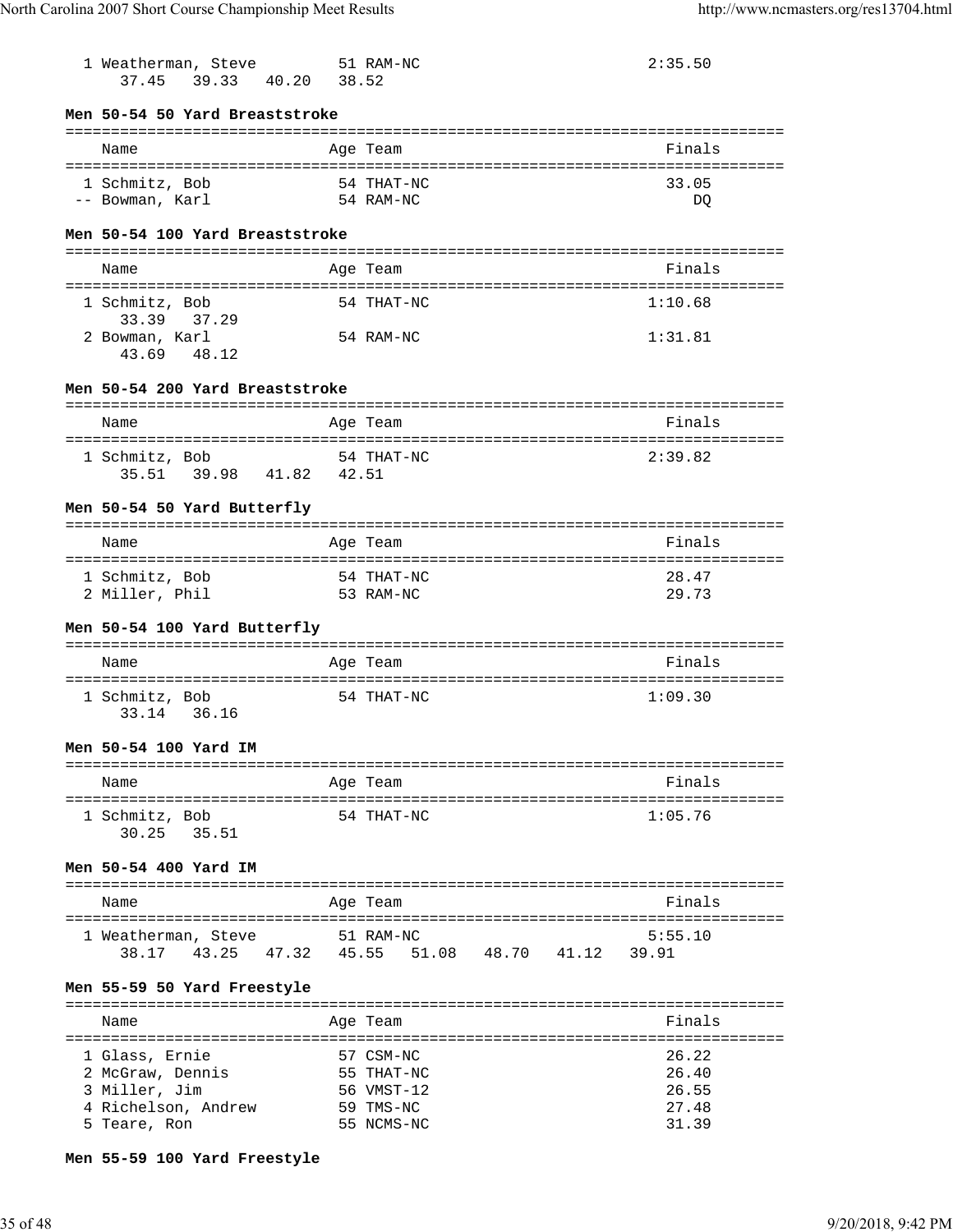| Name                               | Age Team   | Finals  |
|------------------------------------|------------|---------|
| 1 McGraw, Dennis<br>27.59 30.32    | 55 THAT-NC | 57.91   |
| 2 Glass, Ernie<br>28.02 30.77      | 57 CSM-NC  | 58.79   |
| 3 Miller, Jim<br>29.12 31.34       | 56 VMST-12 | 1:00.46 |
| 4 Richelson, Andrew<br>29.83 32.72 | 59 TMS-NC  | 1:02.55 |

#### **Men 55-59 200 Yard Freestyle**

=============================================================================== Name **Age Team** Age Team Finals =============================================================================== 55 THAT-NC 30.06 33.36 34.59 34.78 2 Glass, Ernie 57 CSM-NC 2:16.58 30.98 34.69 35.83 35.08 3 Miller, Jim 56 VMST-12 2:19.84 32.25 35.18 36.41 36.00 4 Lysaght, Chuck 57 RAM-NC 2:34.83

#### **Men 55-59 500 Yard Freestyle**

===============================================================================

|                |       |                                                                                           |       | Finals  |  |
|----------------|-------|-------------------------------------------------------------------------------------------|-------|---------|--|
|                |       |                                                                                           |       | 6:09.97 |  |
| 37.53          | 38.62 | 39.23                                                                                     | 38.11 | 38.03   |  |
|                |       |                                                                                           |       |         |  |
|                |       |                                                                                           |       | 6:12.46 |  |
| 38.11          | 38.78 | 38.41                                                                                     | 38.46 | 38.36   |  |
|                |       |                                                                                           |       |         |  |
|                |       |                                                                                           |       | 6:25.56 |  |
| 39.17          | 39.42 | 39.99                                                                                     | 40.17 | 40.00   |  |
|                |       |                                                                                           |       |         |  |
|                |       |                                                                                           |       | 6:39.23 |  |
| 39.14<br>40.74 | 41.28 | 41.27                                                                                     | 41.98 | 42.27   |  |
|                |       |                                                                                           |       |         |  |
|                |       | Age Team<br>55 THAT-NC<br>38.32<br>57 CSM-NC<br>38.47<br>56 VMST-12<br>39.30<br>57 RAM-NC |       |         |  |

#### **Men 55-59 1650 Yard Freestyle**

| Name                                                             |                                           |                                  | Age Team                                       |                                  |                                  |                                  | Finals                                       |  |
|------------------------------------------------------------------|-------------------------------------------|----------------------------------|------------------------------------------------|----------------------------------|----------------------------------|----------------------------------|----------------------------------------------|--|
| McGraw, Dennis<br>34.01<br>40.01<br>40.00<br>39.76               | 38.08<br>40.48<br>39.62<br>39.19          | 38.76<br>40.53<br>39.99<br>39.82 | 55 THAT-NC<br>38.83<br>41.37<br>39.79<br>38.26 | 39.32<br>40.94<br>39.35<br>37.78 | 39.38<br>40.38<br>39.44<br>38.72 | 39.65<br>40.73<br>39.53<br>38.79 | 21:35.63<br>39.83<br>40.25<br>39.76<br>37.56 |  |
| 35.72<br>2 Lysaght,<br>35.12<br>42.04<br>41.68<br>42.57<br>39.93 | Chuck<br>38.45<br>42.60<br>41.03<br>41.67 | 40.07<br>42.07<br>41.93<br>42.53 | 57 RAM-NC<br>41.31<br>41.52<br>42.68<br>42.10  | 41.77<br>41.78<br>41.18<br>42.99 | 41.98<br>41.97<br>41.83<br>41.58 | 41.70<br>42.16<br>42.11<br>41.74 | 22:49.76<br>42.07<br>41.88<br>42.30<br>41.42 |  |

## **Men 55-59 50 Yard Backstroke**

| Name                             | Age Team                 | Finals         |
|----------------------------------|--------------------------|----------------|
| 1 Frisch, David<br>2 Miller, Jim | 58 SOST-VA<br>56 VMST-12 | 31.75<br>33.76 |
| 3 Teare, Ron                     | 55 NCMS-NC               | 34.41          |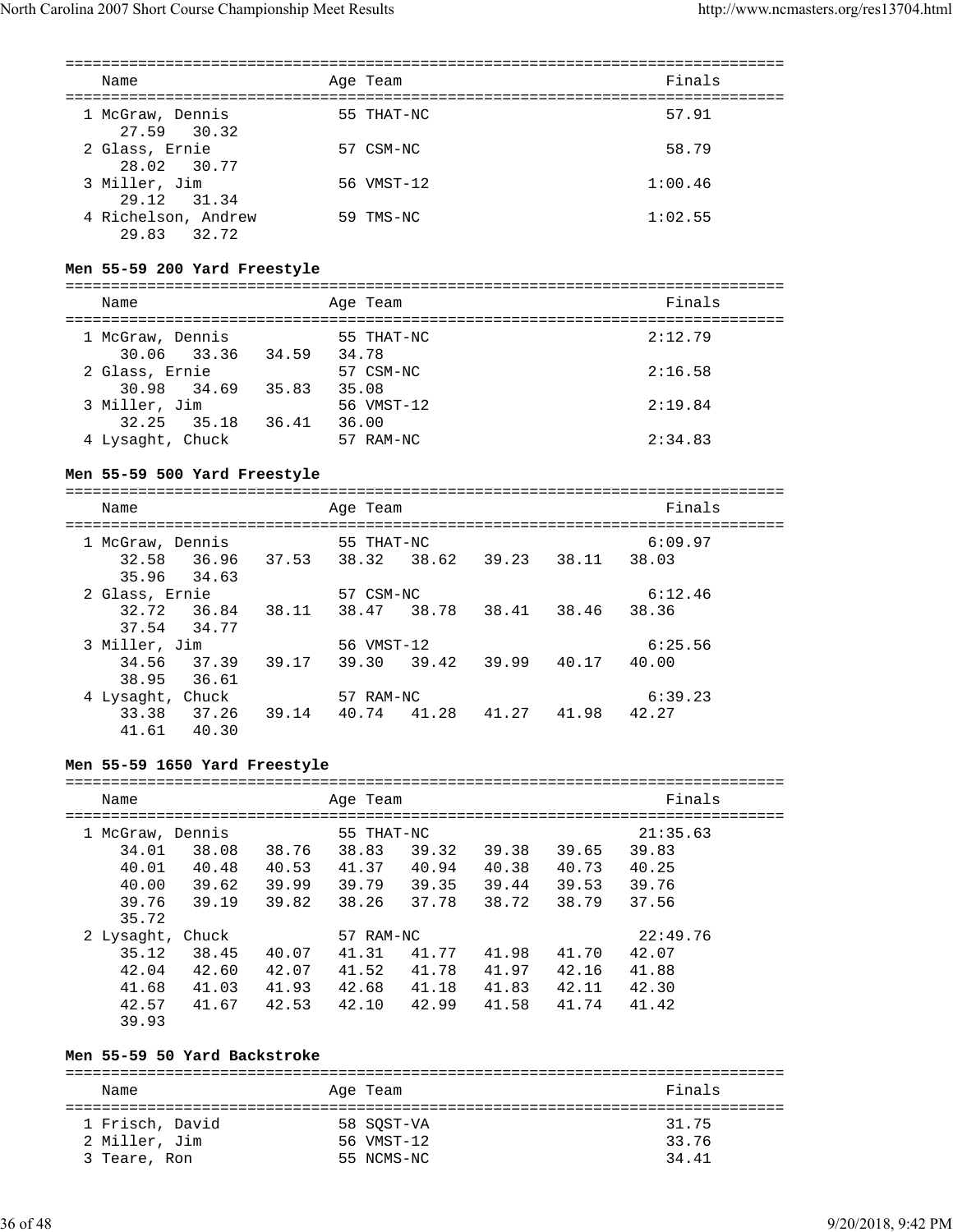| 4 McGraw, Dennis                                       | 55 THAT-NC | 34.54   |
|--------------------------------------------------------|------------|---------|
|                                                        |            |         |
| Men 55-59 100 Yard Backstroke                          |            |         |
| Name                                                   | Age Team   | Finals  |
|                                                        |            |         |
| 1 Miller, Jim<br>35.82 35.51                           | 56 VMST-12 | 1:11.33 |
|                                                        |            |         |
| Men 55-59 200 Yard Backstroke                          |            |         |
|                                                        |            |         |
| Name                                                   | Age Team   | Finals  |
| 1 Miller, Jim                                          | 56 VMST-12 | 2:40.46 |
| 39.13 39.57 41.21 40.55                                |            |         |
| Men 55-59 50 Yard Breaststroke                         |            |         |
|                                                        |            |         |
| Name                                                   | Age Team   | Finals  |
| 1 Frisch, David<br>58 SQST-VA                          |            | 33.40   |
|                                                        |            |         |
| Men 55-59 100 Yard Breaststroke                        |            |         |
| Name                                                   | Age Team   | Finals  |
|                                                        |            |         |
| 1 Frisch, David                                        | 58 SQST-VA | 1:15.18 |
| 35.79 39.39                                            |            |         |
| Men 55-59 50 Yard Butterfly                            |            |         |
|                                                        |            |         |
| Name                                                   | Age Team   | Finals  |
| 1 McGraw, Dennis                                       | 55 THAT-NC | 30.07   |
| 2 Sesler, Richard                                      | 58 CSM-NC  | 30.15   |
| 3 Glass, Ernie                                         | 57 CSM-NC  | 30.47   |
| 4 Richelson, Andrew 59 TMS-NC                          |            | 30.87   |
| Men 55-59 100 Yard Butterfly                           |            |         |
|                                                        |            |         |
| <b>Example 2</b> Aqe Team<br>Name                      |            | Finals  |
| 1 McGraw, Dennis                                       | 55 THAT-NC | 1:12.89 |
| 33.16 39.73                                            |            |         |
| 2 Richelson, Andrew<br>33.94 41.44                     | 59 TMS-NC  | 1:15.38 |
| 3 Sesler, Richard                                      | 58 CSM-NC  | 1:17.71 |
| 36.26 41.45                                            |            |         |
|                                                        |            |         |
| Men 55-59 100 Yard IM                                  |            |         |
| Name                                                   | Age Team   | Finals  |
|                                                        |            |         |
| 1 Frisch, David<br>31.74 35.49                         | 58 SQST-VA | 1:07.23 |
| 2 Sesler, Richard                                      | 58 CSM-NC  | 1:12.90 |
| 33.79 39.11                                            |            |         |
| Men 55-59 200 Yard IM                                  |            |         |
|                                                        |            |         |
| Name                                                   | Age Team   | Finals  |
|                                                        |            |         |
| 1 Sesler, Richard 58 CSM-NC<br>35.31 47.35 49.18 40.01 |            | 2:51.85 |
|                                                        |            |         |
|                                                        |            |         |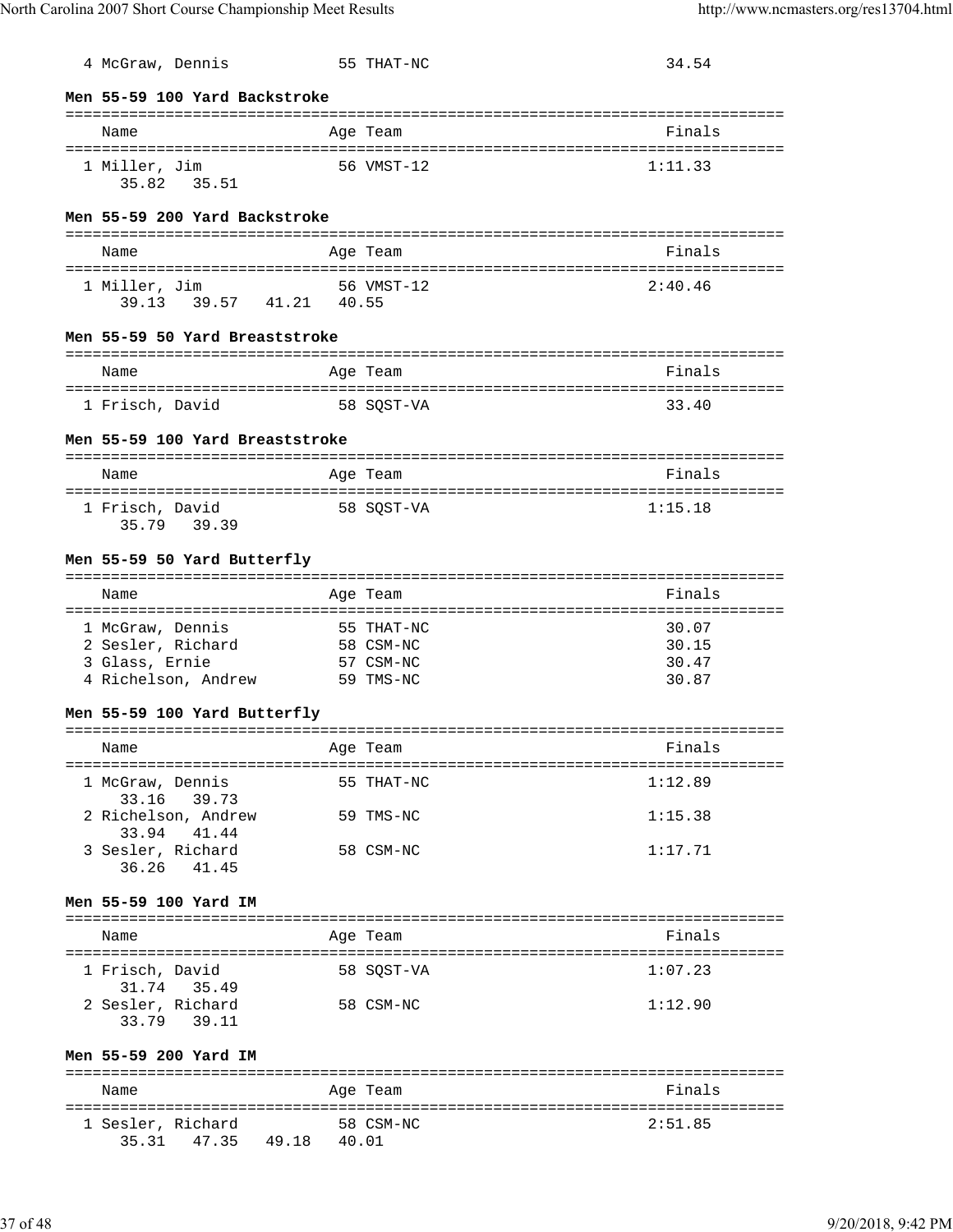## **Men 60-64 50 Yard Freestyle**

| Name                                   |       | Age Team                                        | Finals               |
|----------------------------------------|-------|-------------------------------------------------|----------------------|
|                                        |       |                                                 |                      |
| 61 MAC-NC<br>1 Calandro, James         |       |                                                 | 28.63                |
| 2 White, Bernie<br>63 CSM-NC           |       |                                                 | 28.64                |
| Men 60-64 100 Yard Freestyle           |       |                                                 |                      |
| Name                                   |       | Age Team                                        | Finals               |
|                                        |       |                                                 |                      |
| 1 White, Bernie                        |       | 63 CSM-NC                                       | 1:05.26              |
| 31.51 33.75                            |       |                                                 |                      |
| 2 Calandro, James<br>32.34 33.34       |       | 61 MAC-NC                                       | 1:05.68              |
|                                        |       |                                                 |                      |
| Men 60-64 200 Yard Freestyle           |       |                                                 |                      |
|                                        |       |                                                 |                      |
| Name                                   |       | Age Team                                        | Finals               |
| 1 White, Bernie                        |       | 63 CSM-NC                                       | 2:36.95              |
| 40.43  40.88  38.11<br>37.53           |       |                                                 |                      |
| 2 van Meeteren, Hans 63 TRYM-NC        |       |                                                 | 3:14.04              |
| 50.89   52.11   46.93<br>44.11         |       |                                                 |                      |
| Men 60-64 500 Yard Freestyle           |       |                                                 |                      |
|                                        |       |                                                 |                      |
| Name                                   |       | Age Team                                        | Finals               |
|                                        |       |                                                 |                      |
| 1 Brundage, Warner 64 VMST-12          |       | 33.33 35.62 37.08 37.60 37.72 38.14 38.45 38.49 | 6:13.08              |
| 39.08<br>37.57                         |       |                                                 |                      |
|                                        |       |                                                 |                      |
| Men 60-64 50 Yard Breaststroke         |       |                                                 |                      |
| Name                                   |       | Age Team                                        | Finals               |
|                                        |       |                                                 |                      |
| 1 Brundage, Warner                     |       | 64 VMST-12                                      | 35.60                |
| 2 van Meeteren, Hans 63 TRYM-NC        |       |                                                 | 41.15                |
| Men 60-64 100 Yard Breaststroke        |       |                                                 |                      |
|                                        |       |                                                 |                      |
| Name                                   |       | Age Team                                        | Finals               |
|                                        |       |                                                 |                      |
| 1 van Meeteren, Hans<br>45.11<br>47.96 |       | 63 TRYM-NC                                      | 1:33.07              |
|                                        |       |                                                 |                      |
| Men 60-64 200 Yard Breaststroke        |       |                                                 |                      |
| Name                                   |       | Age Team                                        | Finals               |
|                                        |       |                                                 |                      |
| 1 Brundage, Warner                     |       | 64 VMST-12                                      | 2:47.42              |
| 42.52<br>37.54<br>43.54 43.82          |       |                                                 |                      |
| 2 van Meeteren, Hans                   |       | 63 TRYM-NC                                      | 3:29.15              |
| 53.74<br>53.65<br>49.85                | 51.91 |                                                 |                      |
| Men 60-64 50 Yard Butterfly            |       |                                                 |                      |
| =========================              |       | ============                                    |                      |
| Name                                   |       | Age Team                                        | Finals               |
|                                        |       |                                                 | ==================== |
| 1 White, Bernie<br>2 Calandro, James   |       | 63 CSM-NC<br>61 MAC-NC                          | 30.22<br>33.84       |
|                                        |       |                                                 |                      |

## **Men 60-64 100 Yard Butterfly**

#### ===============================================================================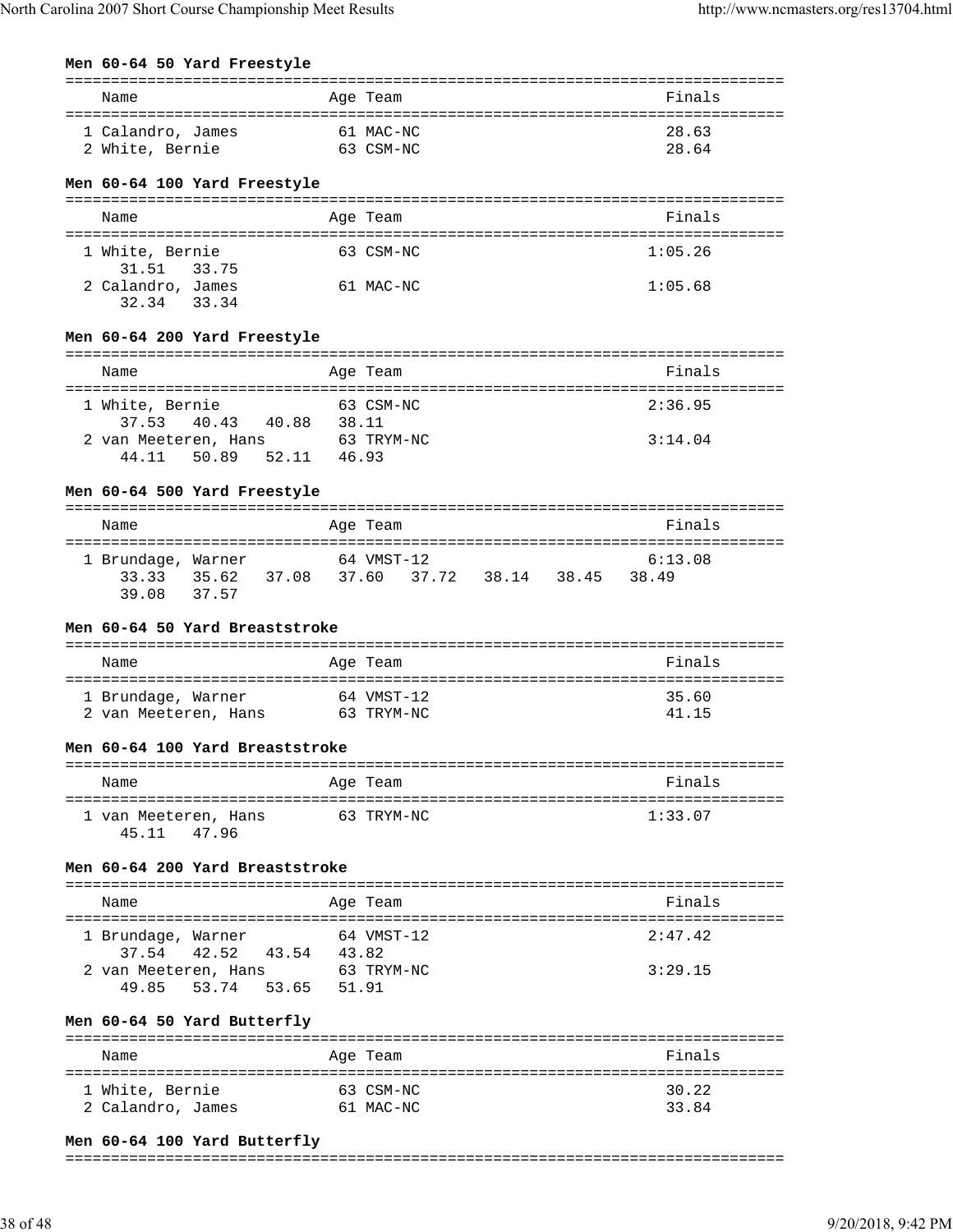| Name                                                                                                                                                                 | Age Team                   |                                 | Finals         |
|----------------------------------------------------------------------------------------------------------------------------------------------------------------------|----------------------------|---------------------------------|----------------|
| 1 White, Bernie<br>36.43<br>35.11                                                                                                                                    | 63 CSM-NC                  |                                 | 1:11.54        |
| Men 60-64 100 Yard IM                                                                                                                                                |                            |                                 |                |
| Name                                                                                                                                                                 | Age Team                   |                                 | Finals         |
| .=========================<br>1 Brundage, Warner<br>33.88<br>36.70                                                                                                   | ============<br>64 VMST-12 |                                 | 1:10.58        |
| 2 van Meeteren, Hans<br>44.72<br>45.32                                                                                                                               | 63 TRYM-NC                 |                                 | 1:30.04        |
| Men 60-64 200 Yard IM                                                                                                                                                |                            |                                 |                |
| Name                                                                                                                                                                 | Age Team                   |                                 | Finals         |
|                                                                                                                                                                      |                            |                                 |                |
| 1 van Meeteren, Hans<br>51.82    53.82    48.23<br>48.02                                                                                                             | 63 TRYM-NC                 |                                 | 3:21.89        |
| Men 65-69 50 Yard Freestyle                                                                                                                                          |                            |                                 |                |
| Name                                                                                                                                                                 | Age Team                   |                                 | Finals         |
|                                                                                                                                                                      |                            |                                 |                |
| 1 Blair, Joe<br>2 Barnes, Mikal                                                                                                                                      | 65 RAM-NC<br>68 YRAT-NC    |                                 | 32.65<br>33.97 |
| Men 65-69 100 Yard Freestyle                                                                                                                                         |                            |                                 |                |
| Name                                                                                                                                                                 | Age Team                   |                                 | Finals         |
| 1 Barnes, Mikal<br>43.58<br>37.03                                                                                                                                    | 68 YRAT-NC                 |                                 | 1:20.61        |
| 2 Blair, Joe<br>37.39 46.91                                                                                                                                          | 65 RAM-NC                  |                                 | 1:24.30        |
| Men 65-69 200 Yard Freestyle                                                                                                                                         |                            |                                 |                |
| Name                                                                                                                                                                 | Age Team                   |                                 | Finals         |
| :====================                                                                                                                                                |                            | =============================== |                |
| 1 Barnes, Mikal<br>41.84  47.37  49.53  48.21                                                                                                                        | 68 YRAT-NC                 |                                 | 3:06.95        |
| Men 65-69 500 Yard Freestyle                                                                                                                                         |                            |                                 |                |
| Name                                                                                                                                                                 | Age Team                   |                                 | Finals         |
| 1 Barnes, Mikal 68 YRAT-NC                                                                                                                                           |                            |                                 | 8:34.77        |
| 45.60 51.50 52.67 54.10 53.35 52.87 53.35 52.73<br>51.76 46.84                                                                                                       |                            |                                 |                |
|                                                                                                                                                                      |                            |                                 |                |
| Men 65-69 1650 Yard Freestyle                                                                                                                                        |                            |                                 |                |
| Name                                                                                                                                                                 | Age Team                   |                                 | Finals         |
|                                                                                                                                                                      | 65 NCAM-NC                 |                                 | 23:55.35       |
| 1 Murphy, Dan                                                                                                                                                        |                            |                                 |                |
| $\begin{array}{cccccccc} 40.16 & 44.09 & 45.26 & 45.29 & 44.58 & 44.83 & 44.28 & 44.56 \\ 43.99 & 44.34 & 43.98 & 44.14 & 43.68 & 43.70 & 43.64 & 43.25 \end{array}$ |                            |                                 |                |
| 43.72 43.36 43.58 43.91 43.81 43.60 42.85 43.08                                                                                                                      |                            |                                 |                |
| 42.71 43.11 42.88 42.97 42.77 43.25 42.64<br>43.01<br>40.33                                                                                                          |                            |                                 |                |

# **Men 65-69 50 Yard Backstroke**

===============================================================================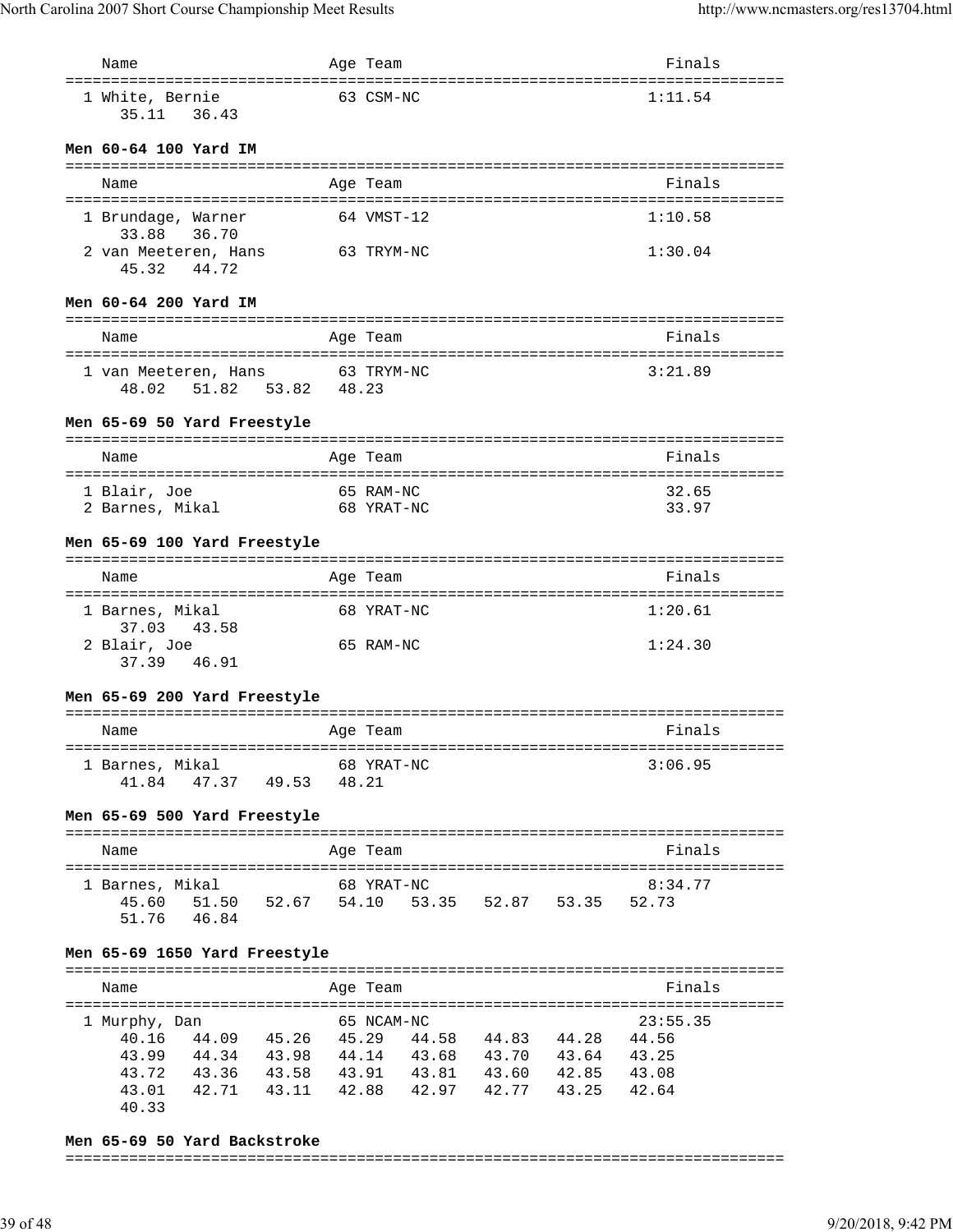| Name                                                         | Age Team      | Finals                                   |
|--------------------------------------------------------------|---------------|------------------------------------------|
| =====================================<br>1 Pinkerton, Rolffs | 68 Unattached | =======<br>37.06                         |
| 2 Blair, Joe                                                 | 65 RAM-NC     | 45.11                                    |
| 3 Barnes, Mikal                                              | 68 YRAT-NC    | 45.58                                    |
|                                                              |               |                                          |
| Men 65-69 100 Yard Backstroke                                |               |                                          |
| Name                                                         | Age Team      | Finals                                   |
|                                                              |               |                                          |
| 1 Magnarella, Paul<br>46.66 49.67                            | 69 AMS-NC     | 1:36.33                                  |
| Men 65-69 200 Yard Backstroke                                |               |                                          |
| Name                                                         | Age Team      | ==============================<br>Finals |
|                                                              |               |                                          |
| 1 Pinkerton, Rolffs<br>$1:34.89$ 12.50                       | 68 Unattached | 3:17.31                                  |
| Men 65-69 50 Yard Butterfly                                  |               |                                          |
| Name                                                         | Age Team      | Finals                                   |
|                                                              |               |                                          |
| 1 Magnarella, Paul                                           | 69 AMS-NC     | 39.51                                    |
| 2 Blair, Joe                                                 | 65 RAM-NC     | 44.85                                    |
| Men 65-69 100 Yard IM                                        |               |                                          |
|                                                              |               |                                          |
| Name                                                         | Age Team      | Finals                                   |
|                                                              |               |                                          |
| 1 Magnarella, Paul<br>44.24 46.51                            | 69 AMS-NC     | 1:30.75                                  |
| Men 70-74 100 Yard Backstroke                                |               |                                          |
| Name                                                         | Age Team      | Finals                                   |
|                                                              |               |                                          |
| 1 Huson, John<br>52.61 52.21                                 | 72 HARY-NC    | 1:44.82                                  |
| Men 70-74 100 Yard Breaststroke                              |               |                                          |
| Name                                                         | Age Team      | Finals                                   |
|                                                              |               |                                          |
| 1 Huson, John<br>58.56<br>49.96                              | 72 HARY-NC    | 1:48.52                                  |
| Men 70-74 100 Yard Butterfly                                 |               |                                          |
| Name                                                         | Age Team      | Finals                                   |
|                                                              |               |                                          |
| 1 Huson, John<br>51.41 1:01.07                               | 72 HARY-NC    | 1:52.48                                  |
| Men 70-74 200 Yard IM                                        |               |                                          |
| Name                                                         | Age Team      | Finals                                   |
|                                                              |               |                                          |
| 1 Huson, John<br>59.67 1:05.54 56.32<br>53.08                | 72 HARY-NC    | 3:54.61                                  |
| Men 75-79 50 Yard Freestyle                                  |               |                                          |
| Name                                                         | Age Team      | Finals                                   |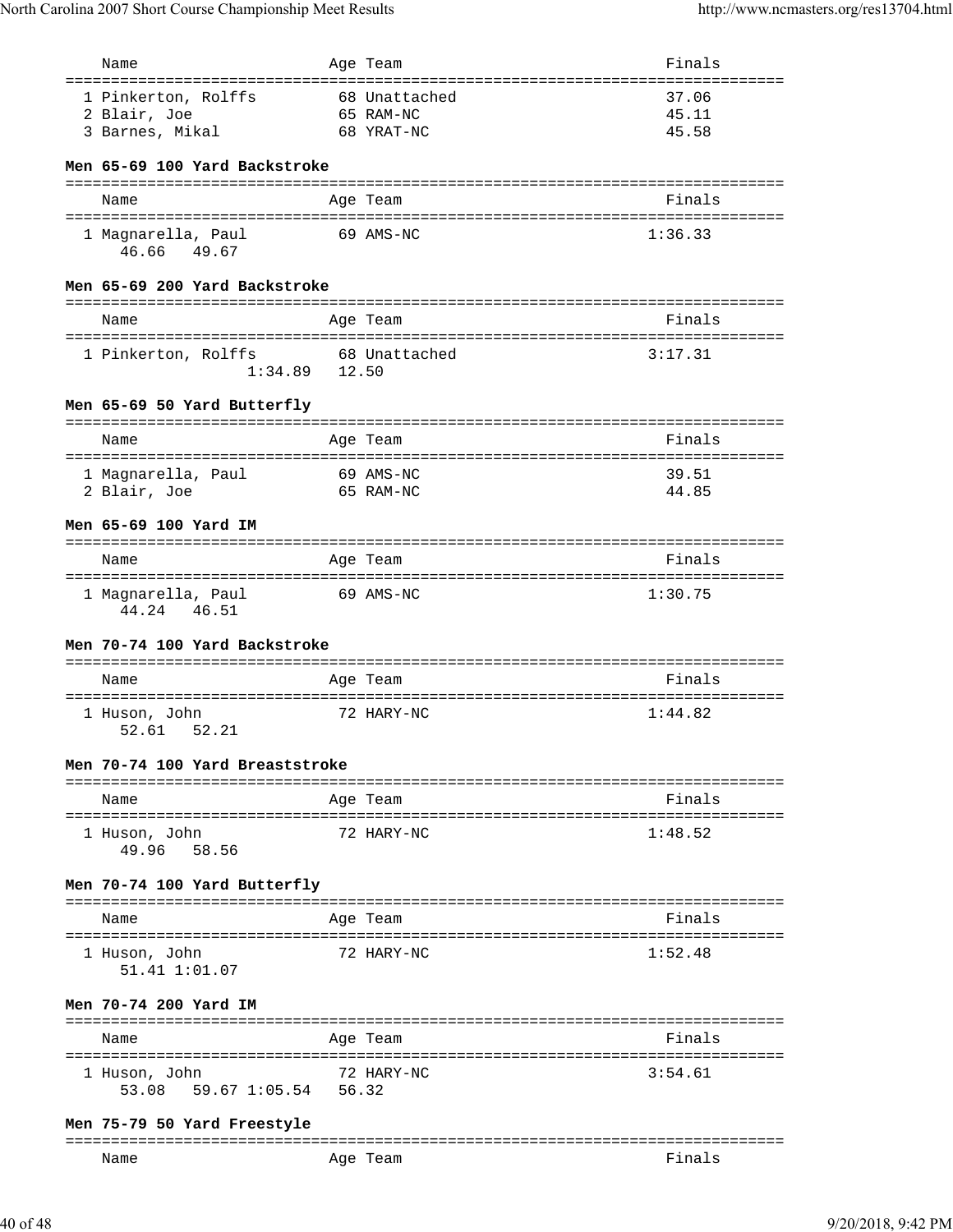|                                         |            | :=================================== |
|-----------------------------------------|------------|--------------------------------------|
| 1 Webber, Dick                          | 77 RAM-NC  | 33.28                                |
| 2 Marsil, John                          | 75 RAM-NC  | 34.89                                |
|                                         |            |                                      |
| Men 75-79 200 Yard Freestyle            |            |                                      |
|                                         |            |                                      |
| Name                                    | Age Team   | Finals                               |
|                                         |            |                                      |
| 1 Webber, Dick                          | 77 RAM-NC  | 3:04.33                              |
| 39.82 47.37 48.39 48.75                 |            |                                      |
| 2 Marsil, John                          | 75 RAM-NC  | 3:42.46                              |
| 48.16 57.47 58.32 58.51                 |            |                                      |
|                                         |            |                                      |
| Men 75-79 50 Yard Backstroke            |            |                                      |
|                                         |            |                                      |
| Name                                    | Age Team   | Finals                               |
|                                         |            |                                      |
| 1 Marsil, John                          | 75 RAM-NC  | 53.70                                |
|                                         |            |                                      |
| Men 75-79 200 Yard Backstroke           |            |                                      |
|                                         |            |                                      |
| Name                                    | Age Team   | Finals                               |
|                                         |            |                                      |
| 1 Marsil, John                          | 75 RAM-NC  | 4:00.78                              |
| 56.50 1:00.05 1:02.69 1:01.54           |            |                                      |
|                                         |            |                                      |
| Men 80-84 50 Yard Freestyle             |            |                                      |
|                                         |            |                                      |
| Name                                    | Age Team   | Finals                               |
|                                         |            |                                      |
| 1 Scherbarth, Jim 83 RAM-NC             |            | 44.96                                |
|                                         |            |                                      |
|                                         |            |                                      |
| Men 80-84 50 Yard Backstroke            |            |                                      |
|                                         |            |                                      |
| Name                                    | Age Team   | Finals                               |
|                                         |            |                                      |
| 1 Scherbarth, Jim                       | 83 RAM-NC  | 1:05.05                              |
|                                         |            |                                      |
| Men 80-84 100 Yard Backstroke           |            |                                      |
|                                         |            |                                      |
| Name                                    |            | Finals                               |
|                                         | Age Team   |                                      |
| 1 Scherbarth, Jim                       | 83 RAM-NC  | 2:30.07                              |
| $1:11.20$ $1:18.87$                     |            |                                      |
|                                         |            |                                      |
| Men 80-84 200 Yard Backstroke           |            |                                      |
|                                         |            |                                      |
| Name                                    | Age Team   | Finals                               |
|                                         |            |                                      |
| 1 Scherbarth, Jim                       | 83 RAM-NC  | 5:10.37                              |
| $1:12.72$ $1:20.80$ $1:21.01$ $1:15.84$ |            |                                      |
|                                         |            |                                      |
| Men 80-84 50 Yard Breaststroke          |            |                                      |
|                                         |            |                                      |
| Name                                    | Age Team   | Finals                               |
|                                         |            |                                      |
| 1 Scherbarth, Jim                       | 83 RAM-NC  | 1:11.10                              |
|                                         |            |                                      |
|                                         |            |                                      |
| Men 85-89 50 Yard Freestyle             |            |                                      |
| Name                                    | Age Team   | Finals                               |
|                                         |            |                                      |
| 1 Larson, Ole                           | 86 NCMS-NC | 44.78                                |

**Men 85-89 200 Yard Freestyle**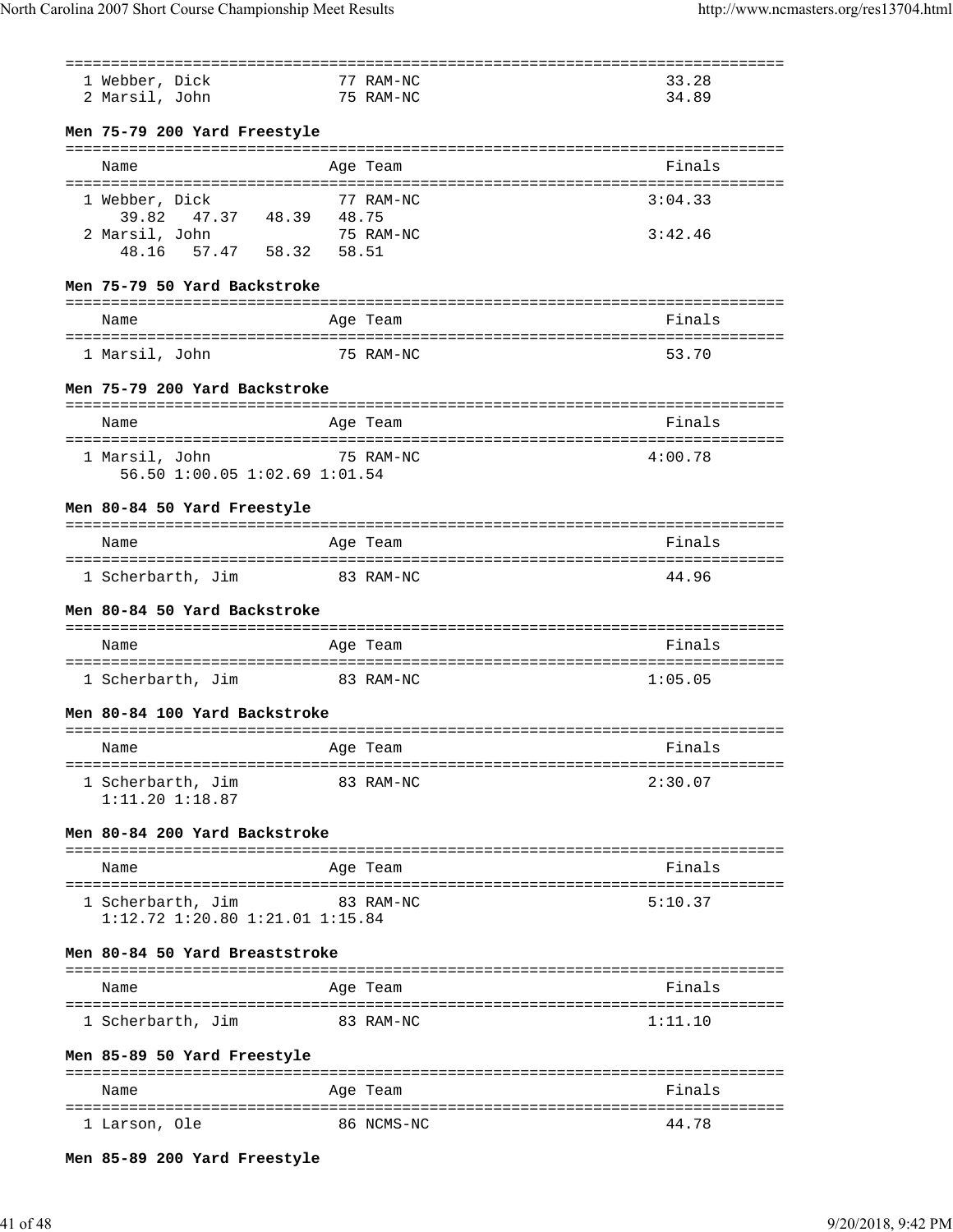| Name                                                                                 |       | Age Team      |                             | Finals  |
|--------------------------------------------------------------------------------------|-------|---------------|-----------------------------|---------|
| 1 Larson, Ole<br>51.74 56.76 58.29 58.59                                             |       | 86 NCMS-NC    |                             | 3:45.38 |
| Men 85-89 500 Yard Freestyle                                                         |       |               |                             |         |
| Name                                                                                 |       | Age Team      |                             | Finals  |
| 1 Larson, Ole                                                                        |       | 86 NCMS-NC    |                             | 9:57.73 |
| 53.40   58.61   1:00.91   1:00.78   1:01.75   1:01.07   2:02.93   1:58.28<br>1:04.53 |       |               |                             |         |
| Men 85-89 50 Yard Breaststroke                                                       |       |               |                             |         |
| Name                                                                                 |       | Age Team      |                             | Finals  |
| 1 Larson, Ole                                                                        |       | 86 NCMS-NC    |                             | 1:00.62 |
| Men 85-89 100 Yard Breaststroke                                                      |       |               |                             |         |
|                                                                                      |       |               |                             |         |
| Name                                                                                 |       | Age Team      |                             | Finals  |
| 1 Larson, Ole<br>59.59 1:09.28                                                       |       | 86 NCMS-NC    |                             | 2:08.87 |
| Men 85-89 200 Yard Breaststroke                                                      |       |               |                             |         |
| Name                                                                                 |       | Age Team      |                             | Finals  |
| 1 Larson, Ole 86 NCMS-NC<br>1:04.18 1:11.06 1:13.25 1:10.32                          |       |               |                             | 4:38.81 |
| Women 18+ 200 Yard Freestyle Relay                                                   |       |               |                             |         |
|                                                                                      |       |               |                             |         |
| Team                                                                                 |       |               |                             | Finals  |
| 1 Raleigh Area Masters-NC                                                            | ' C ' |               |                             | 1:50.80 |
| 1) Hall, Christy W29                                                                 |       |               | 2) Bonney, Erin W24         |         |
| 3) Wagner, Jaclyn W26                                                                |       |               | 4) Lewis, Jennifer W27      |         |
| 29.10<br>27.98<br>27.34<br>2 Ashville Masters Swimming-NC                            |       | 26.38<br>' A' |                             | 1:58.75 |
| 1) Wade, Zoe W23                                                                     |       |               | 2) Speight, Peggy W46       |         |
| 3) Cook, Nicole W35                                                                  |       |               | 4) Battle, Ruth W44         |         |
| 29.90<br>33.95<br>27.53                                                              |       | 27.37         |                             |         |
| Women 18+ 400 Yard Freestyle Relay                                                   |       |               |                             |         |
| Team                                                                                 |       |               |                             | Finals  |
| 1 Tar Heel Aquatic Team-NC 'A'                                                       |       |               |                             | 4:10.09 |
| 1) Montgomery, Martha W24                                                            |       |               | 2) Nowak, Elizabeth W43     |         |
| 3) Lindroos, Pamela W41                                                              |       |               | 4) Futch, Karen W44         |         |
| 59.58<br>28.51<br>Women 18+ 200 Yard Medley Relay                                    |       | 28.92 1:01.21 | 29.95 1:01.43 32.41 1:07.87 |         |
| Team                                                                                 |       |               |                             | Finals  |
|                                                                                      |       |               |                             |         |
| 1 Raleigh Area Masters-NC<br>1) Inscore, Staci W35                                   | ' A'  |               | 2) Hall, Christy W29        | 2:07.82 |
| 3) Braun, Erika W35                                                                  |       |               | 4) Bonney, Erin W24         |         |
| 34.97<br>36.20<br>28.94                                                              |       | 27.71         |                             |         |
| 2 Ashville Masters Swimming-NC                                                       |       | ' A'          |                             | 2:11.61 |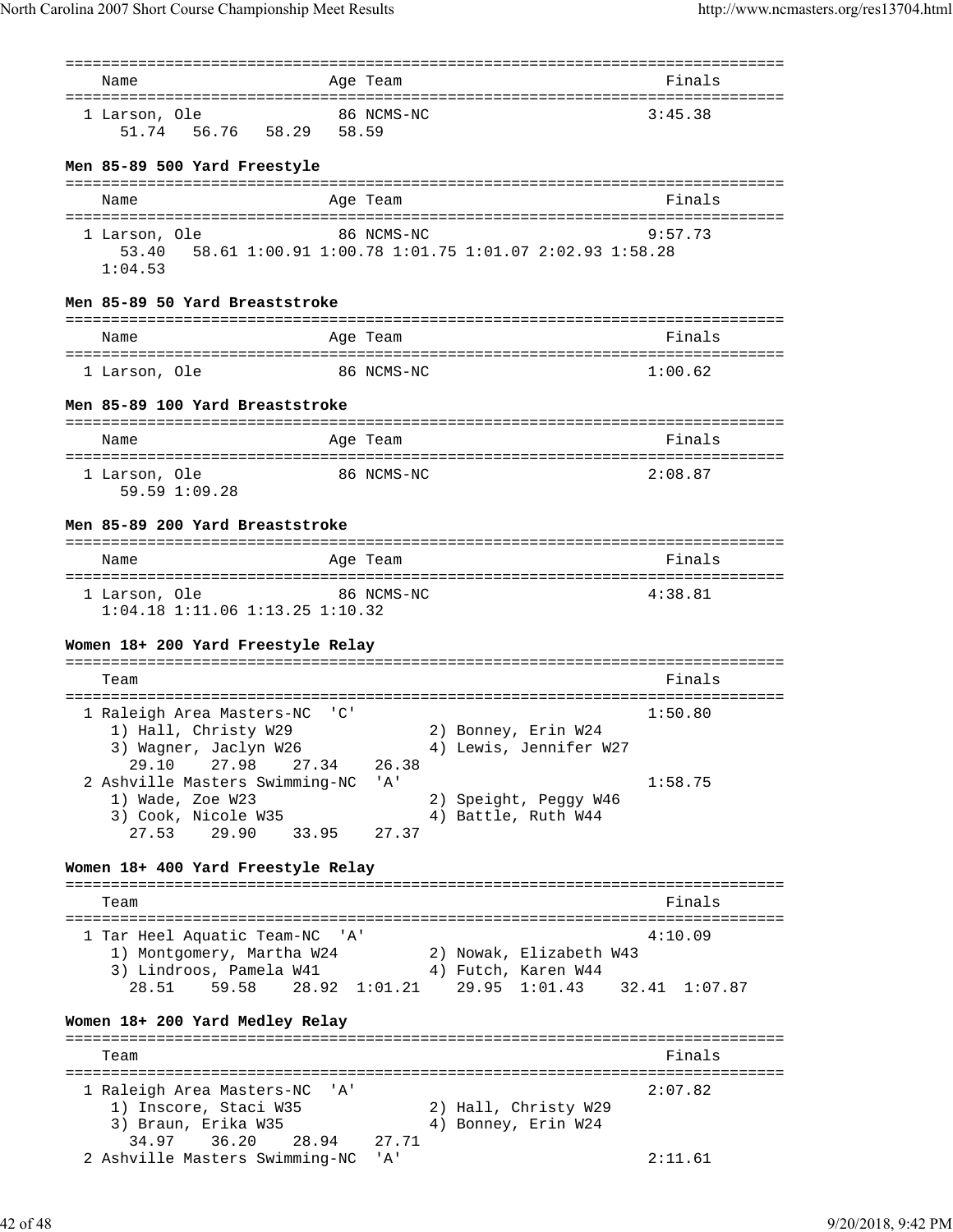1) Wade, Zoe W23 2) Battle, Ruth W44 3) Cook, Nicole W35 4) Speight, Peggy W46 31.61 35.46 35.89 28.65 3 YMCA of Rowan Aquatics and Tri-NC 'A' 2:53.38 1) Beers, Wendy W29 2) Peck, Julia W26 3) Zander, Sarah W38 4) White, Tiffany W20 43.83 48.38 37.69 43.48 **Women 25+ 200 Yard Freestyle Relay** =============================================================================== Team Finals and the contract of the contract of the contract of the contract of the contract of the contract of the contract of the contract of the contract of the contract of the contract of the contract of the contract o =============================================================================== 1 Durham Aquatic Masters-NC 'A' 2:00.67 1) Proud, Jessica W25 2) Krasnozon, Amie W26 3) Sousa, Sara W35 4) Fritchie, Karen W29 28.56 30.04 35.64 26.43 2 Raleigh Area Masters-NC 'A' 2:18.90 1) Bolin, Jessica W27 2) Hawley, Kate W26 3) Kemerait, Karen W40 4) Hunt, Angela W31 29.16 41.26 37.32 31.16 **Women 25+ 400 Yard Freestyle Relay** =============================================================================== Team Finals and the contract of the contract of the contract of the contract of the contract of the contract of the contract of the contract of the contract of the contract of the contract of the contract of the contract o =============================================================================== 1 Durham Aquatic Masters-NC 'A' 4:26.18 1) Fritchie, Karen W29 2) Krasnozon, Amie W26 3) Sousa, Sara W35 4) Williams, Heidi W38 28.58 58.73 31.70 1:06.49 37.54 1:17.82 30.66 1:03.14 **Women 25+ 200 Yard Medley Relay** =============================================================================== Team Finals and the contract of the contract of the contract of the contract of the contract of the contract of the contract of the contract of the contract of the contract of the contract of the contract of the contract o =============================================================================== 1 Durham Aquatic Masters-NC 'A' 2:18.11 1) Proud, Jessica W25 2) Fritchie, Karen W29 3) Williams, Heidi W38 4) Franklin, Dawn W37 33.73 39.60 29.67 35.11 2 Raleigh Area Masters-NC 'B' 2:23.23 1) Stott, Kim W48 2) Bolin, Jessica W27 3) Haugh, Sue W45 4) Greene, Dana W38 36.29 43.38 31.71 31.85 3 Raleigh Area Masters-NC 'C' 2:23.92 1) Lewis, Jennifer W27 2) Hawley, Kate W26 3) Wagner, Jaclyn W26 4) Oversmith, Amy W35 32.65 39.90 30.48 40.89 **Women 35+ 200 Yard Freestyle Relay** =============================================================================== Team Finals and the contract of the contract of the contract of the contract of the contract of the contract of the contract of the contract of the contract of the contract of the contract of the contract of the contract o =============================================================================== 1 Raleigh Area Masters-NC 'B' 2:00.74 1) Stott, Kim W48 2) Haugh, Sue W45 3) Greene, Dana W38 4) Oversmith, Amy W35 29.58 32.04 28.33 30.79 **Women 35+ 200 Yard Medley Relay** =============================================================================== Finals =============================================================================== 1 Tar Heel Aquatic Team-NC 'A' 2:18.45 1) Wicker, Cheryl W46 2) Stetson, Margaret W55 3) Lindroos, Pamela W41 4) Futch, Karen W44 39.33 41.97 29.73 27.42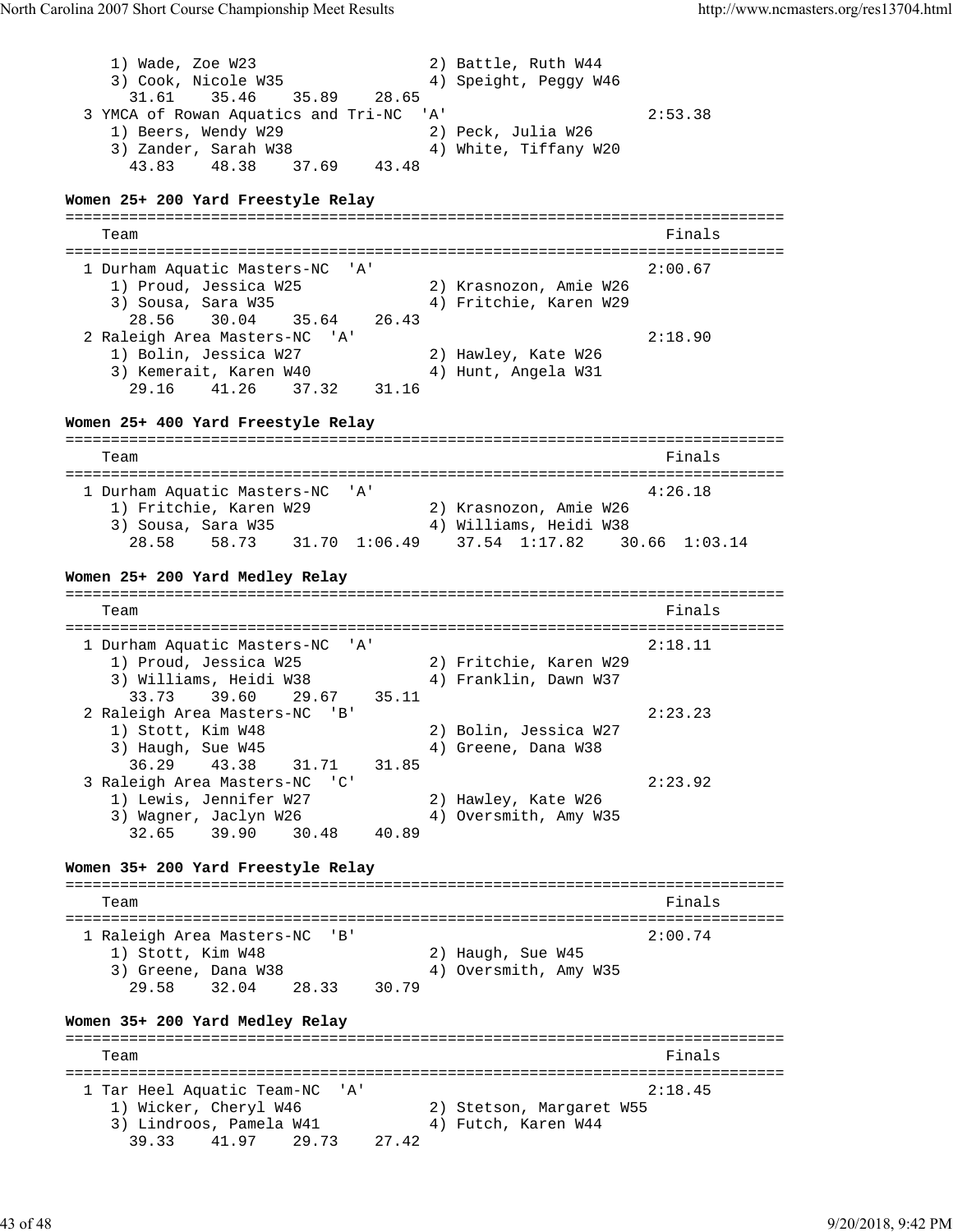North Carolina 2007 Short Course Championship Meet Results http://www.ncmasters.org/res13704.html

**Women 45+ 200 Yard Freestyle Relay** =============================================================================== Team Finals and the contract of the contract of the contract of the contract of the contract of the contract of the contract of the contract of the contract of the contract of the contract of the contract of the contract o =============================================================================== 1 Tar Heel Aquatic Team-NC 'A' 2:20.28 1) Robinson, Robin W50 2) Satter, Jane W50 3) London, Stephanie W49 4) Stetson, Margaret W55 30.43 34.92 38.92 36.01 **Men 18+ 200 Yard Freestyle Relay** =============================================================================== Team Finals =============================================================================== 1 Raleigh Area Masters-NC 'D' 1:32.08 1) Krayer, Michael M24 2) Stewart, Henry M43 3) Blank, Jon M46 4) Goldman, Brian M42 21.77 23.30 23.48 23.53 2 Tar Heel Aquatic Team-NC 'A' 1:36.27 1) McCubbins, Jesse M20 2) Crankshaw, Erik M34 3) Schmitz, Bob M54 4) Klein, Jonathan M49 24.37 22.68 25.32 23.90 3 Ashville Masters Swimming-NC 'A' 1:39.68 1) Kulakov, Taras M20 2) Kriegler, Frank M41 3) Cook, Matt M37 4) Sherry, Thomas M39 24.01 25.03 25.35 25.29 **Men 18+ 400 Yard Freestyle Relay** =============================================================================== Team Finals and the contract of the contract of the contract of the contract of the contract of the contract of the contract of the contract of the contract of the contract of the contract of the contract of the contract o =============================================================================== 1 Raleigh Area Masters-NC 'B' 3:25.77 1) Goldman, Brian M42 2) Sacerio, Carlos M32 3) Rougier-Chapman, Duncan M39 4) Krayer, Michael M24 24.74 50.62 25.30 53.07 25.06 52.10 24.12 49.98 -- Tar Heel Aquatic Team-NC 'A' DQ 1) White, Kirk M37 2) O'Donnell, Jeremiah M48 3) Schmitz, Bob M54 4) McCubbins, Jesse M20 27.32 58.29 30.35 1:02.37 25.71 55.11 16.90 53.97 **Men 18+ 200 Yard Medley Relay** =============================================================================== Team Finals =============================================================================== 1 Raleigh Area Masters-NC 'A' 1:45.24 1) Farrell, Andrew M36 2) Blank, Jon M46 3) Stewart, Henry M43 4) Krayer, Michael M24 27.86 31.42 24.69 21.27 2 Ashville Masters Swimming-NC 'A' 1:51.80 1) Kulakov, Taras M20 2) Cook, Matt M37 3) Sherry, Thomas M39 4) Hartley, Larry M47 27.29 31.58 26.36 26.57 **Men 25+ 200 Yard Freestyle Relay** =============================================================================== Team Finals and the contract of the contract of the contract of the contract of the contract of the contract of the contract of the contract of the contract of the contract of the contract of the contract of the contract o =============================================================================== 1 Mecklenburg Aquatic Club Maste-NC 'A' 1:34.08 1) Finn, John M38 2) Terndrup, Seth M31 3) Lee, Lawrence M38 4) Lane, Will M36 24.30 23.23 23.61 22.94 2 Durham Aquatic Masters-NC 'A' 1:43.57 1) Tvermoes, Nicolai M36 2) Parr, Derek M32 3) Caruth, Joseph M25 (4) Orn, Mikael M45 24.36 28.58 25.83 24.80 3 Raleigh Area Masters-NC 'A' 2:00.38

44 of 48 9/20/2018, 9:42 PM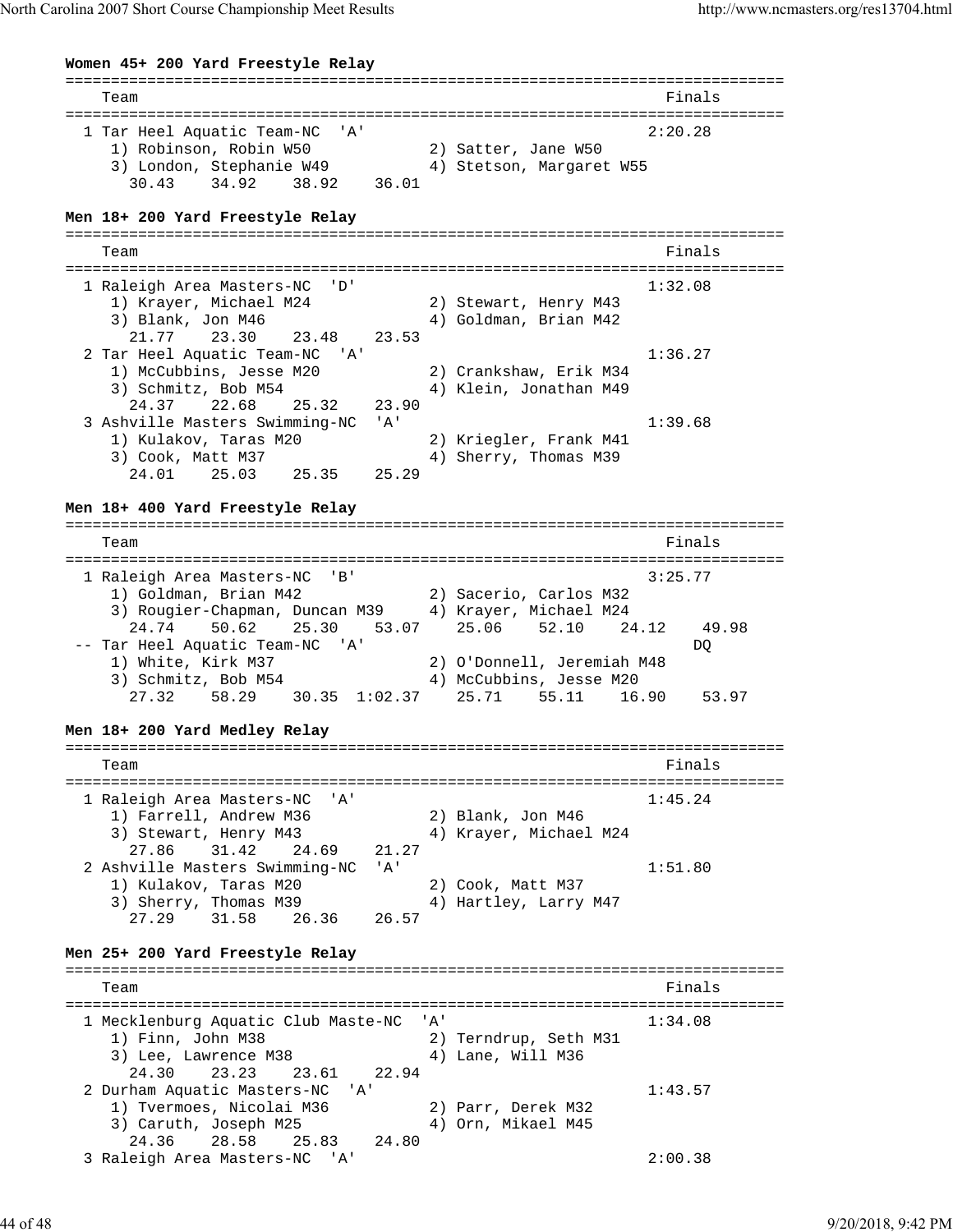1) Gilmore, John M43 2) Garcia, Ricardo M32 3) Roerden, Jeffrey M45 4) Weatherman, Steve M51 29.04 30.00 31.48 29.86 **Men 25+ 400 Yard Freestyle Relay** =============================================================================== Team Finals and the contract of the contract of the contract of the contract of the contract of the contract of the contract of the contract of the contract of the contract of the contract of the contract of the contract o =============================================================================== 1 Raleigh Area Masters-NC 'A' 4:00.27 1) Hecht, Erik M35 2) Gilmore, John M43 3) Farrell, Andrew M36 4) Su, Billy M33 28.99 59.23 30.22 1:03.20 27.10 57.01 28.28 1:00.83 -- Durham Aquatic Masters-NC 'A' DQ 1) Tvermoes, Nicolai M36 2) Parr, Derek M32 3) Caruth, Joseph M25 (4) Orn, Mikael M45 24.94 52.12 31.65 1:07.68 27.51 58.37 24.64 52.50 **Men 25+ 200 Yard Medley Relay** =============================================================================== Team Finals and the contract of the contract of the contract of the contract of the contract of the contract of the contract of the contract of the contract of the contract of the contract of the contract of the contract o =============================================================================== 1 Mecklenburg Aquatic Club Maste-NC 'A' 1:47.43 1) Lane, Will M36 2) Finn, John M38 3) Dickerman, Dwight M45 4) Terndrup, Seth M31 26.20 30.10 28.81 22.32 2 Tar Heel Aquatic Team-NC 'A' 1:47.91 1) Klein, Jonathan M49 2) Schmitz, Bob M54 3) Crankshaw, Erik M34 4) Herlihy, Kevin M27 28.22 31.96 15.17 32.56 3 Raleigh Area Masters-NC 'B' 1:57.17 1) Weatherman, Steve M51 2) Su, Billy M33 3) Sacerio, Carlos M32 4) Goldman, Brian M42 35.28 31.43 24.41 26.05 4 Durham Aquatic Masters-NC 'A' 2:00.52 1) Sousa, Greg M37 2) Parr, Derek M32 3) Orn, Mikael M45 4) Caruth, Joseph M25 34.85 32.43 27.05 26.19 **Men 35+ 200 Yard Freestyle Relay** =============================================================================== Team Finals and the contract of the contract of the contract of the contract of the contract of the contract of the contract of the contract of the contract of the contract of the contract of the contract of the contract o =============================================================================== 1 Raleigh Area Masters-NC 'C' 1:36.96 1) Farrell, Andrew M36 2) Lehman, Fritz M48 3) Giordano, Jeff M48 4) Rougier-Chapman, Duncan M39 25.59 24.14 24.12 23.11 **Men 35+ 200 Yard Medley Relay** =============================================================================== Team Finals and the contract of the contract of the contract of the contract of the contract of the contract of the contract of the contract of the contract of the contract of the contract of the contract of the contract o =============================================================================== 1 Raleigh Area Masters-NC 'C' 1:59.45 1) Walter, Scott M41 2) Gilmore, John M43 3) Rougier-Chapman, Duncan M39 4) Roerden, Jeffrey M45 29.84 31.76 27.23 30.62 **Men 45+ 200 Yard Medley Relay** =============================================================================== **Team Finals** =============================================================================== -- Raleigh Area Masters-NC 'D' DQ 1) Scherbarth, Jim M83 2) Bowman, Karl M54 3) Blair, Joe M65 4) Marsil, John M75 1:03.28 42.67 44.81 41.81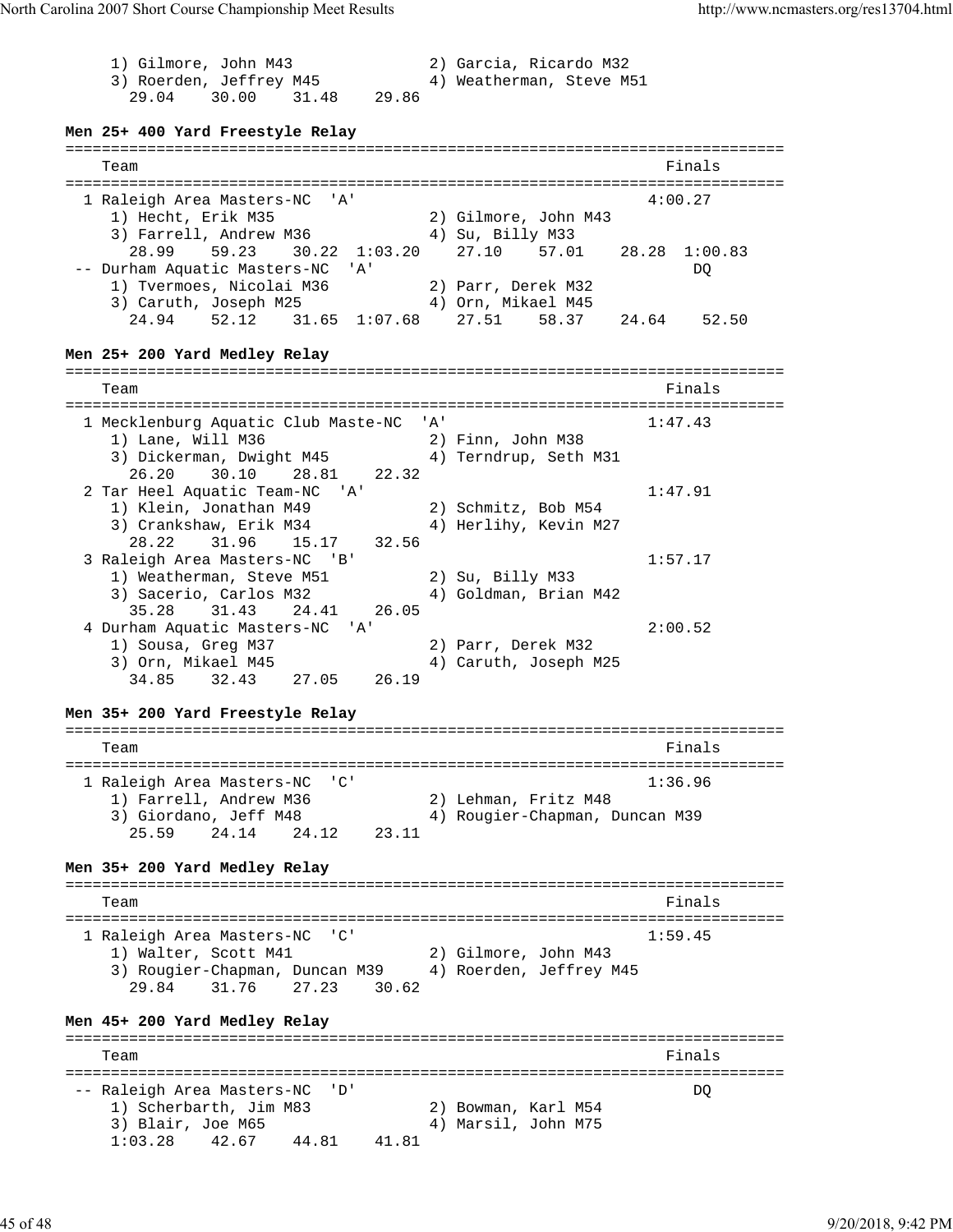North Carolina 2007 Short Course Championship Meet Results http://www.ncmasters.org/res13704.html

**Mixed 18+ 200 Yard Freestyle Relay**

=============================================================================== Team Finals and the contract of the contract of the contract of the contract of the contract of the contract of the contract of the contract of the contract of the contract of the contract of the contract of the contract o =============================================================================== 1 Raleigh Area Masters-NC 'D' 1:46.37 1) Krayer, Michael M24 2) Hawley, Kate W26 3) Bonney, Erin W24 4) Su, Billy M33 27.04 31.76 25.67 21.90 2 Ashville Masters Swimming-NC 'A' 1:49.58 1) Kulakov, Taras M20 2) Wade, Zoe W23 3) Cook, Matt M37 4) Cook, Nicole W35 23.41 26.95 25.47 33.75 **Mixed 18+ 200 Yard Medley Relay** =============================================================================== Team Finals =============================================================================== 1 Raleigh Area Masters-NC 'E' 1:55.75 1) Lehman, Fritz M48 2) Bolin, Jessica W27 3) Bonney, Erin W24 4) Krayer, Michael M24 27.73 36.63 29.25 22.14 2 Tar Heel Aquatic Team-NC 'A' 1:57.49<br>1) Nowak, Elizabeth W43 2) Lindroos, Pamela W41<br>3) Klein, Jonathan M49 4) McCubbins, Jesse M20 2) Lindroos, Famela<br>4) McCubbins, Jesse M20 3) Klein, Jonathan M49 4) McCubbins, Jesse M20 32.35 35.02 25.44 24.68 3 Tar Heel Aquatic Team-NC 'B' 2:01.47 1) Montgomery, Martha W24 2) Schmitz, Bob M54 3) White, Kirk M37 4) Futch, Karen W44 35.43 32.61 26.18 27.25 4 YMCA of Rowan Aquatics and Tri-NC 'A' 2:29.56 1) Beers, Wendy W29 2) Zander, Sarah W38 3) Houck, Andrew M26 4) Barnhardt, Nathan M21 44.59 43.44 28.11 33.42 -- Ashville Masters Swimming-NC 'A' DQ 1) Wade, Zoe W23 2) Adamson, Kenet M48<br>3) Cook, Nicole W35 3) 20 Adamson, Paul M6 2) Audumoon, .<br>4) Magnarella, Paul M69 30.91 36.22 36.66 32.55 **Mixed 25+ 200 Yard Freestyle Relay** =============================================================================== Team Finals and the contract of the contract of the contract of the contract of the contract of the contract of the contract of the contract of the contract of the contract of the contract of the contract of the contract o =============================================================================== 1 Tar Heel Aquatic Team-NC 'A' 1:41.49 1) Herlihy, Kevin M27 2) Lindroos, Pamela W41 3) Crankshaw, Erik M34 4) Nowak, Elizabeth W43 23.71 27.34 23.15 27.29 2 Durham Aquatic Masters-NC 'A' 1:44.40 1) Parr, Derek M32 2) Fritchie, Karen W29 3) Williams, Heidi W38  $\hskip1cm 4$ ) Orn, Mikael M45 25.70 26.89 27.42 24.39 3 Raleigh Area Masters-NC 'C' 1:44.70 1) Lewis, Jennifer W27 2) Bolin, Jessica W27 3) Hecht, Erik M35 4) Sacerio, Carlos M32 28.95 28.11 24.46 23.18 4 Raleigh Area Masters-NC 'B' 1:47.85 1) Greene, Dana W38 2) Hall, Christy W29 3) Farrell, Andrew M36 4) Goldman, Brian M42 35.38 20.30 27.89 24.28 5 Raleigh Area Masters-NC 'E' 1:50.43 1) Wagner, Jaclyn W26 2) Oversmith, Amy W35 3) 4) Garcia, Ricardo M32 28.03 31.25 27.26 23.89 6 Durham Aquatic Masters-NC 'B' 1:57.84 1) Sousa, Greg M37 2) Proud, Jessica W25 3) Franklin, Dawn W37 4) Caruth, Joseph M25

46 of 48 9/20/2018, 9:42 PM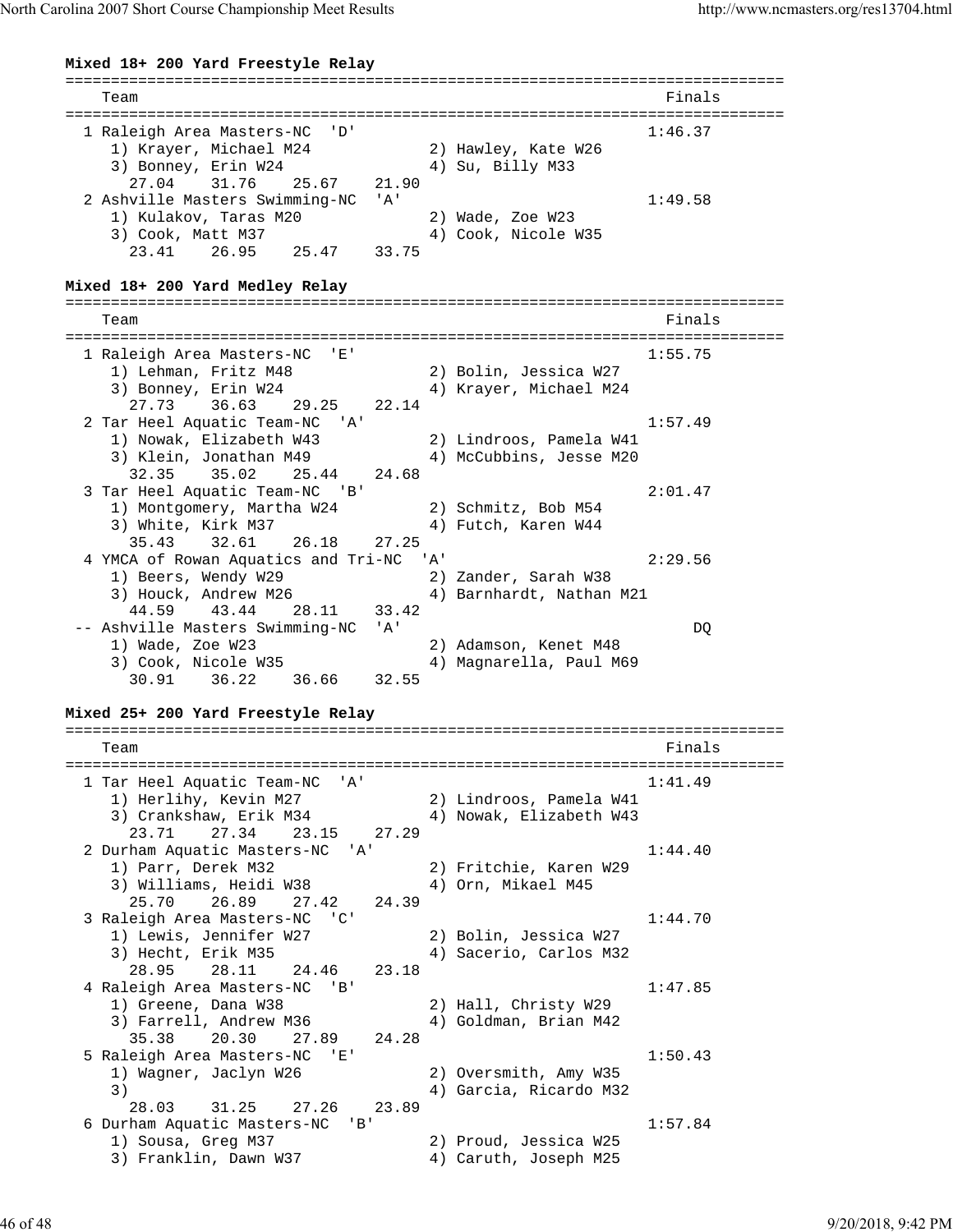27.55 27.91 36.20 26.18 7 Raleigh Area Masters-NC 'G' 2:13.22 1) Roerden, Jeffrey M45 2) Lysaght, Chuck M57 3) Hunt, Angela W31 4) Kemerait, Karen W40 31.47 30.55 44.40 26.80 **Mixed 25+ 200 Yard Medley Relay** =============================================================================== Team Finals and the contract of the contract of the contract of the contract of the contract of the contract of the contract of the contract of the contract of the contract of the contract of the contract of the contract o =============================================================================== 1 Mecklenburg Aquatic Club Maste-NC 'A' 1:50.73 1) Lane, Tanya W35 2) Lawrence, Kari W25 3) Lane, Will M36 4) Terndrup, Seth M31 29.37 34.47 24.09 22.80 2 Durham Aquatic Masters-NC 'A' 1:56.21 1) Williams, Heidi W38 2) Proud, Jessica W25 3) Tvermoes, Nicolai M36 (4) Orn, Mikael M45 32.12 30.09 25.41 28.59 3 Raleigh Area Masters-NC 'D' 2:00.13 1) Wagner, Jaclyn W26 2) Lewis, Jennifer W27 3) Su, Billy M33 4) Sacerio, Carlos M32 32.65 34.26 30.55 22.67 4 Durham Aquatic Masters-NC 'B' 2:30.00 1) Sousa, Sara W35 2) Parr, Derek M32 3) Krasnozon, Amie W26 4) Caruth, Joseph M25 45.16 40.57 38.22 26.05 **Mixed 35+ 200 Yard Freestyle Relay** =============================================================================== Team Finals and the contract of the contract of the contract of the contract of the contract of the contract of the contract of the contract of the contract of the contract of the contract of the contract of the contract o =============================================================================== 1 Raleigh Area Masters-NC 'A' 1:41.76 1) Braun, Erika W35 2) Blank, Jon M46 3) Stewart, Henry M43 4) Haugh, Sue W45 24.98 28.55 24.44 23.79 2 Ashville Masters Swimming-NC 'B' 1:52.28 1) Kriegler, Frank M41 2) Adamson, Kenet M48 3) Battle, Ruth W44 4 4) Speight, Peggy W46 26.13 29.75 27.39 29.01 **Mixed 35+ 200 Yard Medley Relay** =============================================================================== Team Finals and the contract of the contract of the contract of the contract of the contract of the contract of the contract of the contract of the contract of the contract of the contract of the contract of the contract o =============================================================================== 1 Raleigh Area Masters-NC 'A' 2:04.78 1) Braun, Erika W35 2) Oversmith, Amy W35 3) Hecht, Erik M35 4) Mangrum, John M44 29.24 35.92 30.35 29.27 **Mixed 45+ 200 Yard Freestyle Relay** =============================================================================== Team Finals and the contract of the contract of the contract of the contract of the contract of the contract of the contract of the contract of the contract of the contract of the contract of the contract of the contract o =============================================================================== 1 Raleigh Area Masters-NC 'H' 2:35.37 1) Massengale, Susan W53 2) Blackwell, Ceil W66 3) Bowman, Karl M54 4) Scherbarth, Jim M83 36.98 40.01 44.58 33.80 **Mixed 45+ 200 Yard Medley Relay** =============================================================================== Team Finals =============================================================================== 1 Raleigh Area Masters-NC 'C' 2:13.58 1) Stott, Kim W48 2) Holshouser, Jay M45 3) Weatherman, Steve M51 4) Haugh, Sue W45